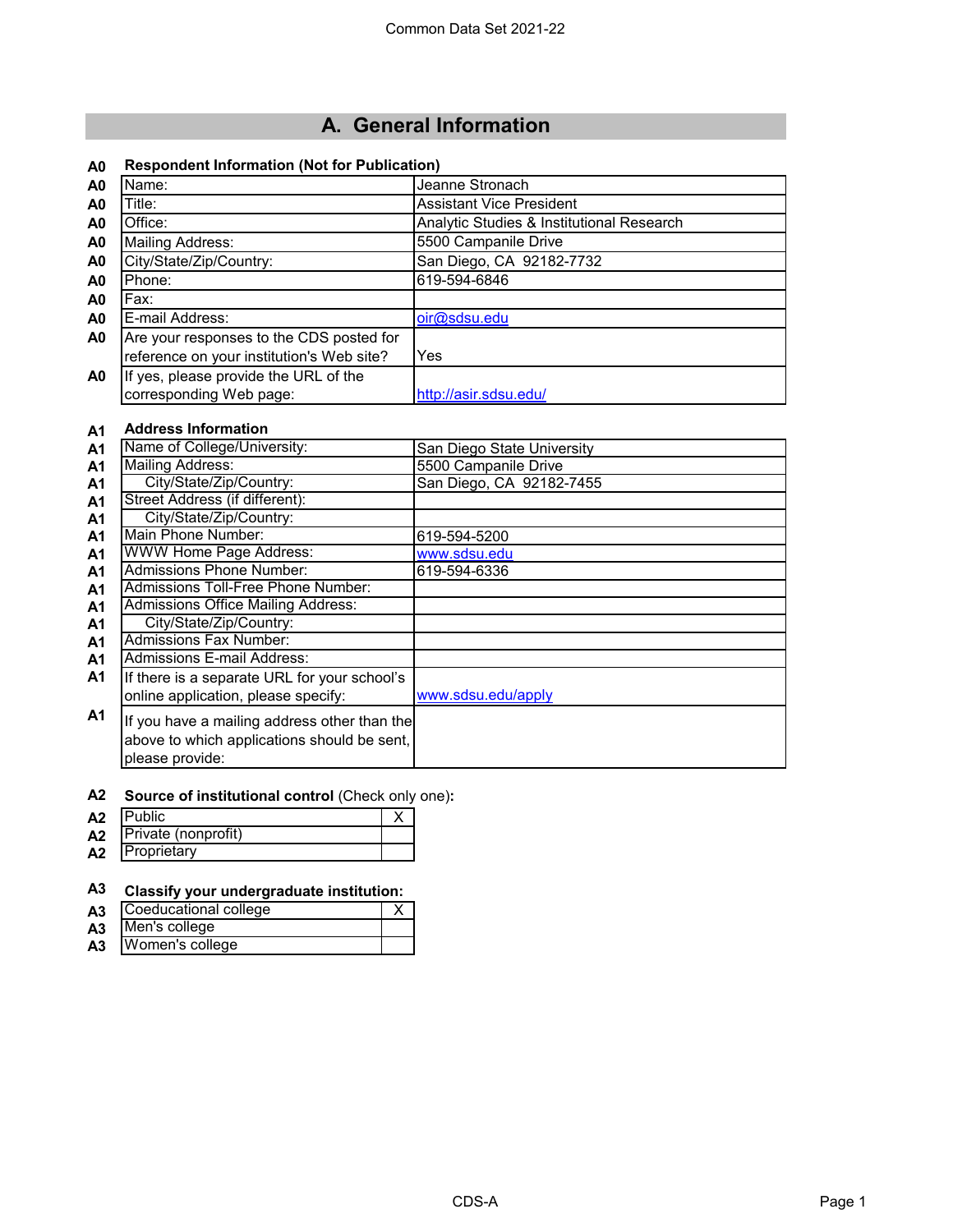## **A4 Academic year calendar:**

| A <sub>4</sub> | Semester                       |  |
|----------------|--------------------------------|--|
| A <sub>4</sub> | Quarter                        |  |
| A <sub>4</sub> | Trimester                      |  |
| A <sub>4</sub> | $4 - 1 - 4$                    |  |
| A <sub>4</sub> | Continuous                     |  |
| A <sub>4</sub> | Differs by program (describe): |  |
| A4             | Other (describe):              |  |
|                |                                |  |

## **A5 Degrees offered by your institution:**

| А5 | Certificate                                |   |
|----|--------------------------------------------|---|
| А5 | Diploma                                    |   |
| А5 | Associate                                  |   |
| А5 | Transfer Associate                         |   |
| А5 | <b>Terminal Associate</b>                  |   |
| А5 | Bachelor's                                 | X |
| Α5 | Postbachelor's certificate                 | X |
| Α5 | Master's                                   | X |
| А5 | Post-master's certificate                  |   |
| А5 | Doctoral degree<br>research/scholarship    | x |
| Α5 | Doctoral degree -<br>professional practice | x |
| A5 | Doctoral degree -- other                   | x |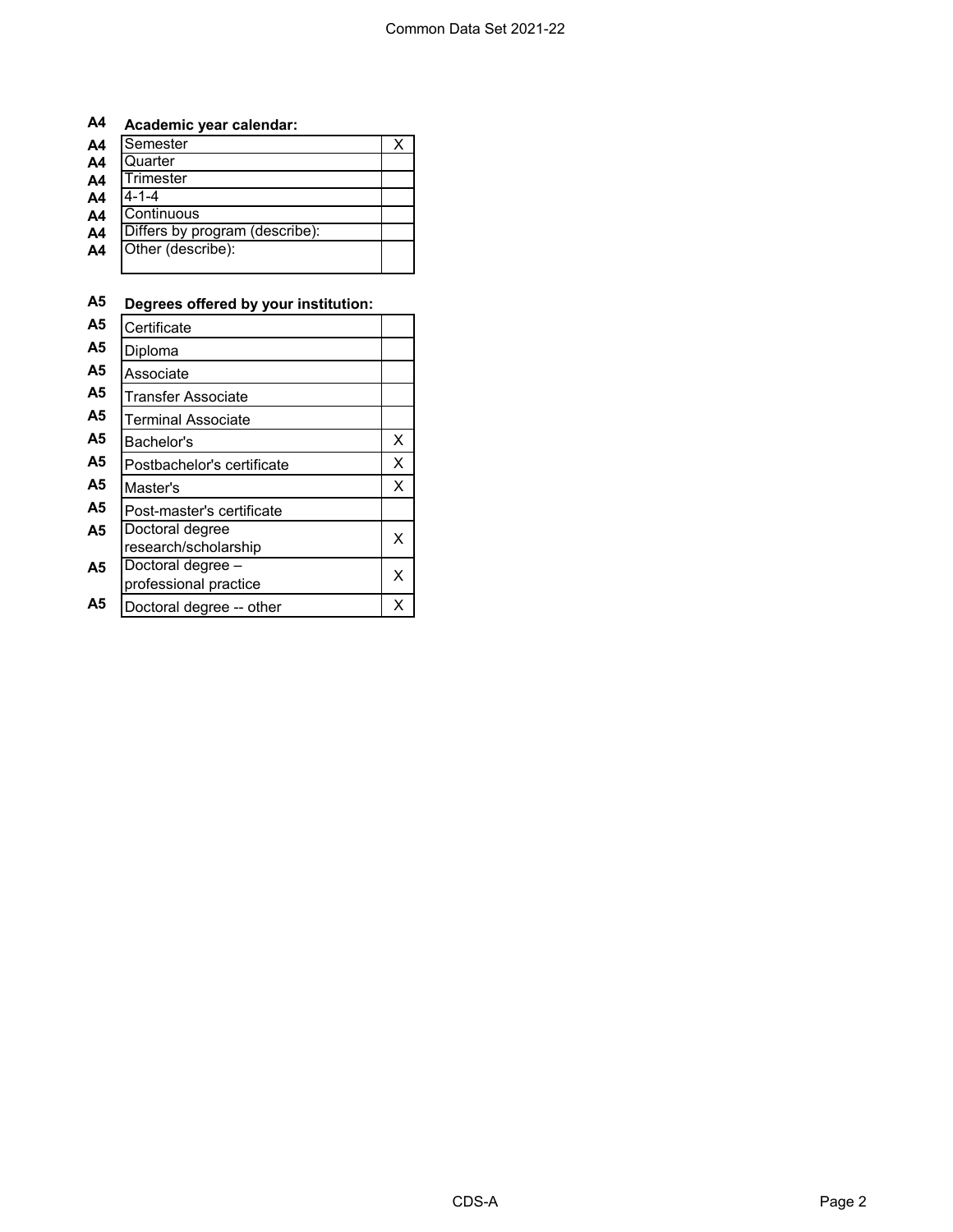# **B. ENROLLMENT AND PERSISTENCE**

**B1 [Institutional Enrollment - Men and Women Provide numbers of students for each of the following](https://nces.ed.gov/ipeds/pdf/Reporting_Study_Abroad%20Students_5.31.17.pdf)  [categories as of the institution's](https://nces.ed.gov/ipeds/pdf/Reporting_Study_Abroad%20Students_5.31.17.pdf) official fall reporting date or as of October 15, 2021. Note: Report [students formerly designated as](https://nces.ed.gov/ipeds/pdf/Reporting_Study_Abroad%20Students_5.31.17.pdf) "first professional" in the graduate cells. Please see:**  [https://nces.ed.gov/ipeds/pdf/Repo](https://nces.ed.gov/ipeds/pdf/Reporting_Study_Abroad%20Students_5.31.17.pdf)rting\_Study\_Abroad%20Students\_5.31.17.pdf

| <b>B1</b> |                                   |        | <b>FULL-TIME</b> | <b>PART-TIME</b> |        |  |
|-----------|-----------------------------------|--------|------------------|------------------|--------|--|
| <b>B1</b> |                                   | Men    | Women            | Men              | Women  |  |
| <b>B1</b> | <b>Undergraduates</b>             |        |                  |                  |        |  |
| <b>B1</b> | Degree-seeking, first-time        |        |                  |                  |        |  |
|           | freshmen                          | 2,060  | 3,173            | 15               | 21     |  |
| <b>B1</b> | Other first-year, degree-seeking  | 0      | 0                | 0                | 0      |  |
| <b>B1</b> | All other degree-seeking          | 9,648  | 12,715           | 1,617            | 1,616  |  |
| <b>B1</b> | Total degree-seeking              | 11,708 | 15,888           | 1,632            | 1,637  |  |
| <b>B1</b> | All other undergraduates enrolled |        |                  |                  |        |  |
|           | in credit courses                 | 0      | $\Omega$         | 0                |        |  |
| <b>B1</b> | Total undergraduates              | 11,708 | 15,888           | 1,632            | 1,637  |  |
| <b>B1</b> | <b>Graduate</b>                   |        |                  |                  |        |  |
| <b>B1</b> | Degree-seeking, first-time        | 470    | 922              | 154              | 215    |  |
| <b>B1</b> | All other degree-seeking          | 542    | 1,133            | 585              | 846    |  |
| <b>B1</b> | All other graduates enrolled in   |        |                  |                  |        |  |
|           | credit courses                    | 0      | 0                |                  | 0      |  |
| <b>B1</b> | Total graduate                    | 1,012  | 2,055            | 739              | 1,061  |  |
| <b>B1</b> | Total all undergraduates          |        |                  |                  | 30,865 |  |
| B1        | Total all graduate                |        |                  |                  | 4,867  |  |
| Β1        | <b>GRAND TOTAL ALL STUDENTS</b>   |        |                  |                  | 35,732 |  |

**B2 Enrollment by Racial/Ethnic Category.** Provide numbers of undergraduate students for each of the following categories as of the institution's official fall reporting date or as of October 15, 2021. Include international students only in the category "Nonresident aliens." Complete the "Total Undergraduates" column only if you cannot provide data for the first two columns. Report as your institution reports to IPEDS: persons who are Hispanic should be reported only on the Hispanic line, not under any race, and persons who are non-Hispanic multi-racial should be reported only under "Two or more races."

| <b>B2</b> |                                                 | Degree-Seeking    | <b>Degree-Seeking</b> | Total                 |
|-----------|-------------------------------------------------|-------------------|-----------------------|-----------------------|
|           |                                                 | <b>First-Time</b> | <b>Undergraduates</b> | <b>Undergraduates</b> |
| <b>B2</b> | Nonresident aliens                              | 146               | 1,497                 |                       |
| <b>B2</b> | Hispanic/Latino                                 | 1,526             | 10,286                |                       |
| <b>B2</b> | Black or African American, non-Hispanic         | 175               | 1,274                 |                       |
| <b>B2</b> | White, non-Hispanic                             | 2,105             | 10,519                |                       |
| <b>B2</b> | American Indian or Alaska Native, non-Hispanic  | 8                 | 82                    |                       |
| <b>B2</b> | Asian, non-Hispanic                             | 739               | 4,133                 |                       |
| <b>B2</b> | Native Hawaiian or other Pacific Islander, non- |                   |                       |                       |
|           | Hispanic                                        | 18                | 80                    |                       |
| <b>B2</b> | Two or more races, non-Hispanic                 | 433               | 2,118                 |                       |
| <b>B2</b> | Race and/or ethnicity unknown                   | 119               | 876                   |                       |
| <b>B2</b> | TOTAL                                           | 5,269             | 30,865                |                       |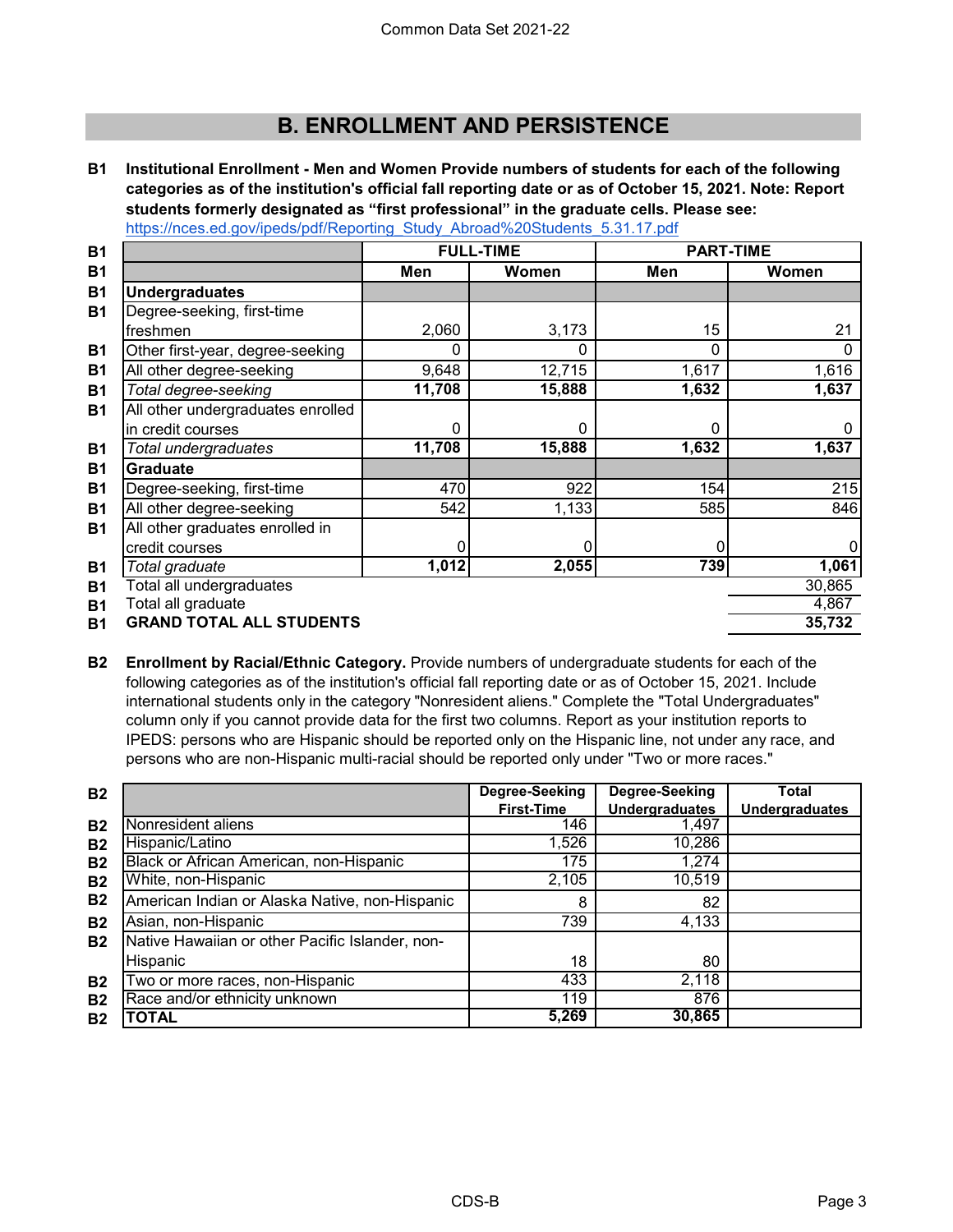### **Persistence**

### **B3 Number of degrees awarded from July 1, 2020 to June 30, 2021**

| <b>B3</b> | Certificate/diploma             |       |
|-----------|---------------------------------|-------|
| <b>B3</b> | Associate degrees               |       |
| <b>B3</b> | Bachelor's degrees              | 8,492 |
| <b>B3</b> | Postbachelor's certificates     |       |
| <b>B3</b> | Master's degrees                | 1,610 |
| <b>B3</b> | Post-Master's certificates      |       |
| <b>B3</b> | Doctoral degrees -              |       |
|           | research/scholarship            | 101   |
| <b>B3</b> | Doctoral degrees - professional | 39    |
| B3        | Doctoral degrees - other        |       |

### **Graduation Rates**

The items in this section correspond to data elements collected by the IPEDS Web-based Data Collection System's Graduation Rate Survey (GRS). For complete instructions and definitions of data elements, see the IPEDS GRS Forms and Instructions for the 2021-22 Survey

### **For Bachelor's or Equivalent Institutions**

In the following section for bachelor's or equivalent programs, please disaggregate the Fall 2014 and Fall 2015 cohorts (formerly CDS B4-B11) into four groups:

• Students who received a Federal Pell Grant\*

• Recipients of a subsidized Stafford Loan who did not receive a Pell Grant

• Students who did not receive either a Pell Grant or a subsidized Stafford Loan

• Total (all students, regardless of Pell Grant or subsidized loan status)

\*Students who received both a Federal Pell Grant and a subsidized Stafford Loan should be reported in the "Recipients of a Federal Pell Grant" column.

For each graduation rate grid below, the numbers in the first three columns for Questions A-G should sum to the cohort total in the fourth column (formerly CDS B4-B11).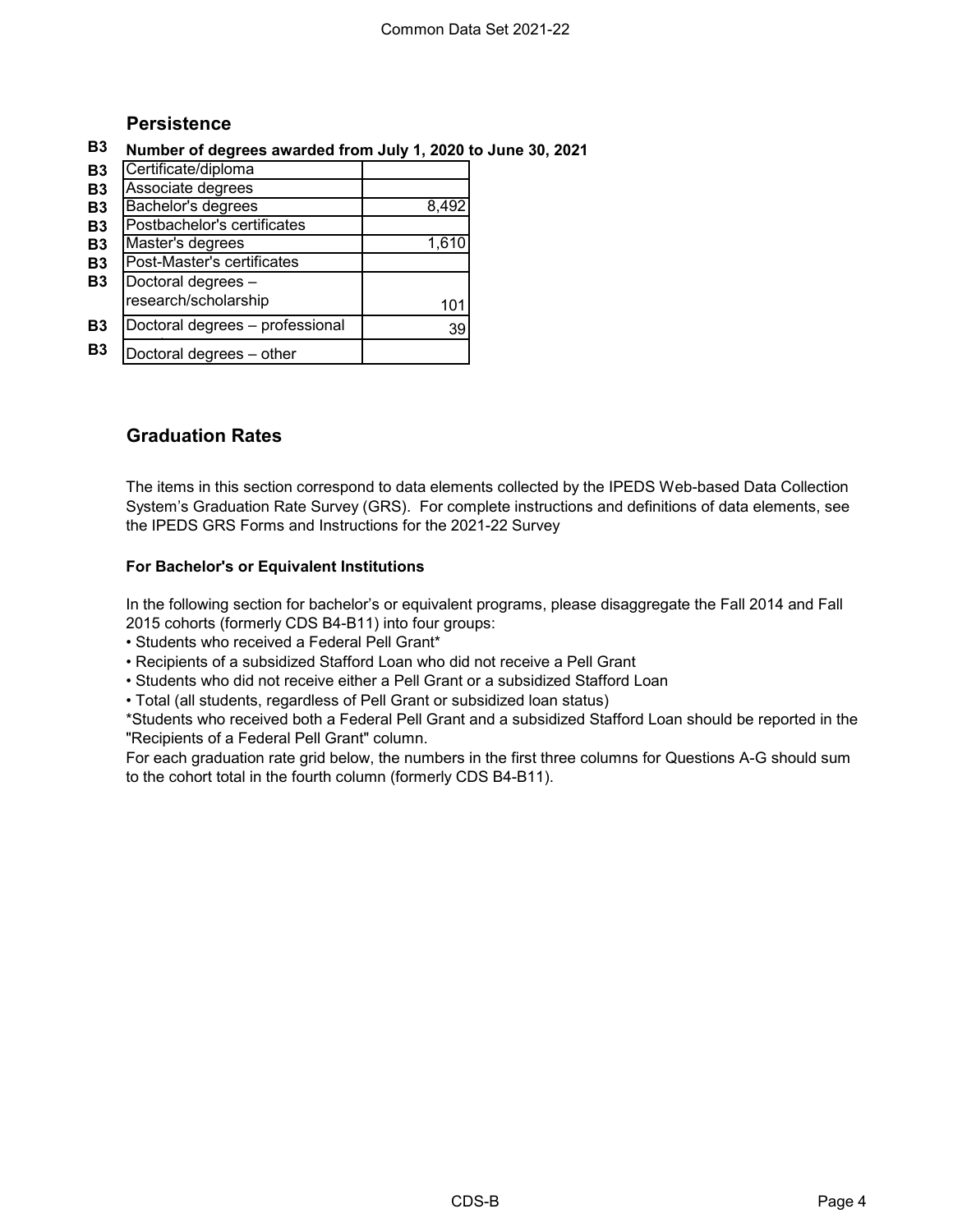### *Fall 2015 Cohort*

|                        |                                                                                                                                                                                                                                                                                    | <b>Recipients of</b><br>a Federal Pell<br><b>Grant</b> | Recipients of a<br><b>Subsidized</b><br><b>Stafford Loan</b><br>who did not<br>receive a Pell<br>Grant | <b>Students who</b><br>did not receive<br>either a Pell<br>Grant or a<br>subsidized<br><b>Stafford Loan</b> | Total (sum of 3<br>columes to the<br>left) |
|------------------------|------------------------------------------------------------------------------------------------------------------------------------------------------------------------------------------------------------------------------------------------------------------------------------|--------------------------------------------------------|--------------------------------------------------------------------------------------------------------|-------------------------------------------------------------------------------------------------------------|--------------------------------------------|
| For<br>merl<br>y B4    | A- Initital 2015 cohort of first-time, full-<br>time bachelor's (or equivalent) degree<br>seeking undergraduate-students                                                                                                                                                           | 1,367                                                  | 608                                                                                                    | 2,980                                                                                                       | 4,955                                      |
| For<br>merl            | B- Of the initial 2015 cohort, how many did not<br>persist and did not graduate for the following<br>reasons: deceased, permanently disabled,<br>$y$ B5 armed forces, foreign aid service of the federal<br>government, or official church missions; total<br>allowable exclusions |                                                        |                                                                                                        |                                                                                                             | 0                                          |
| For<br>merl            | C- Final 2015 cohort, after adjusting for<br>y B6 allowable exclusions                                                                                                                                                                                                             | 1,367                                                  | 608                                                                                                    | 2,980                                                                                                       | 4,955                                      |
| For<br>merl<br>y B7    | D - Of the initial 2015 cohort, how many<br>completed the program in four years or<br>less (by Aug. 31, 2019)                                                                                                                                                                      | 520                                                    | 328                                                                                                    | 1,581                                                                                                       | 2,429                                      |
| For                    | E - Of the initial 2015 cohort, how many<br><b>merl</b> completed the program in more than four<br>y B8 years but in five years or less (after Aug.<br>31, 2019 and by Aug. 31, 2020)                                                                                              | 414                                                    | 123                                                                                                    | 667                                                                                                         | 1,204                                      |
| For<br>merl            | F - Of the initial 2015 cohort, how many<br>completed the program in more than five<br>v B9 years but in six years or less (after Aug.<br>31, 2020 and by Aug. 31, 2021)                                                                                                           | 82                                                     | 23                                                                                                     | 114                                                                                                         | 219                                        |
| For<br>y<br><b>B10</b> | merl G - Total graduating within six years (sum<br>of lines $D, E,$ and $F$ )                                                                                                                                                                                                      | 1,016                                                  | 474                                                                                                    | 2,362                                                                                                       | 3,852                                      |
| For<br>у<br><b>B11</b> | merl   H - Six-year graduation rate for 2015<br>cohort (G divided by C)                                                                                                                                                                                                            | 74%                                                    | 78%                                                                                                    | 79%                                                                                                         | 78%                                        |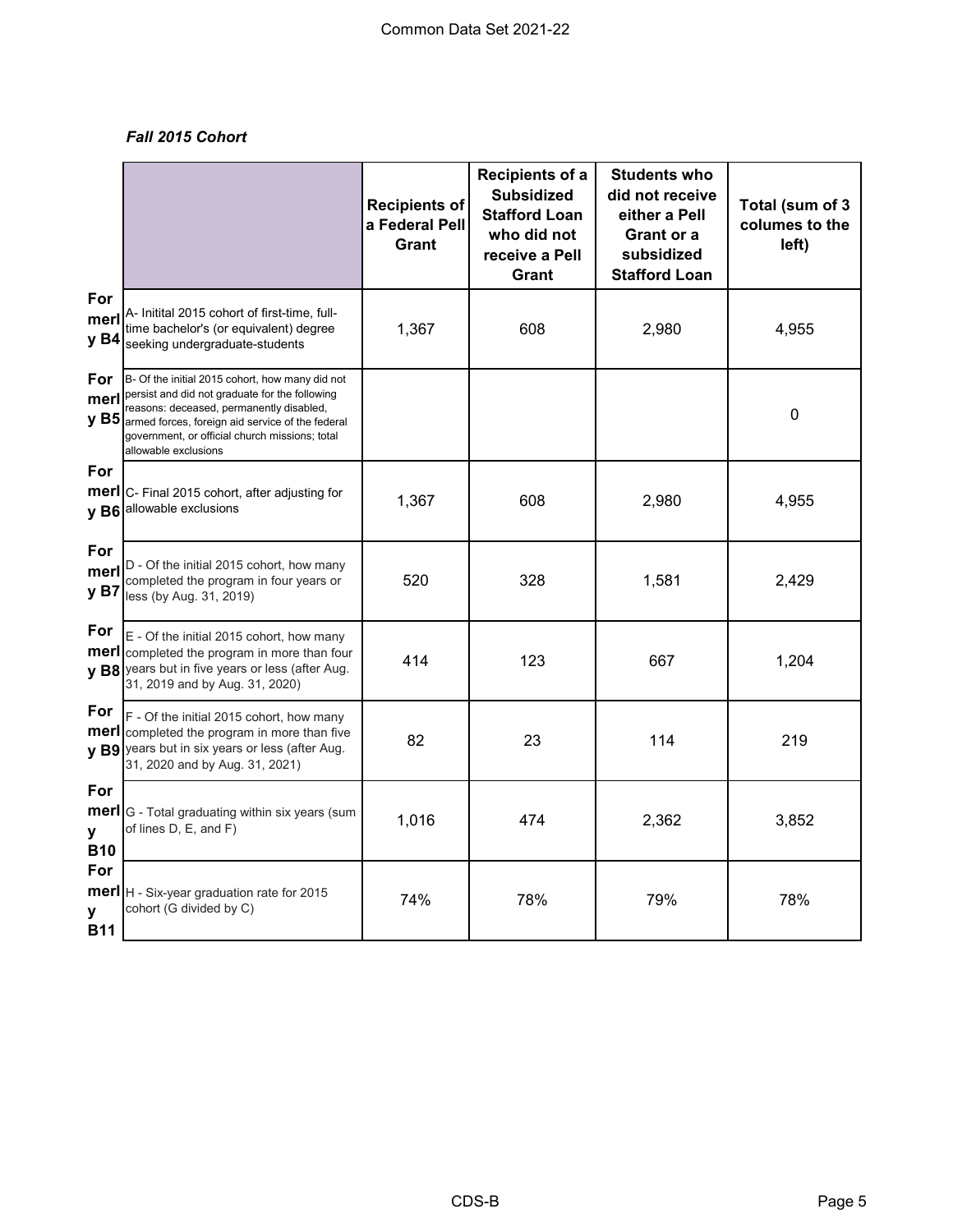### *Fall 2014 Cohort*

|                                |                                                                                                                                                                                                                                                                                  | <b>Recipients of</b><br>a Federal Pell<br>Grant | Recipients of a<br><b>Subsidized</b><br><b>Stafford Loan</b><br>who did not<br>receive a Pell<br>Grant | <b>Students who</b><br>did not receive<br>either a Pell<br>Grant or a<br>subsidized<br><b>Stafford Loan</b> | Total (sum of 3<br>columes to the<br>left) |
|--------------------------------|----------------------------------------------------------------------------------------------------------------------------------------------------------------------------------------------------------------------------------------------------------------------------------|-------------------------------------------------|--------------------------------------------------------------------------------------------------------|-------------------------------------------------------------------------------------------------------------|--------------------------------------------|
| For<br>mer<br>y B4             | A- Initital 2014 cohort of first-time, full-<br>time bachelor's (or equivalent) degree<br>seeking undergraduate-students                                                                                                                                                         | 1,355                                           | 652                                                                                                    | 2,772                                                                                                       | 4,779                                      |
| <b>For</b><br>merl             | B- Of the initial 2014 cohort, how many did not<br>persist and did not graduate for the following<br>reasons: deceased, permanently disabled,<br>y B5 armed forces, foreign aid service of the federal<br>government, or official church missions; total<br>allowable exclusions | 0                                               | 0                                                                                                      | 0                                                                                                           | 0                                          |
| For<br>merl                    | C- Final 2014 cohort, after adjusting for<br>y B6 allowable exclusions                                                                                                                                                                                                           | 1,355                                           | 652                                                                                                    | 2,772                                                                                                       | 4,779                                      |
| For<br>merl<br>y B7            | D - Of the initial 2014 cohort, how many<br>completed the program in four years or<br>less (by Aug. 31, 2018)                                                                                                                                                                    | 541                                             | 305                                                                                                    | 1,428                                                                                                       | 2,274                                      |
| For<br>merl                    | E - Of the initial 2014 cohort, how many<br>completed the program in more than four<br>v B8 years but in five years or less (after Aug.<br>31, 2018 and by Aug. 31, 2019)                                                                                                        | 373                                             | 164                                                                                                    | 665                                                                                                         | 1,202                                      |
| For<br>merl                    | F - Of the initial 2014 cohort, how many<br>completed the program in more than five<br>y B9 years but in six years or less (after Aug.<br>31, 2019 and by Aug. 31, 2020)                                                                                                         | 95                                              | 26                                                                                                     | 121                                                                                                         | 242                                        |
| For<br>merl<br>y<br><b>B10</b> | G - Total graduating within six years (sum<br>of lines D, E, and F)                                                                                                                                                                                                              | 1,009                                           | 495                                                                                                    | 2,214                                                                                                       | 3,718                                      |
| For<br>y<br><b>B11</b>         | merl   H - Six-year graduation rate for 2014<br>cohort (G divided by C)                                                                                                                                                                                                          | 74%                                             | 76%                                                                                                    | 80%                                                                                                         | 78%                                        |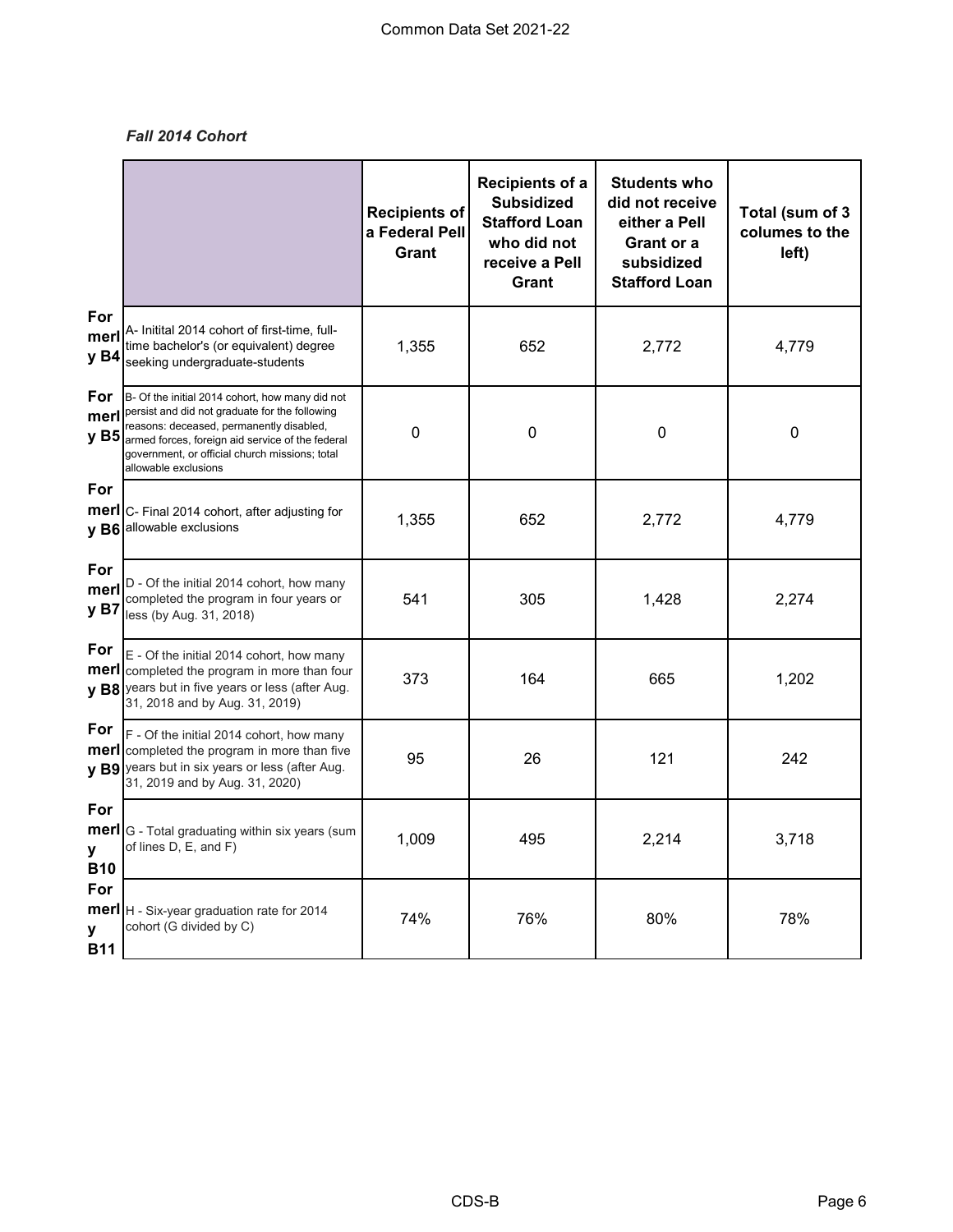### **Retention Rates**

Report for the cohort of all full-time, first-time bachelor's (or equivalent) degree-seeking undergraduate students who entered in Fall 2020 (or the preceding summer term). The initial cohort may be adjusted for students who departed for the following reasons: death, permanent disability, service in the armed forces, foreign aid service of the federal government or official church missions. No other adjustments to the initial cohort should be made.

| <b>B22</b> For the cohort of all full-time bachelor's (or equivalent) degree-seeking undergraduate |     |
|----------------------------------------------------------------------------------------------------|-----|
| students who entered your institution as freshmen in Fall 2020 (or the preceding                   |     |
| summer term), what percentage was enrolled at your institution as of the date your                 | 90% |
| linstitution calculates its official enrollment in Fall 2021?                                      |     |
|                                                                                                    |     |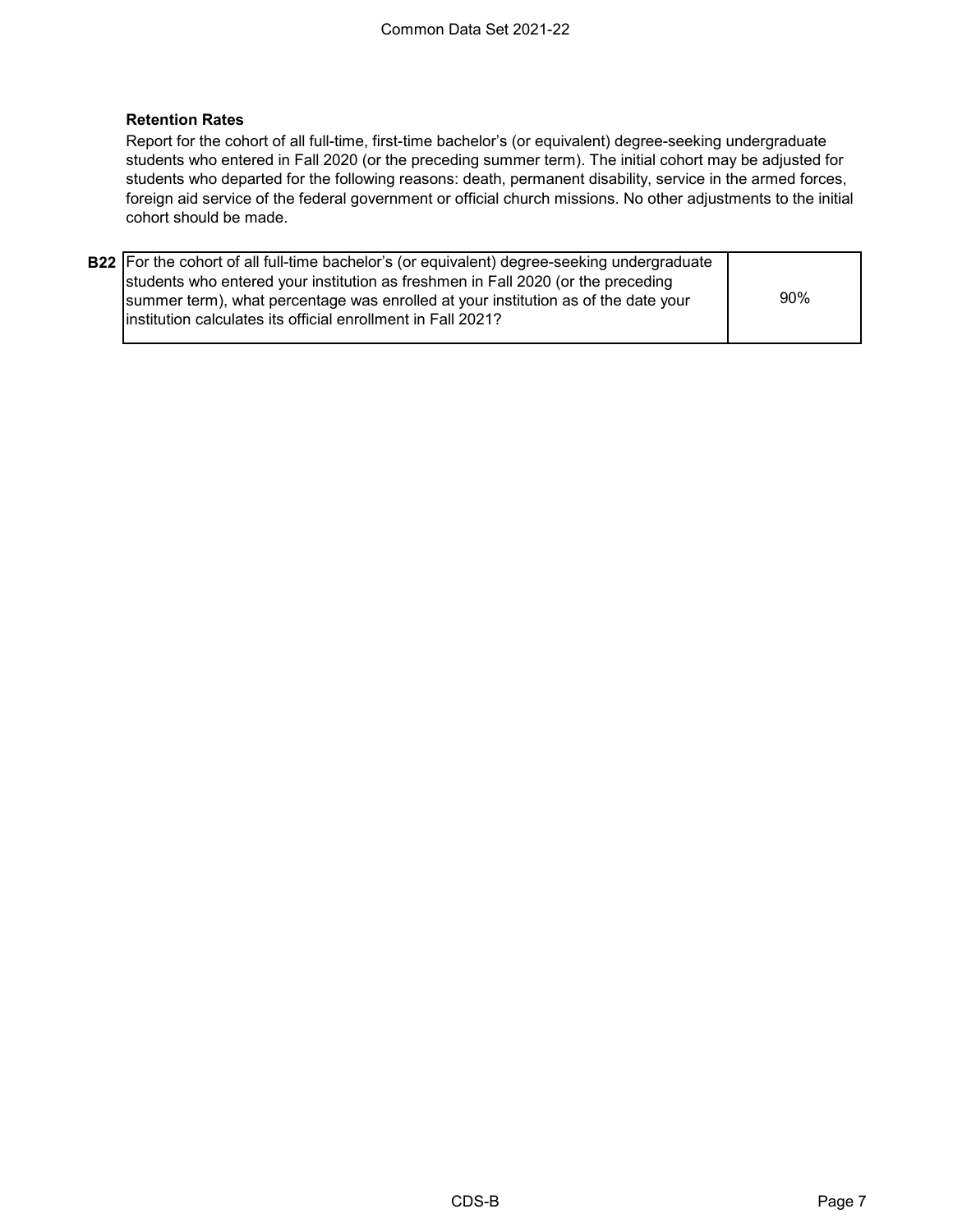### **C. FIRST-TIME, FIRST-YEAR (FRESHMAN) ADMISSION**

#### **Applications**

**C1 First-time, first-year, (freshmen) students: Provide the number of degree-seeking, first-time, first-year students who applied, were admitted, and enrolled (full- or part-time) in Fall 2021. Include early decision, early action, and students who began studies during summer in this cohort. Applicants should include only those students who fulfilled the requirements for consideration for admission (i.e., who completed actionable applications) and who have been notified of one of the following actions: admission, nonadmission, placement on waiting list, or application withdrawn (by applicant or institution). Since the total may include students who did not provide gender data, the detail need not sum to the total.** 

| C <sub>1</sub> | Total first-time, first-year (freshman) men who applied               | 27,414          |
|----------------|-----------------------------------------------------------------------|-----------------|
| C <sub>1</sub> | Total first-time, first-year (freshman) women who applied             | 40,246          |
|                |                                                                       | 67,660          |
|                |                                                                       |                 |
| C <sub>1</sub> | Total first-time, first-year (freshman) men who were admitted         | 9,584           |
| C <sub>1</sub> | Total first-time, first-year (freshman) women who were admitted       | 16,062          |
|                |                                                                       | 25,646          |
|                |                                                                       |                 |
| C <sub>1</sub> | Total full-time, first-time, first-year (freshman) men who enrolled   | 2,060           |
| C <sub>1</sub> | Total part-time, first-time, first-year (freshman) men who enrolled   | 15              |
|                |                                                                       | 2,075           |
|                |                                                                       |                 |
| C <sub>1</sub> | Total full-time, first-time, first-year (freshman) women who enrolled | 3,173           |
| C <sub>1</sub> | Total part-time, first-time, first-year (freshman) women who enrolled | $\overline{21}$ |
|                |                                                                       | 3,194           |
|                |                                                                       |                 |
|                | Total first-time, first-year freshmen who enrolled                    | 5,269           |

#### **C2 Freshman wait-listed students (students who met admission requirements but whose final admission was contingent on space availability)**

|                                                                     | Yes                                                                                                                                                                                                                                                                                                                                                                       | No  |
|---------------------------------------------------------------------|---------------------------------------------------------------------------------------------------------------------------------------------------------------------------------------------------------------------------------------------------------------------------------------------------------------------------------------------------------------------------|-----|
|                                                                     |                                                                                                                                                                                                                                                                                                                                                                           |     |
| If yes, please answer the questions below for Fall 2021 admissions: |                                                                                                                                                                                                                                                                                                                                                                           |     |
|                                                                     | 6.917                                                                                                                                                                                                                                                                                                                                                                     |     |
|                                                                     | 3.206                                                                                                                                                                                                                                                                                                                                                                     |     |
|                                                                     |                                                                                                                                                                                                                                                                                                                                                                           |     |
|                                                                     | Yes                                                                                                                                                                                                                                                                                                                                                                       |     |
|                                                                     | Nol                                                                                                                                                                                                                                                                                                                                                                       |     |
|                                                                     | Nol                                                                                                                                                                                                                                                                                                                                                                       |     |
|                                                                     | Do you have a policy of placing students on a waiting list?<br>Number of qualified applicants offered a place on waiting list<br>Number accepting a place on the waiting list<br>Number of wait-listed students admitted<br>Is your waiting list ranked?<br>If yes, do you release that information to students?<br>Do you release that information to school counselors? | 326 |

#### **Admission Requirements**

#### **C3 High school completion requirement C3** <sup>X</sup> High school diploma is required and GED is **C3 C3** accepted High school diploma is required and GED is not accepted High school diploma or equivalent is not required

#### **C4 Does your institution require or recommend a general college-preparatory program for degree-seeking students?**

| C <sub>4</sub> | <b>IRequire</b>               |  |
|----------------|-------------------------------|--|
| C <sub>4</sub> | Recommend                     |  |
| C <sub>4</sub> | Neither require nor recommend |  |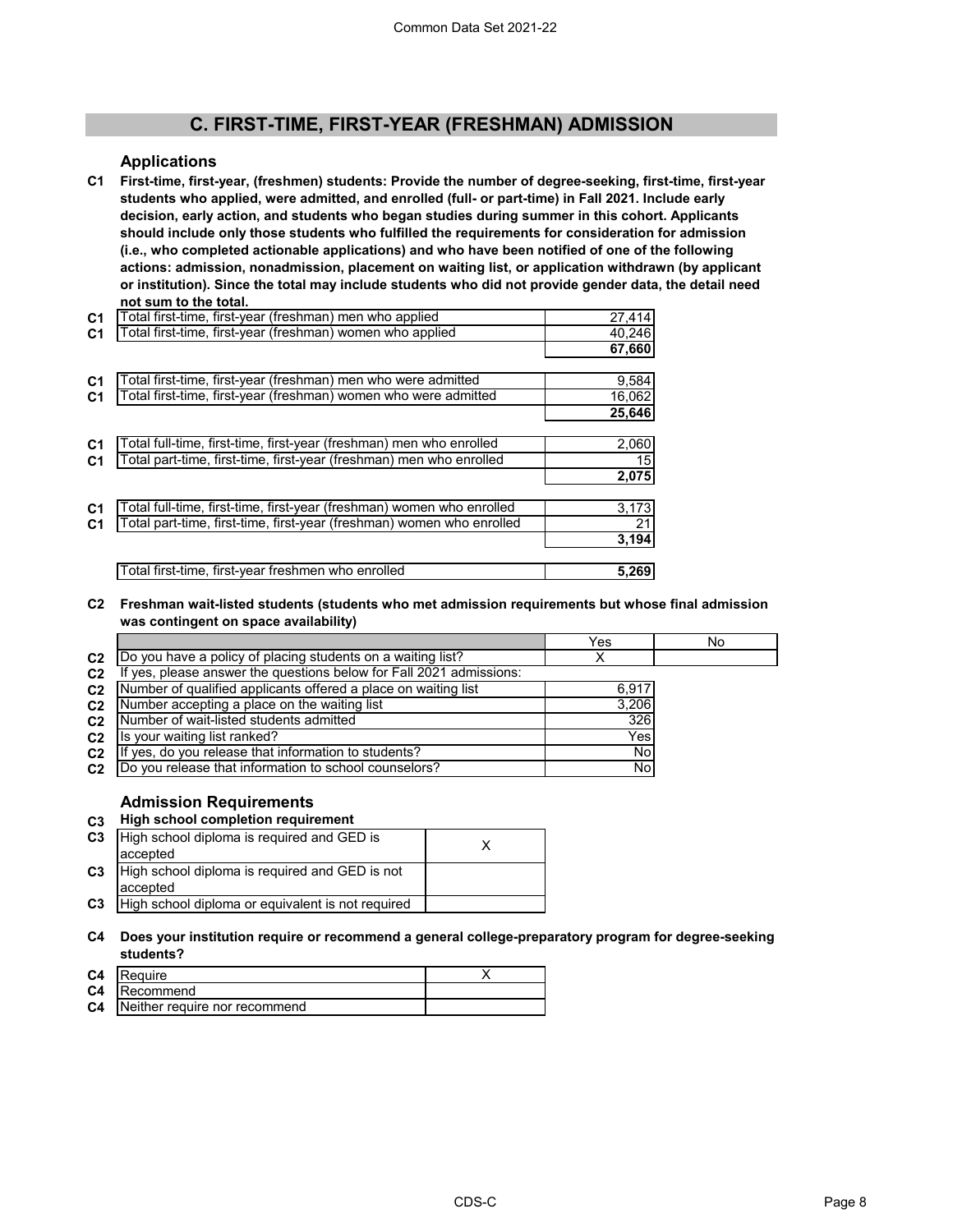#### Common Data Set 2021-22

**C5 Distribution of high school units required and/or recommended.** Specify the distribution of academic high school course units required and/or recommended of all or most degree-seeking students using Carnegie units (one unit equals one year of study or its equivalent). If you use a different system for calculating units, please convert.

| C <sub>5</sub> |                                     | Units          | <b>Units</b> |
|----------------|-------------------------------------|----------------|--------------|
|                |                                     | Required       | Recommended  |
| C <sub>5</sub> | Total academic units                | 15             |              |
| C <sub>5</sub> | English                             | 4              |              |
| C <sub>5</sub> | <b>Mathematics</b>                  | 3              |              |
| C <sub>5</sub> | Science                             | $\overline{2}$ | 3            |
| C <sub>5</sub> | Of these, units that must be<br>lab | 2              | 3            |
| C <sub>5</sub> | Foreign language                    | 2              |              |
| C <sub>5</sub> | Social studies                      |                |              |
| C <sub>5</sub> | History                             |                |              |
| C <sub>5</sub> | Academic electives                  |                |              |
| C <sub>5</sub> | <b>Computer Science</b>             |                |              |
| C <sub>5</sub> | Visual/Performing Arts              |                |              |
| C <sub>5</sub> | Other (specify)                     |                |              |

### **Basis for Selection**

| C6 Do you have an open admission policy, under which virtually all secondary school |    |
|-------------------------------------------------------------------------------------|----|
| graduates or students with GED equivalency diplomas are admitted without regard to  | No |
| academic record, test scores, or other qualifications?                              |    |

#### **C7 Relative importance of each of the following academic and nonacademic factors in first-time, firstyear, degree-seeking (freshman) admission decisions.**

| C7             |                                     | <b>Very Important</b> | Important | <b>Considered</b> | <b>Not Considered</b>   |
|----------------|-------------------------------------|-----------------------|-----------|-------------------|-------------------------|
| C <sub>7</sub> | Academic                            |                       |           |                   |                         |
| C <sub>7</sub> | Rigor of secondary school<br>record | X                     |           |                   |                         |
| C <sub>7</sub> | Class rank                          |                       |           |                   | X                       |
| C <sub>7</sub> | Academic GPA                        | X                     |           |                   |                         |
| C <sub>7</sub> | Standardized test scores            |                       |           |                   | X                       |
| C <sub>7</sub> | <b>Application Essay</b>            |                       |           |                   | X                       |
| C <sub>7</sub> | Recommendation(s)                   |                       |           |                   | X                       |
| C <sub>7</sub> | Nonacademic                         |                       |           |                   |                         |
| C <sub>7</sub> | Interview                           |                       |           |                   | X                       |
| C <sub>7</sub> | <b>Extracurricular activities</b>   |                       |           | X                 |                         |
| C <sub>7</sub> | Talent/ability                      |                       |           |                   | X                       |
| C7             | Character/personal qualities        |                       |           |                   | X                       |
| C <sub>7</sub> | First generation                    |                       |           |                   | X                       |
| C <sub>7</sub> | Alumni/ae relation                  |                       |           |                   | X                       |
| C <sub>7</sub> | Geographical residence              |                       | X         |                   |                         |
| C <sub>7</sub> | State residency                     |                       | X         |                   |                         |
| C7             | Religious affiliation/commitment    |                       |           |                   | $\overline{\mathsf{x}}$ |
| C <sub>7</sub> | Racial/ethnic status                |                       |           |                   | X                       |
| C <sub>7</sub> | Volunteer work                      |                       |           |                   | X                       |
| C <sub>7</sub> | Work experience                     |                       |           |                   | X                       |
| C <sub>7</sub> | Level of applicant's interest       |                       |           |                   | X                       |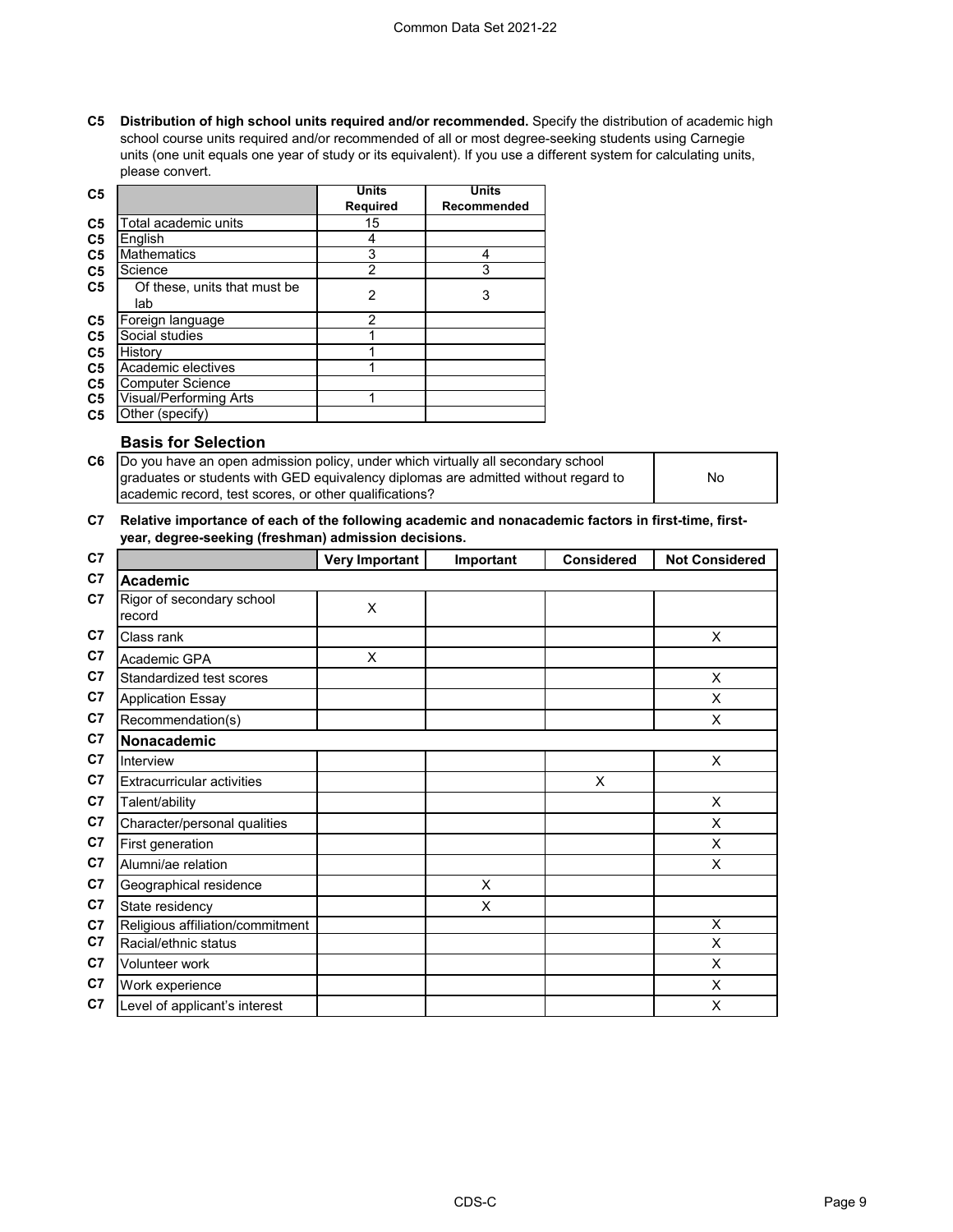### **SAT and ACT Policies**

#### **C8 Entrance exams**

|                                                                            | Yes | No |
|----------------------------------------------------------------------------|-----|----|
| <b>C8A Does your institution make use of SAT, ACT, or SAT Subject Test</b> |     |    |
| scores in admission decisions for first-time, first-year, degree-seeking   |     |    |
| applicants?                                                                |     |    |

**C8A** If yes, place check marks in the appropriate boxes below to reflect your institution's policies for use in admission**.**

| C8A |                                   | <b>ADMISSION</b> |           |                         |                                        |                 |
|-----|-----------------------------------|------------------|-----------|-------------------------|----------------------------------------|-----------------|
| C8A |                                   | Require          | Recommend | <b>Require for Some</b> | <b>Consider if</b><br><b>Submitted</b> | <b>Not Used</b> |
|     | <b>C8A SAT or ACT</b>             |                  |           |                         |                                        |                 |
|     | C8A ACT only                      |                  |           |                         |                                        |                 |
|     | C8A SAT only                      |                  |           |                         |                                        |                 |
|     | C8A SAT and SAT Subject Tests or  |                  |           |                         |                                        |                 |
|     | <b>ACT</b>                        |                  |           |                         |                                        |                 |
|     | <b>C8A</b> SAT Subject Tests only |                  |           |                         |                                        |                 |

**C8B** If your institution will make use of the ACT in admission decisions for first-time, first-year, degree-seeking applicants for Fall 2023, please indicate which ONE of the following applies: (regardless of whether the writing score will be used in the admissions process):

**C8B** ACT with writing required

**C8B** ACT with writing recommended

**C8B** ACT with or without writing accepted

**C8B** If your institution will make use of the SAT in admission decisions for first-time, first-year, degree-seeking applicants for **Fall 2023** please indicate which ONE of the following applies (regardless of whether the Essay score will be used in the admissions process):

#### **C8B** SAT with Essay component required

**C8B** SAT with Essay component recommended

| $\frac{1}{2}$ $\frac{1}{2}$ $\frac{1}{2}$ $\frac{1}{2}$ $\frac{1}{2}$ $\frac{1}{2}$ $\frac{1}{2}$ $\frac{1}{2}$ $\frac{1}{2}$ $\frac{1}{2}$ $\frac{1}{2}$ $\frac{1}{2}$ $\frac{1}{2}$ $\frac{1}{2}$ $\frac{1}{2}$ $\frac{1}{2}$ $\frac{1}{2}$ $\frac{1}{2}$ $\frac{1}{2}$ $\frac{1}{2}$ $\frac{1}{2}$ $\frac{1}{2}$ |
|---------------------------------------------------------------------------------------------------------------------------------------------------------------------------------------------------------------------------------------------------------------------------------------------------------------------|
| <b>C8B</b> SAT with or without Essay component accepted                                                                                                                                                                                                                                                             |

**C8C** Please indicate how your institution will use the SAT or ACT writing component; check all that apply:

| C <sub>8</sub> C |                                                  | <b>SAT essay</b> | <b>ACT essay</b> |
|------------------|--------------------------------------------------|------------------|------------------|
|                  | <b>C8C</b> For admission                         |                  |                  |
|                  | <b>C8C</b> For placement                         |                  |                  |
|                  | <b>C8C</b> For advising                          |                  |                  |
|                  | <b>C8C</b> In place of an application essay      |                  |                  |
|                  | C8C As a validity check on the application essay |                  |                  |
|                  | <b>C8C</b> No college policy as of now           |                  |                  |
|                  | <b>C8C</b> Not using essay component             |                  |                  |

**C8D** In addition, does your institution use applicants' test scores for academic advising?

| <b>C.RF</b> | ౚ    | ◥◡                      |
|-------------|------|-------------------------|
| --          | $ -$ | $\cdot$ $\cdot$ $\cdot$ |
|             |      |                         |

| <b>C8E</b> Latest date by which SAT or ACT scores must be received for fall-term<br>ladmission        | November of senior year |
|-------------------------------------------------------------------------------------------------------|-------------------------|
| <b>C8E</b> Latest date by which SAT Subject Test scores must be received for fall-<br>Iterm admission | November of senior year |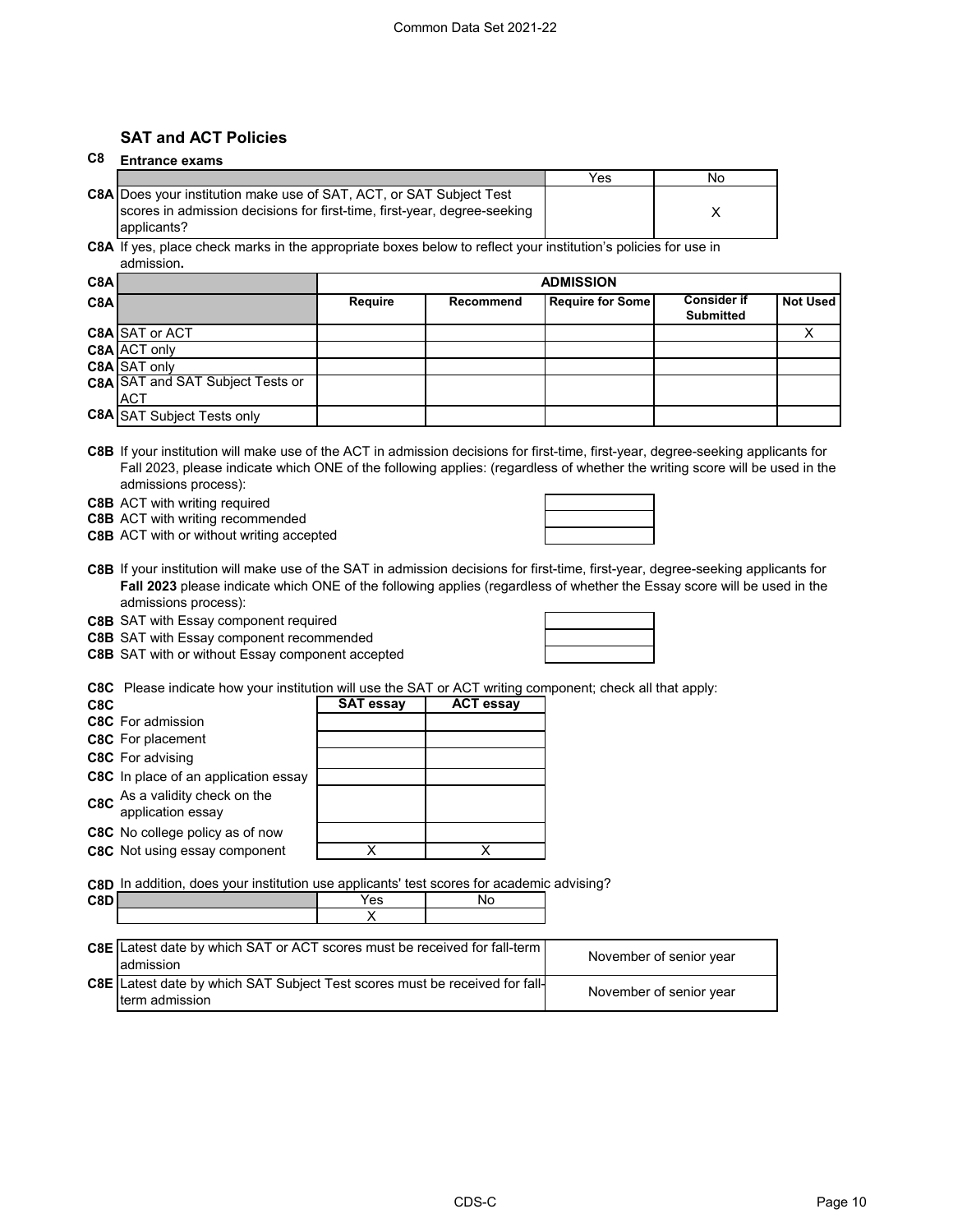**C8F** If necessary, use this space to clarify your test policies (e.g., if tests are recommended for some students, or if **C8F** tests are not required of some students): San Diego State University is committed to helping high school and community college students to overcome college admissions challenges presented by COVID-19. Given some of these challenges, and in agreement with the CSU policy change, SDSU is temporarily suspending the use of ACT/SAT examinations in determining admission eligibility for the 2022-2023 academic year. Additional information regarding admission requirements is available at http://admissions.sdsu.edu.

**C8G** Please indicate which tests your institution uses for placement (e.g., state tests):

| C8GSAT   |                                  |  |
|----------|----------------------------------|--|
| C8G ACT  |                                  |  |
|          | <b>C8G</b> SAT Subject Tests     |  |
| $C8G$ AP |                                  |  |
|          | C8G CLEP                         |  |
|          | <b>C8G</b> Institutional Exam    |  |
|          | <b>C8G</b> State Exam (specify): |  |

### **Freshman Profile**

Provide percentages for ALL enrolled, degree-seeking, full-time and part-time, first-time, first-year (freshman) students enrolled in Fall 2021, including students who began studies during summer, international students/nonresident aliens, and students admitted under special arrangements.

**C9 Percent and number of first-time, first-year (freshman) students enrolled in Fall 2021 who submitted national standardized (SAT/ACT) test scores. Include information for ALL enrolled, degree-seeking, first-time, first-year (freshman) students who submitted test scores. If a student submitted multiple sets of scores for a single test, report this information according to how you use the data. For example: • If you consider the highest scores from either submission, use the highest combination of scores (e.g., verbal from one submission, math from the other).**

**• If you average the scores, use the average to report the scores.**

**Do not include partial test scores (e.g., mathematics scores but not critical reading for a category of students) or combine other standardized test results (such as TOEFL) in this item. Do not convert SAT scores to ACT scores and vice versa. Do convert Old SAT scores to New SAT scores using the College Board's concordance tools and tables (sat.org/concordance).**

| C <sub>9</sub> | scores<br>submitting<br>.ent<br>SА<br>eц      | $3\%$<br>SA.<br>scores<br>submitting<br><b>Number</b> | 669         |
|----------------|-----------------------------------------------|-------------------------------------------------------|-------------|
| C <sub>9</sub> | scores<br>. submittina<br>∸ A∪<br>∙enτ<br>'nα | 5%<br>scores<br>.INumber<br>submitting<br>AC.         | 5^1<br>ו טכ |

| C <sub>9</sub> |                                   | 25th Percentile | 75th Percentile |
|----------------|-----------------------------------|-----------------|-----------------|
|                | <b>SAT Composite</b>              | 1130            | 1320            |
| C <sub>9</sub> | <b>SAT Evidence-Based Reading</b> |                 |                 |
|                | and Writing                       | 560             | 660             |
| C <sub>9</sub> | <b>SAT Math</b>                   | 560             | 670             |
| C <sub>9</sub> | <b>ACT Composite</b>              | 22              | 29              |
| C <sub>9</sub> | <b>ACT Math</b>                   | 21              | 27              |
| C <sub>9</sub> | <b>ACT English</b>                | 22              | 30              |
| C <sub>9</sub> | <b>ACT Writing</b>                |                 |                 |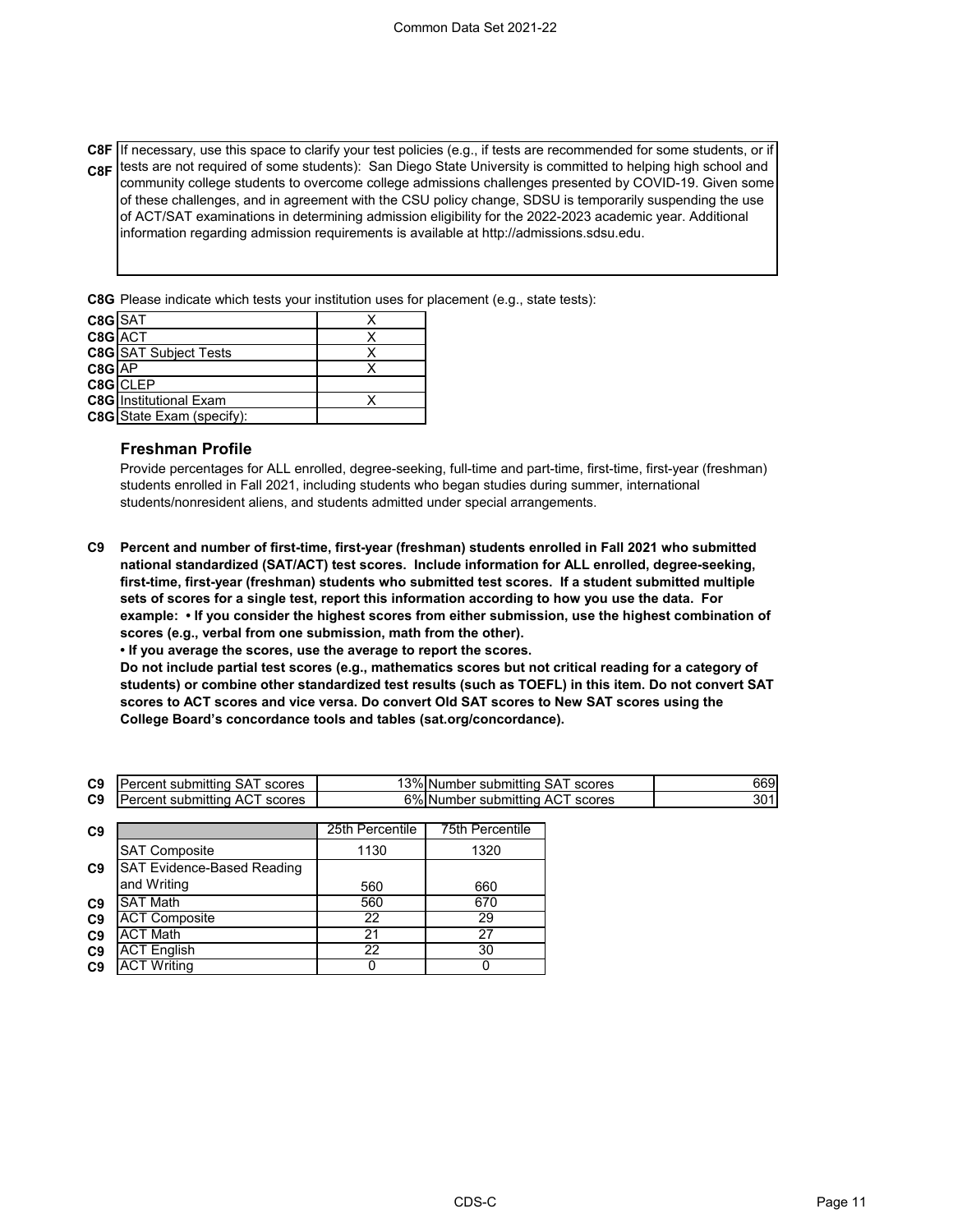| C <sub>9</sub> |                         | <b>SAT Composite</b> |                    |                 |
|----------------|-------------------------|----------------------|--------------------|-----------------|
| C9             | 1400-1600               | 10.9%                |                    |                 |
| C <sub>9</sub> | 1200-1399               | 49.2%                |                    |                 |
| C9             | 1000-1199               | 33.9%                |                    |                 |
| C9             | 800-999                 | 5.5%                 |                    |                 |
| C <sub>9</sub> | 600-799                 | 0.5%                 |                    |                 |
| C9             | 400-599                 |                      |                    |                 |
|                | Totals should = $100\%$ | 100%                 |                    |                 |
| C <sub>9</sub> |                         | <b>SAT Evidence-</b> |                    |                 |
|                |                         | <b>Based Reading</b> |                    |                 |
|                |                         | and Writing          | <b>SAT Math</b>    |                 |
| C <sub>9</sub> | 700-800                 | 12.6%                | 16.5%              |                 |
| C9             | 600-699                 | 46.5%                | 42.6%              |                 |
| C9             | 500-599                 | 35.1%                | 34.5%              |                 |
| C <sub>9</sub> | 400-499                 | 5.2%                 | 5.5%               |                 |
| C9             | 300-399                 | 0.6%                 | 0.9%               |                 |
| C <sub>9</sub> | 200-299                 |                      |                    |                 |
|                | Totals should = $100\%$ | 100%                 | 100%               |                 |
| C <sub>9</sub> |                         | <b>ACT Composite</b> | <b>ACT English</b> | <b>ACT Math</b> |
| C9             | 30-36                   | 21.6%                | 27.2%              | 13.3%           |
| C <sub>9</sub> | 24-29                   | 47.2%                | 36.6%              | 49.8%           |
| C <sub>9</sub> | $18 - 23$               | 26.9%                | 28.6%              | 26.6%           |
| C <sub>9</sub> | $12 - 17$               | 4.3%                 | 7.6%               | 10.3%           |
| C <sub>9</sub> | $6 - 11$                |                      |                    |                 |
| C <sub>9</sub> | Below 6                 |                      |                    |                 |
|                | Totals should = $100\%$ | 100%                 | 100%               | 100%            |

**C9** Percent of first-time, first-year (freshman) students with scores in each range:

**C10** Percent of all degree-seeking, first-time, first-year (freshman) students who had high school class rank within each of the following ranges (report information for those students from whom you collected high school rank information).

| C10 Percent in top tenth of high school graduating class                                        | 24%   |                          |     |
|-------------------------------------------------------------------------------------------------|-------|--------------------------|-----|
| <b>C10</b> Percent in top quarter of high school graduating class                               | 61%   |                          |     |
| <b>C10</b> Percent in top half of high school graduating class                                  |       | $91\%$ Top half +        |     |
| <b>C10</b> Percent in bottom half of high school graduating class                               |       | $9\%$ bottom half = 100% |     |
| C10 Percent in bottom quarter of high school graduating class                                   | $0\%$ |                          |     |
| C10 Percent of total first-time, first-year (freshmen) students who submitted high school class |       |                          |     |
| rank:                                                                                           |       |                          | 42% |

**C11** Percentage of all enrolled, degree-seeking, first-time, first-year (freshman) students who had high school grade-point averages within each of the following ranges (using 4.0 scale). Report information only for those students from whom you collected high school GPA.

| C11 Percent who had GPA of 4.0                       | 33.8% |
|------------------------------------------------------|-------|
| C11 Percent who had GPA between 3.75 and 3.99        | 31.5% |
| <b>C11</b> Percent who had GPA between 3.50 and 3.74 | 19.6% |
| C11 Percent who had GPA between 3.25 and 3.49        | 9.6%  |
| C11 Percent who had GPA between 3.00 and 3.24        | 4.1%  |
| C11 Percent who had GPA between 2.50 and 2.99        | 1.2%  |
| C11 Percent who had GPA between 2.0 and 2.49         | 0.2%  |
| C11 Percent who had GPA between 1.0 and 1.99         |       |
| C11 Percent who had GPA below 1.0                    |       |
| Totals should = 100%                                 |       |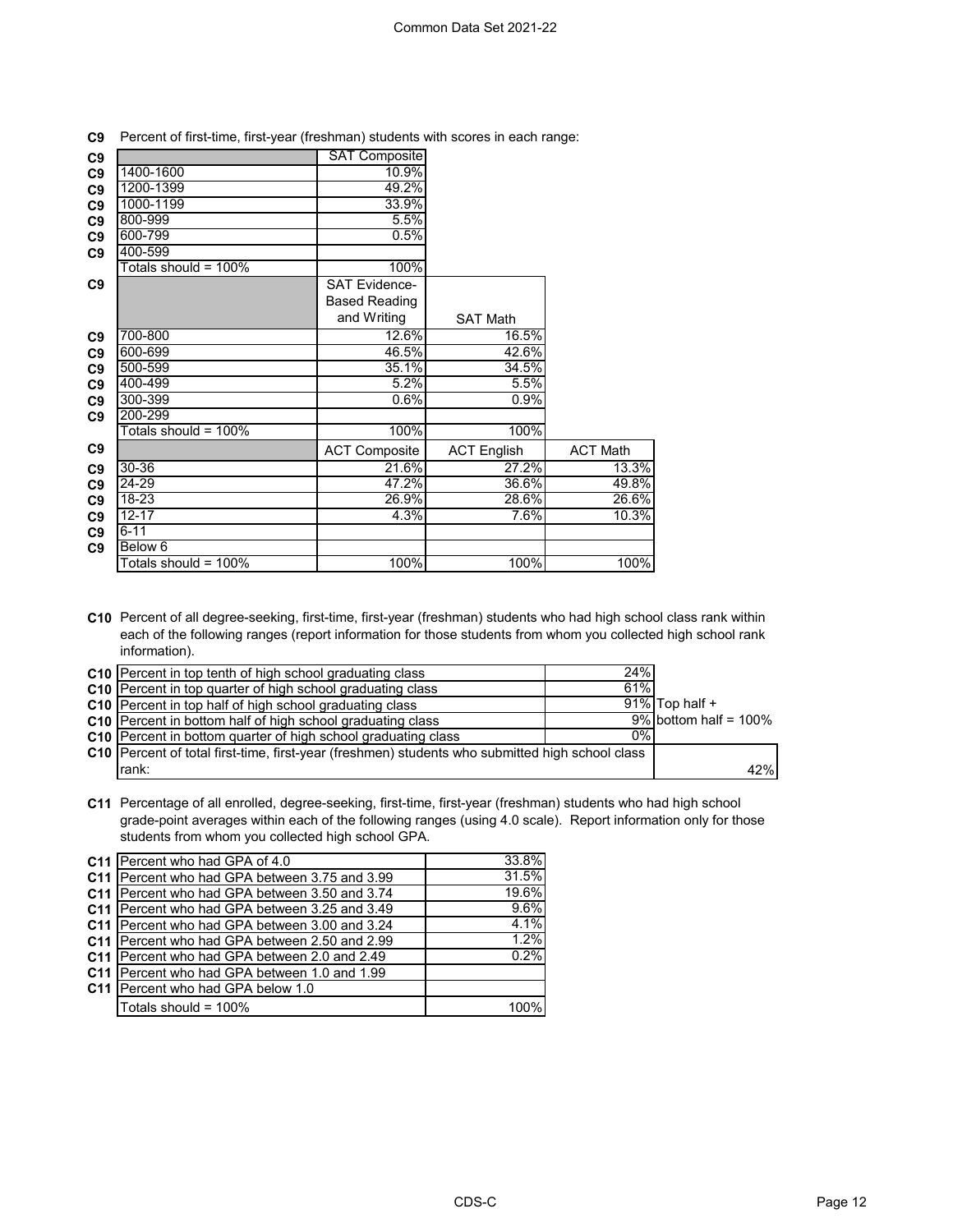|                 | C12 Average high school GPA of all degree-seeking, first-time, first-year<br>(freshman) students who submitted GPA:                                 |                         |                         | 3.82 |    |  |
|-----------------|-----------------------------------------------------------------------------------------------------------------------------------------------------|-------------------------|-------------------------|------|----|--|
|                 | C12 Percent of total first-time, first-year (freshman) students who submitted<br>high school GPA:                                                   |                         |                         | 100% |    |  |
|                 | <b>Admission Policies</b><br>C13 Application Fee (If your institution has waived its application fee for the Fall 2022 adission cycle please select |                         |                         |      |    |  |
| C13             | no)                                                                                                                                                 | Yes                     | No                      |      |    |  |
|                 | C13 Does your institution have an<br>application fee?                                                                                               | X                       |                         |      |    |  |
|                 | C13 Amount of application fee:                                                                                                                      | \$70.00                 |                         |      |    |  |
| C <sub>13</sub> |                                                                                                                                                     | Yes                     | No                      |      |    |  |
|                 | C13 Can it be waived for applicants                                                                                                                 | Χ                       |                         |      |    |  |
|                 | C13 If you have an application fee and an on-line application option, please<br>indicate policy for students who apply on-line:                     |                         |                         |      |    |  |
|                 | C13 Same fee:                                                                                                                                       | X                       |                         |      |    |  |
|                 | C13 Free:<br>C13 Reduced:                                                                                                                           |                         |                         |      |    |  |
| C13             |                                                                                                                                                     | Yes                     | No                      |      |    |  |
|                 | C13 Can on-line application fee be<br>waived for applicants with<br>financial need?                                                                 | Х                       |                         |      |    |  |
|                 | C14 Application closing date                                                                                                                        |                         |                         |      |    |  |
| C14             |                                                                                                                                                     | $\overline{Y}$ es       | No                      |      |    |  |
|                 | C14 Does your institution have an<br>application closing date?                                                                                      | X                       |                         |      |    |  |
| C14             | Application closing date (fall):<br>C14 Priority date:                                                                                              | 11/30                   |                         |      |    |  |
| C15             |                                                                                                                                                     |                         |                         | Yes  | No |  |
|                 | C15 Are first-time, first-year students accepted for terms other than<br>the fall?                                                                  |                         |                         |      | X  |  |
| C16             | Notification to applicants of admission decision sent (fill in one only)                                                                            |                         |                         |      |    |  |
|                 | C16 On a rolling basis beginning<br>(date):                                                                                                         |                         |                         |      |    |  |
|                 | $C16$ By (date):                                                                                                                                    | March                   |                         |      |    |  |
|                 | C16 Other:                                                                                                                                          |                         |                         |      |    |  |
|                 | C17 Reply policy for admitted applicants (fill in one only)                                                                                         |                         |                         |      |    |  |
|                 | C17 Must reply by (date):                                                                                                                           | 5/1                     |                         |      |    |  |
|                 | C17 No set date:                                                                                                                                    |                         |                         |      |    |  |
|                 | C17 Must reply by May 1 or within<br>weeks if notified                                                                                              |                         |                         |      |    |  |
|                 | C17 Other:                                                                                                                                          |                         |                         |      |    |  |
| C <sub>17</sub> | Deadline for housing deposit (MM/DD):                                                                                                               |                         | 5/1                     |      |    |  |
|                 | C17 Amount of housing deposit:                                                                                                                      |                         | \$375.00                |      |    |  |
| C <sub>17</sub> | C17 Refundable if student does not enroll?<br>Yes, in full                                                                                          |                         |                         |      |    |  |
| C17             | Yes, in part                                                                                                                                        |                         |                         |      |    |  |
| C17             | No                                                                                                                                                  | $\overline{\mathsf{x}}$ | http://housing.sdsu.edu |      |    |  |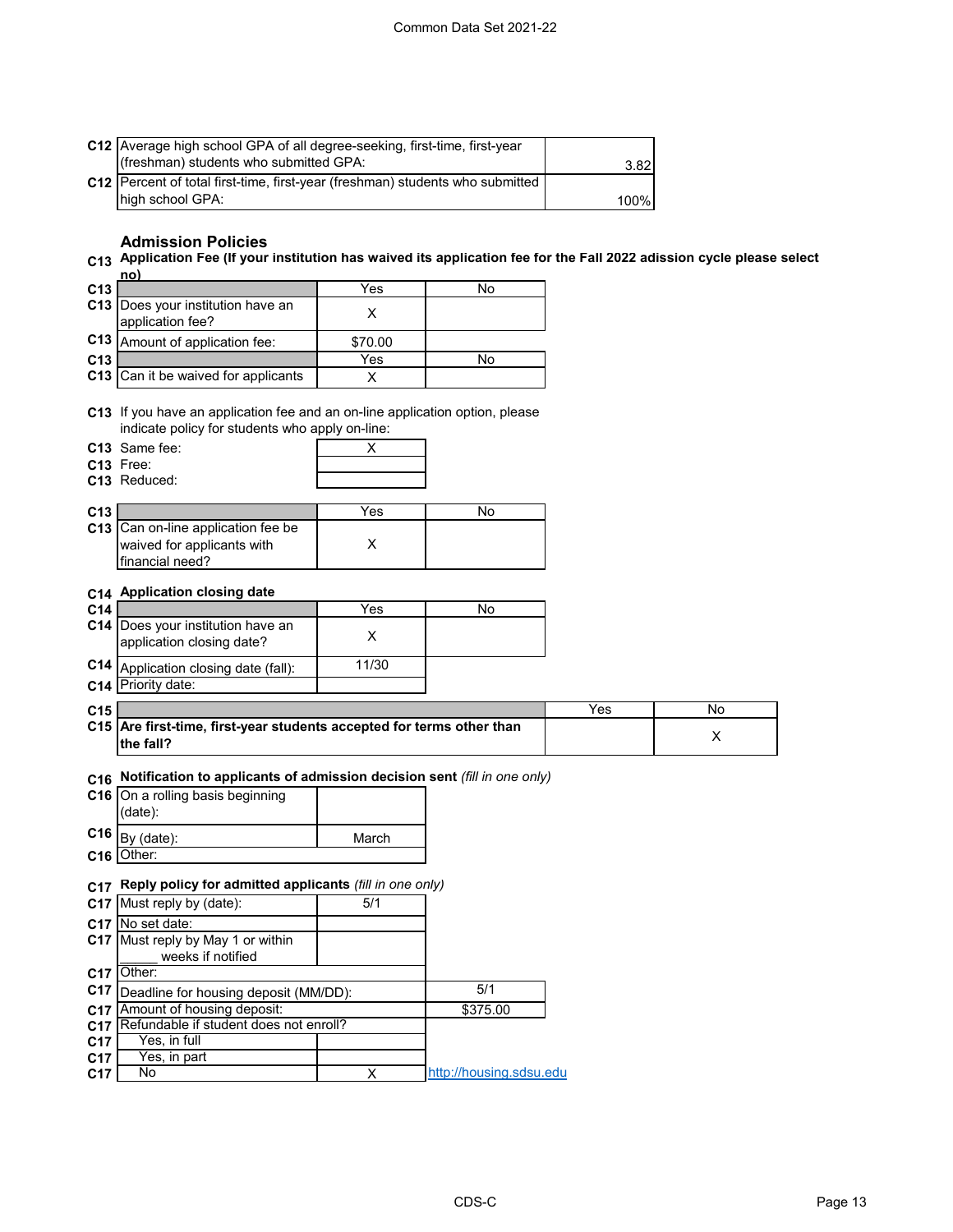### **C18 Deferred admission**

| C <sub>18</sub> |                                                                                             | Yes | NC |
|-----------------|---------------------------------------------------------------------------------------------|-----|----|
|                 | <b>C18</b> Does your institution allow students to postpone enrollment after<br>radmission? |     |    |

#### **C19 Early admission of high school students**

| .<br>C19 |                                                                                                                                                                                      | Yes | Νo |  |
|----------|--------------------------------------------------------------------------------------------------------------------------------------------------------------------------------------|-----|----|--|
|          | <b>C19</b> Does your institution allow high school students to enroll as full-time.<br>first-time, first-year (freshman) students one year or more before high<br>school graduation? |     |    |  |

### **Early Decision and Early Action Plans**

#### **C21 Early Decision C21** Yes No **C21** Does your institution offer an early decision plan (an admission plan X that permits students to apply and be notified of an admission decision well in advance of the regular notification date and that asks students to commit to attending if accepted) for first-time, first-year (freshman) applicants for fall enrollment?

#### **C22 Early action**

| C <sub>22</sub> |                                                                                                                                            | Yes | No |  |
|-----------------|--------------------------------------------------------------------------------------------------------------------------------------------|-----|----|--|
|                 | C22 Do you have a nonbinding early action plan whereby students are                                                                        |     |    |  |
|                 | notified of an admission decision well in advance of the regular<br>notification date but do not have to commit to attending your college? |     |    |  |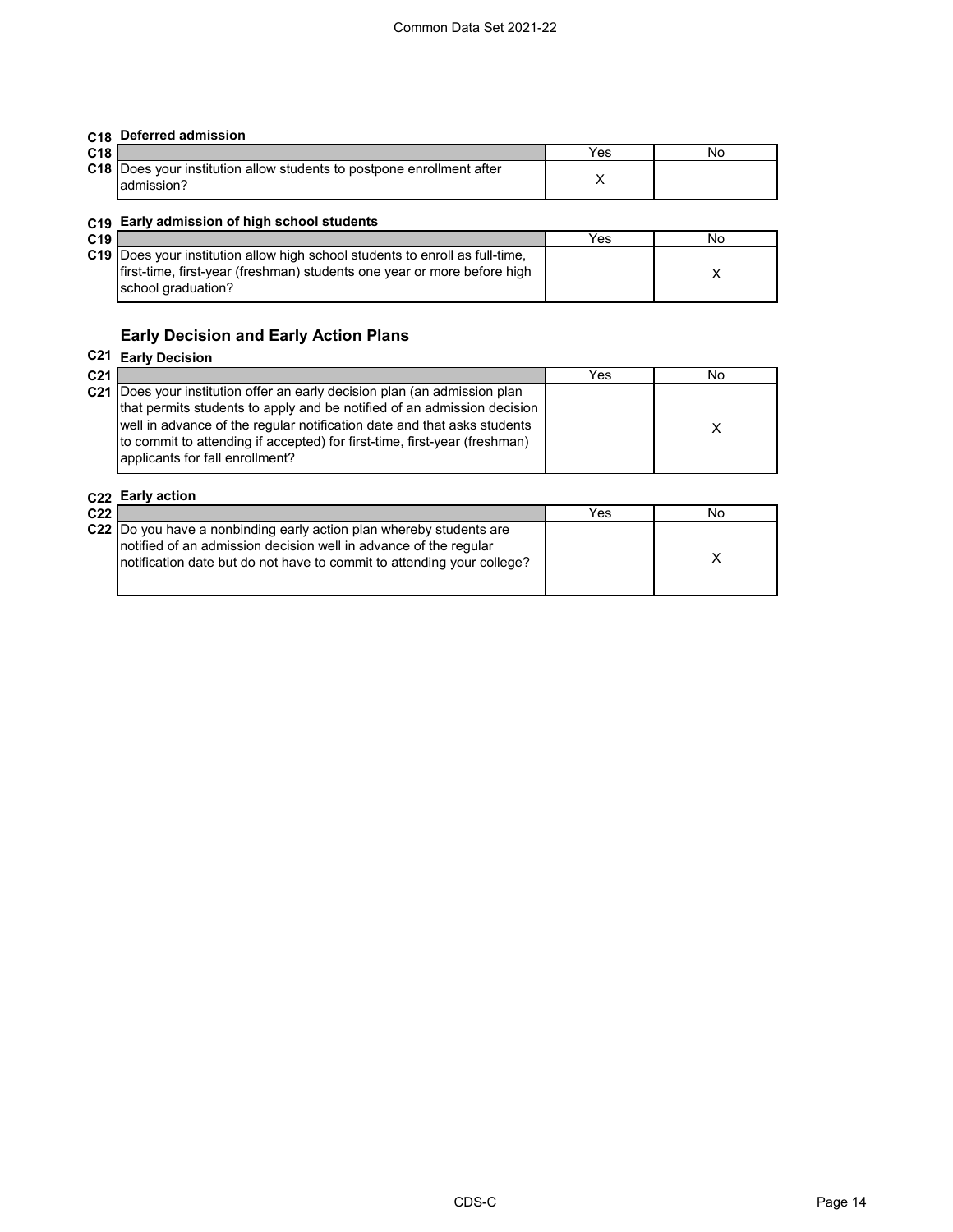# **D. TRANSFER ADMISSION**

### **Fall Applicants**

| D1 |                                                                                                                                                             | Yes | Nο |
|----|-------------------------------------------------------------------------------------------------------------------------------------------------------------|-----|----|
| D1 | Does your institution enroll transfer students? (If no,<br>please skip to Section E)                                                                        |     |    |
| D1 | If yes, may transfer students earn advanced standing credit<br>by transferring credits earned from course work completed<br>at other colleges/universities? |     |    |

**D2** Provide the number of students who applied, were admitted, and enrolled as degree-seeking transfer students in Fall 2021.

| D <sub>2</sub> |       | Applicants | Admitted | Enrolled |
|----------------|-------|------------|----------|----------|
| D <sub>2</sub> | Men   | 11.308     | 3.216    | 1,680    |
| D <sub>2</sub> | Women | 14.369     | 4.415    | 2.200    |
| D <sub>2</sub> | Total | 25.677     | 7.631    | 3,880    |

### **Application for Admission**

| D <sub>3</sub> | Indicate terms for which transfers may enroll: |  |  |  |  |
|----------------|------------------------------------------------|--|--|--|--|
|                |                                                |  |  |  |  |

- **D3** Fall X
- **D3** Winter
- D3 Spring<br>D3 Summ **D3** Summer

| D4 |                                                                                                                        | Yes         | No |
|----|------------------------------------------------------------------------------------------------------------------------|-------------|----|
| D4 | Must a transfer applicant have a minimum number of<br>credits completed or else must apply as an entering<br>freshman? |             |    |
| D4 | If yes, what is the minimum number of credits and the unit<br>of measure?                                              | 60 semester |    |

**D5** Indicate all items required of transfer students to apply for admission:

| D <sub>5</sub> |                            | Required of All | Recommended<br>of All | Recommended<br>of Some | Required of Some | Not Required |
|----------------|----------------------------|-----------------|-----------------------|------------------------|------------------|--------------|
| D <sub>5</sub> | High school transcript     |                 |                       |                        |                  |              |
| D <sub>5</sub> | College transcript(s)      |                 |                       |                        |                  |              |
| D <sub>5</sub> | Essay or personal          |                 |                       |                        |                  |              |
| D <sub>5</sub> | Interview                  |                 |                       |                        |                  |              |
| D <sub>5</sub> | Standardized test scores   |                 |                       |                        |                  |              |
| D <sub>5</sub> | Statement of good standing |                 |                       |                        |                  |              |

| <b>D6</b> If a minimum high school grade point average is required of |  |
|-----------------------------------------------------------------------|--|
| transfer applicants, specify (on a 4.0 scale):                        |  |

| <b>D7</b> If a minimum college grade point average is required of |                 |
|-------------------------------------------------------------------|-----------------|
| transfer applicants, specify (on a 4.0 scale):                    | Varies by major |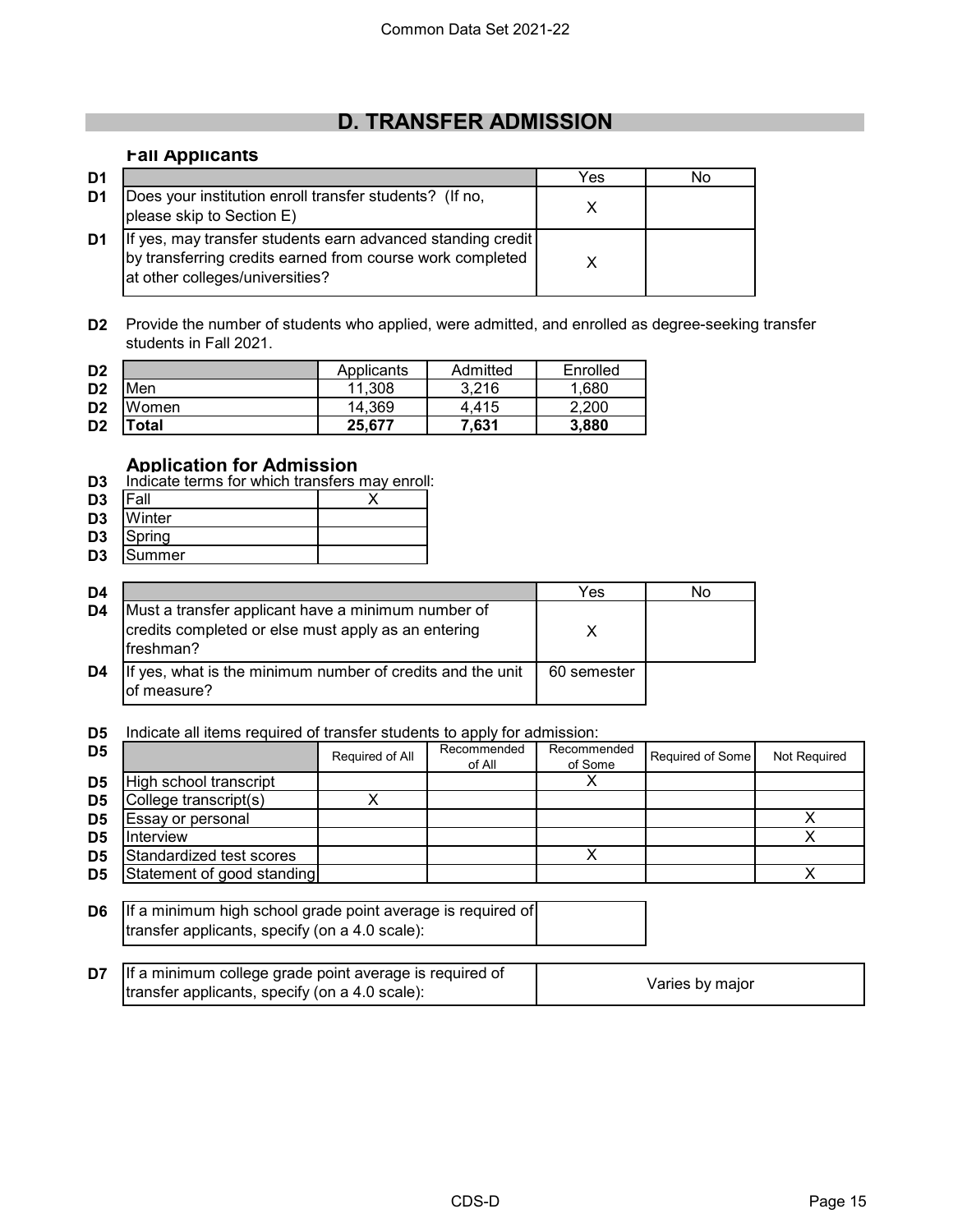**D8** List any other application requirements specific to transfer applicants: Completion of required transfer supplemental application.

**D9** List application priority, closing, notification, and candidate reply dates for transfer students. If applications are reviewed on a continuous or rolling basis, place a check mark in the "Rolling admission" column.

| D <sub>9</sub>  |        | <b>Priority Date</b> | <b>Closing Date</b> | <b>Notification Date</b> | <b>Reply Date</b> | Rolling<br>Admission |
|-----------------|--------|----------------------|---------------------|--------------------------|-------------------|----------------------|
| D <sub>9</sub>  | Fall   |                      | 11/30               | March                    | 5/1               |                      |
| D <sub>9</sub>  | Winter |                      |                     |                          |                   |                      |
| D <sub>9</sub>  | Spring |                      |                     |                          |                   |                      |
| D <sub>9</sub>  | Summer |                      |                     |                          |                   |                      |
|                 |        |                      |                     |                          |                   |                      |
| D <sub>10</sub> |        |                      |                     | Yes                      | No                |                      |

| וטוט |                                                                 | ັບ | .   |  |
|------|-----------------------------------------------------------------|----|-----|--|
|      | <b>D10</b> Does an open admission policy, if reported, apply to |    |     |  |
|      | Itransfer students?                                             |    | n/a |  |
|      |                                                                 |    |     |  |

**D11** Describe additional requirements for transfer admission, if applicable: Transfer applicants are required to declare a major and have completed all preparation for the major courses and pre-major requirements if applicable. In addition, all lower division general education (GE) courses must be completed. Must have "C-" or higher grades in four required classes: GE Oral Communication, GE Written Communication, GE Critical Thinking, and GE Mathematics (above the level of intermediate Algebra). Different application policies apply for applicants in and out of SDSU service area and for applicants in impacted majors. Refer to the Office of Admissions website for more information.

### **Transfer Credit Policies**

|                 | <b>D12</b> Report the lowest grade earned for any course that may be<br>transferred for credit:                       | D-                 |                       |
|-----------------|-----------------------------------------------------------------------------------------------------------------------|--------------------|-----------------------|
| D <sub>13</sub> | <b>D13</b> Maximum number of credits or courses that may be<br>transferred from a two-year institution:               | Number<br>70       | Unit Type<br>semester |
| D <sub>14</sub> | D14 Maximum number of credits or courses that may be<br>transferred from a four-year institution:                     | Number<br>No limit | Unit Type<br>semester |
|                 | <b>D15</b> Minimum number of credits that transfers must complete at<br>your institution to earn an associate degree: |                    |                       |
|                 | <b>D16</b> Minimum number of credits that transfers must complete at<br>your institution to earn a bachelor's degree: | 30 semester        |                       |
| D <sub>17</sub> | Describe other transfer credit policies:                                                                              |                    |                       |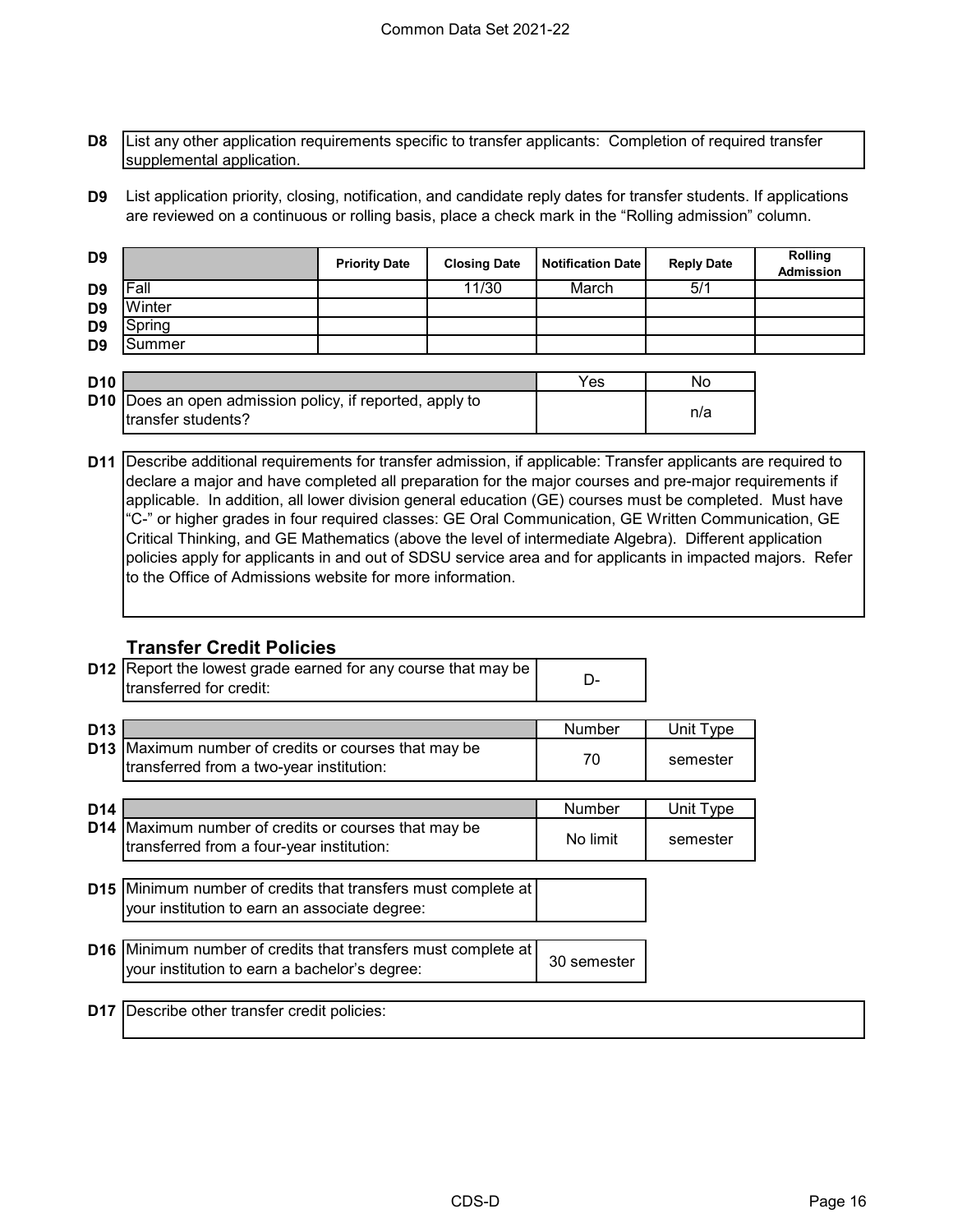## **Military Service Transfer Credit Policies**

**D18** Does your institution accept the following military/veteran transfer credits:

|                                          | Yes | Nο |
|------------------------------------------|-----|----|
| American Council on Education (ACE)      |     |    |
| College Level Examination Program (CLEP) |     |    |
| DANTES Subject Standardized Tests (DSST) |     |    |

| D <sub>19</sub> |                                                                                                                                                      | Number   | Unit Type          |
|-----------------|------------------------------------------------------------------------------------------------------------------------------------------------------|----------|--------------------|
|                 | Maximum number of credits or courses that may be<br>transferred based on military education evaluated by the<br>American Council on Education (ACE): | No Limit | Semester<br>Credit |

| D <sub>20</sub> |                                                                                                                                                                                                                                         | Number             | Unit Type          |
|-----------------|-----------------------------------------------------------------------------------------------------------------------------------------------------------------------------------------------------------------------------------------|--------------------|--------------------|
|                 | Maximum number of credits or courses that may be<br>transferred based on Department of Defense supported<br>prior learning assessments (College Level Examination<br>Program (CLEP) or DANTES Subject Standardized Tests<br>$(DSST))$ : | 30 CLEP<br>24 DSST | Semester<br>Credit |

|                                                                             | Y es | NC |
|-----------------------------------------------------------------------------|------|----|
| D21   Are the military/veteran credit transfer policies on your<br>website? |      |    |

### **D21** If yes, please provide the URL where they can be located: http://arweb.sdsu.edu/es/veterans/index.html

**D22** Describe other military/veteran transfer credit policies unique to your institution: SDSU awards credit for military education, MOS Rankings (Military Occupational Specialties) and Military Experience with **ACE recommended baccalaureate/associate or graduate degree category units**. SDSU awards lower and/or upper division units as specified in the ACE credit recommendations. SDSU does not award credit for any vocational, technical or certificate degree category units.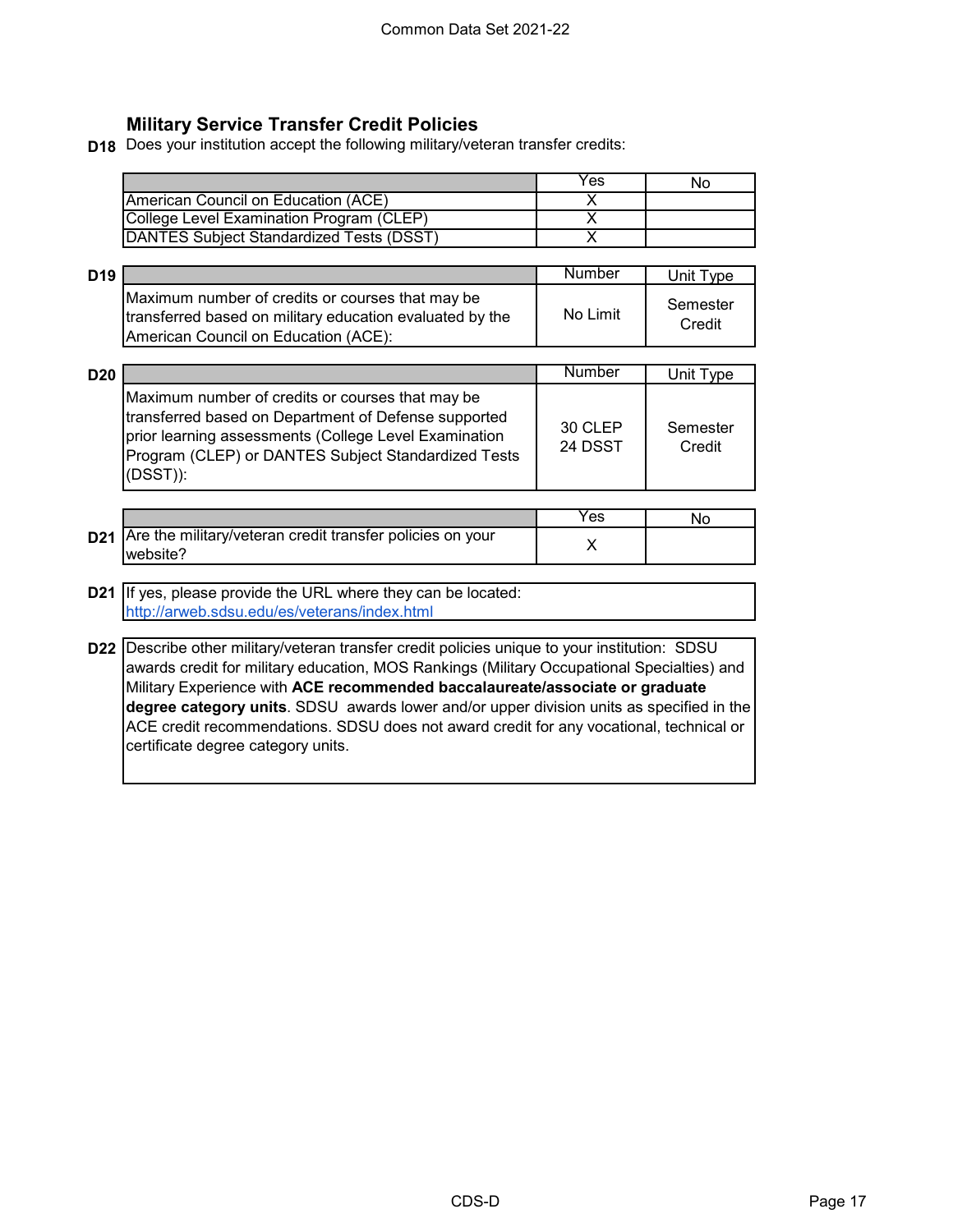# **E. ACADEMIC OFFERINGS AND POLICIES**

**E1 Special study options:** Identify those programs available at your institution. Refer to the glossary for definitions.

| E <sub>1</sub> | Accelerated program                 |   |
|----------------|-------------------------------------|---|
| E <sub>1</sub> | Cooperative education program       |   |
| E <sub>1</sub> | Cross-registration                  | X |
| E <sub>1</sub> | Distance learning                   | X |
| E <sub>1</sub> | Double major                        | X |
| E <sub>1</sub> | Dual enrollment                     |   |
| E <sub>1</sub> | English as a Second Language (ESL)  | X |
| E <sub>1</sub> | Exchange student program (domestic) |   |
| E <sub>1</sub> | External degree program             | X |
| E1             | Honors Program                      | X |
| E <sub>1</sub> | Independent study                   | X |
| E <sub>1</sub> | Internships                         | X |
| E <sub>1</sub> | Liberal arts/career combination     | X |
| E <sub>1</sub> | Student-designed major              | X |
| E <sub>1</sub> | Study abroad                        | X |
| E1             | Teacher certification program       | X |
| E1             | Weekend college                     |   |
| E <sub>1</sub> | Other (specify):                    |   |

### **E3 Areas in which all or most students are required to complete some course work prior to graduation:**

| E <sub>3</sub> | Arts/fine arts                    | X |
|----------------|-----------------------------------|---|
| E3             | Computer literacy                 |   |
| E <sub>3</sub> | English (including composition)   | X |
| E <sub>3</sub> | Foreign languages                 | х |
| E <sub>3</sub> | History                           | x |
| E <sub>3</sub> | <b>Humanities</b>                 | X |
| E <sub>3</sub> | <b>Mathematics</b>                | х |
| E <sub>3</sub> | Philosophy                        | X |
| E <sub>3</sub> | Sciences (biological or physical) | X |
| E <sub>3</sub> | Social science                    | Χ |
| E3             | Other (describe):                 |   |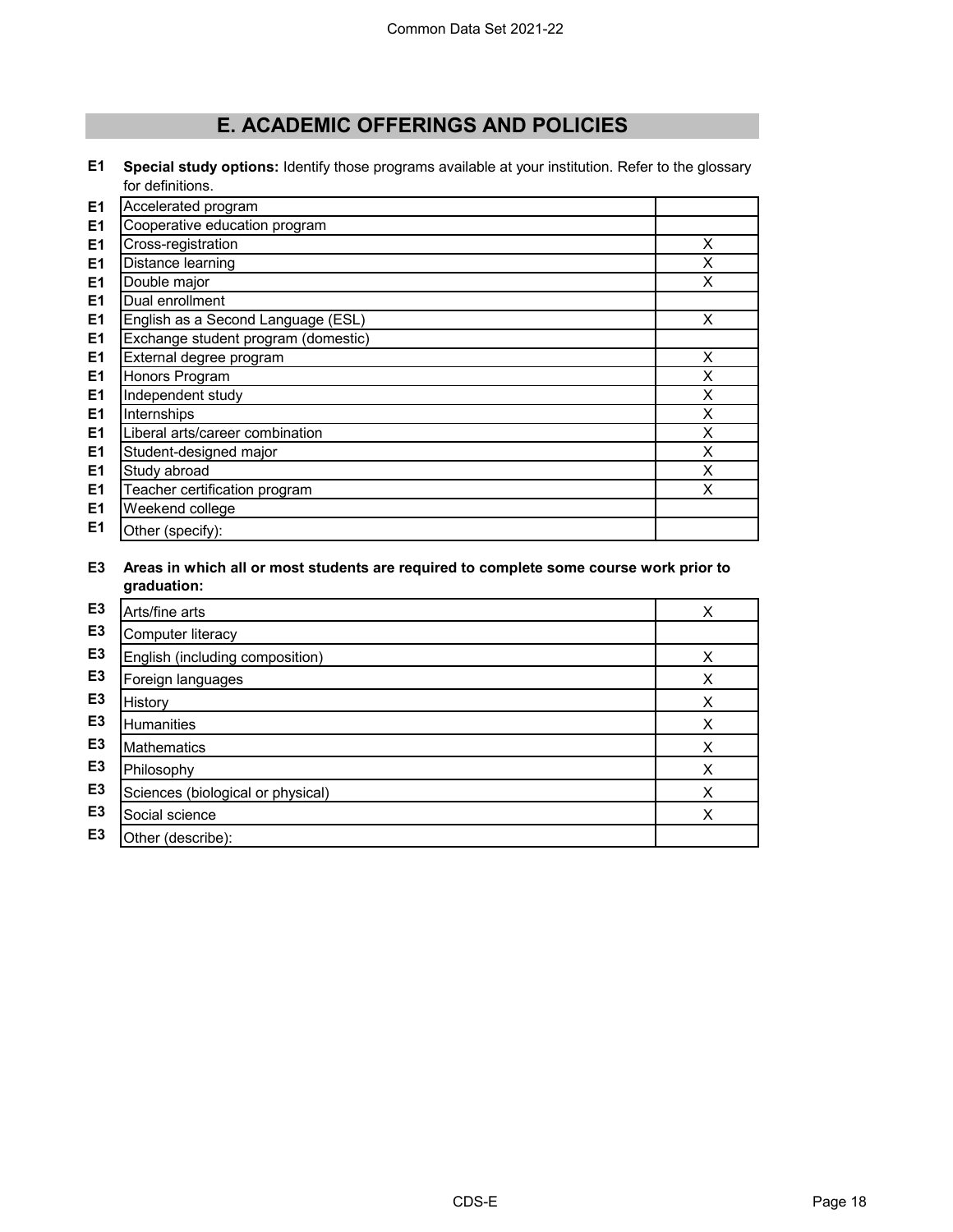# **F. STUDENT LIFE**

### **F1 Percentages of first-time, first-year (freshman) degree-seeking students and degreeseeking undergraduates enrolled in Fall 2021 who fit the following categories:**

| F <sub>1</sub> |                                                     | First-time, first-year |                |
|----------------|-----------------------------------------------------|------------------------|----------------|
|                |                                                     | (freshman)             | Undergraduates |
|                |                                                     | students               |                |
| F <sub>1</sub> | Percent who are from out of state (exclude          |                        |                |
|                | international/nonresident aliens from the numerator |                        |                |
|                | and denominator)                                    | 25%                    | 13%            |
| F1             | Percent of men who join fraternities                | 14%                    | 9%             |
| F <sub>1</sub> | Percent of women who join sororities                | 15%                    | 12%            |
| F1             | Percent who live in college-owned, -operated, or -  |                        |                |
|                | affiliated housing                                  | 74%                    | 19%            |
| F1             | Percent who live off campus or commute              | 26%                    | 81%            |
| F1             | Percent of students age 25 and older                | 0%                     | 12%            |
| F1             | Average age of full-time students                   | 18                     | 21             |
| F1             | Average age of all students (full- and part-time)   | 181                    | 22             |

**F2 Activities offered** Identify those programs available at your institution.

| F <sub>2</sub> | <b>Campus Ministries</b>     | $\overline{\mathsf{x}}$ |
|----------------|------------------------------|-------------------------|
| F <sub>2</sub> | Choral groups                | $\overline{\mathsf{x}}$ |
| F <sub>2</sub> | Concert band                 | X                       |
| F <sub>2</sub> | Dance                        | X                       |
| F <sub>2</sub> | Drama/theater                | $\overline{\mathsf{x}}$ |
| F <sub>2</sub> | <b>International Student</b> | $\overline{\mathsf{x}}$ |
| F <sub>2</sub> | Jazz band                    | $\overline{\mathsf{x}}$ |
| F <sub>2</sub> | Literary magazine            | $\overline{\mathsf{x}}$ |
| F <sub>2</sub> | Marching band                | X                       |
| F <sub>2</sub> | Model UN                     |                         |
| F <sub>2</sub> | Music ensembles              | Χ                       |
| F <sub>2</sub> | Musical theater              | $\overline{\mathsf{x}}$ |
| F <sub>2</sub> | Opera                        | X                       |
| F <sub>2</sub> | Pep band                     | X                       |
| F <sub>2</sub> | <b>Radio station</b>         | $\overline{\mathsf{x}}$ |
| F <sub>2</sub> | Student government           | $\overline{\mathsf{x}}$ |
| F <sub>2</sub> | Student newspaper            | $\overline{\mathsf{x}}$ |
| F <sub>2</sub> | Student-run film society     | $\overline{\mathsf{x}}$ |
| F <sub>2</sub> | Symphony orchestra           | Χ                       |
| F <sub>2</sub> | <b>Television station</b>    | X                       |
| F <sub>2</sub> | Yearbook                     |                         |

**F3 ROTC** (program offered in cooperation with Reserve Officers' Training Corps)

| F <sub>3</sub> |                                      | On Campus | At Cooperating<br>Institution | Name of Cooperating<br>Institution |
|----------------|--------------------------------------|-----------|-------------------------------|------------------------------------|
|                | <b>F3</b> Army ROTC is offered:      |           |                               |                                    |
|                | <b>F3</b> Naval ROTC is offered:     |           |                               | University of San Diego            |
|                | <b>F3</b> Air Force ROTC is offered: |           |                               |                                    |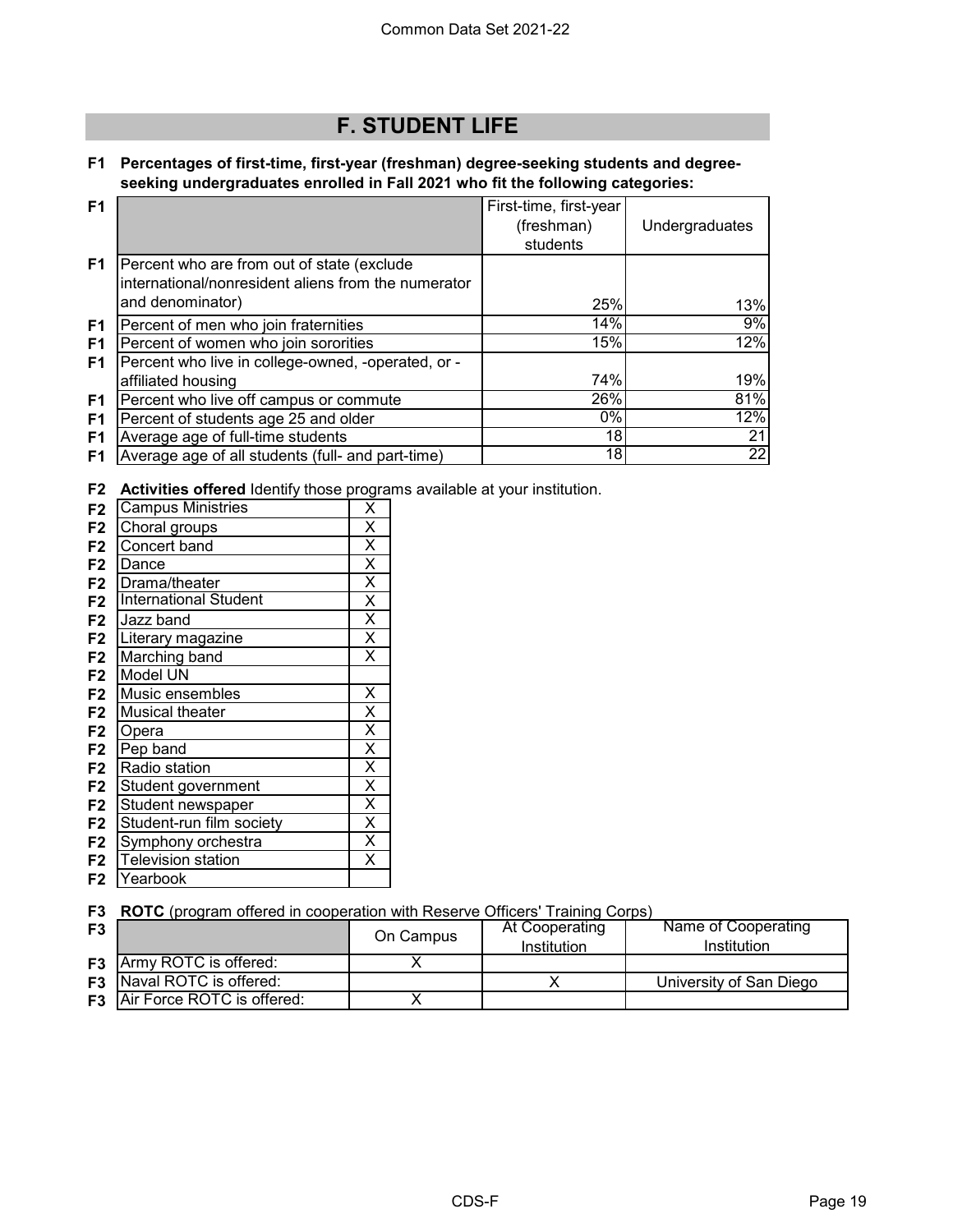**F4 Housing:** Check all types of college-owned, -operated, or -affiliated housing available for undergraduates at your institution.

|    | unuci grauuates at your motitution.           |   |
|----|-----------------------------------------------|---|
| F4 | Coed dorms                                    | x |
| F4 | Men's dorms                                   |   |
| F4 | Women's dorms                                 |   |
| F4 | Apartments for married students               |   |
| F4 | Apartments for single students                | х |
| F4 | Special housing for disabled<br>students      | x |
| F4 | Special housing for international<br>students | х |
| F4 | Fraternity/sorority housing                   | X |
| F4 | Cooperative housing                           |   |
| F4 | Theme housing                                 | X |
| F4 | Wellness housing                              | X |
| F4 | Other housing options (specify):              | x |
|    | http://housing.sdsu.edu/                      |   |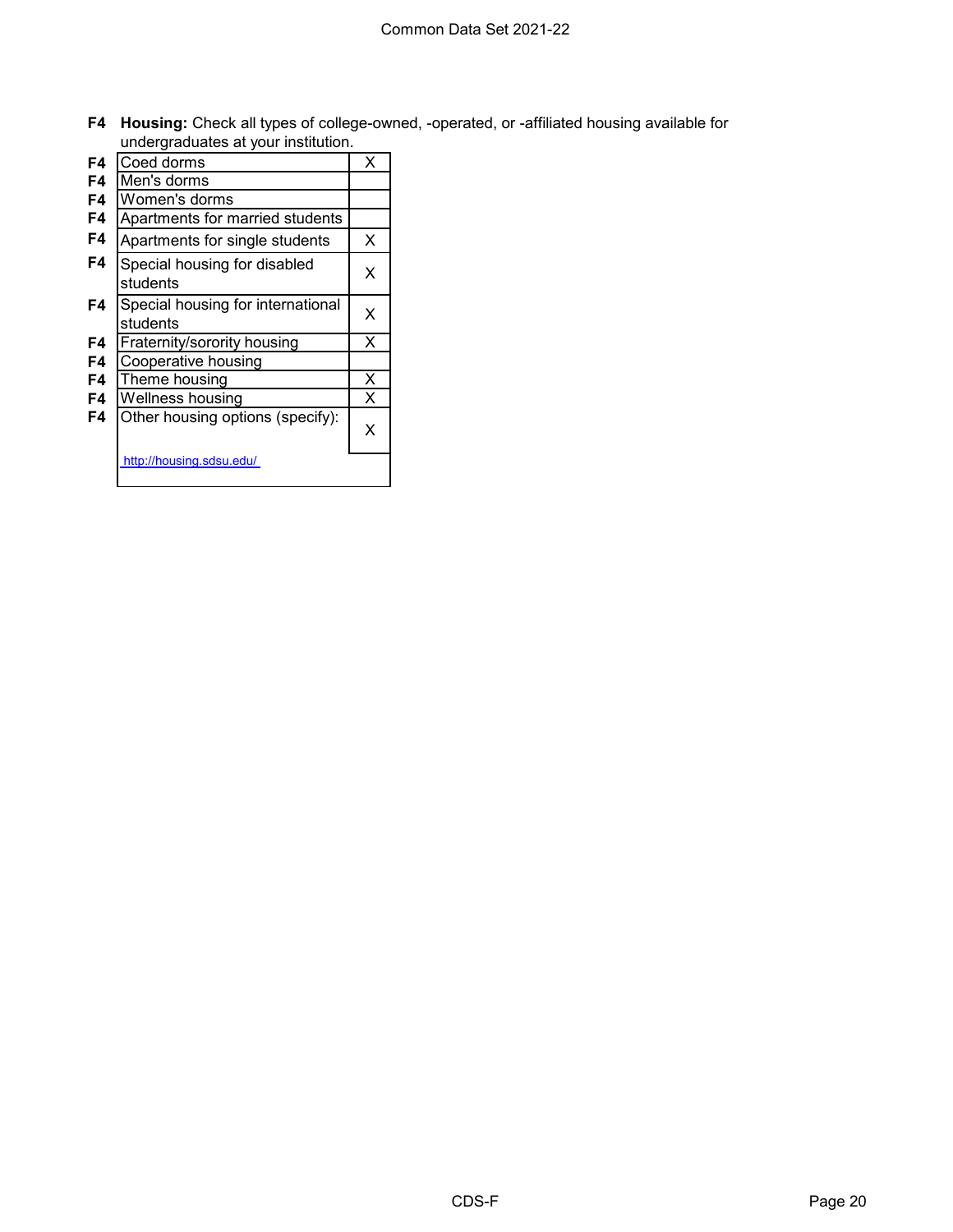# **G. ANNUAL EXPENSES**

**G0** Please provide the URL of your institution's net price calculator: <https://sacd.sdsu.edu/financial-aid/financial-aid/eligibility/cost-of-attendance/net-price-calculator>

**Provide 2022-2023 academic year costs of attendance for the following categories that are applicable to your institution.**

Check here if your institution's 2022-2023 academic year costs of attendance are not available at this time and provide an approximate date (i.e., month/day) when your institution's final 2022-2023 academic year costs of attendance will be available:

**G1 Undergraduate full-time tuition, required fees, room and board List the typical tuition, required fees, and room and board for a full-time undergraduate student for the FULL 2022-2023 academic year (30 semester or 45 quarter hours for institutions that derive annual tuition by multiplying credit hour cost by number of credits). A full academic year refers to the period of time generally extending from September to June; usually equated to two semesters, two trimesters, three quarters, or the period covered by a four-one-four plan. Room and board is defined as double occupancy and 19 meals per week or the maximum meal plan. Required fees include only charges that all full-time students must pay that are not included in tuition (e.g., registration, health, or activity fees.) Do not include optional fees (e.g., parking, laboratory use).**

| G <sub>1</sub> |                                                       | First-Year | Undergraduates |
|----------------|-------------------------------------------------------|------------|----------------|
| G <sub>1</sub> | <b>PRIVATE INSTITUTIONS</b>                           |            |                |
|                | Tuition:                                              |            |                |
| G1             | PUBLIC INSTITUTIONS                                   |            |                |
|                | Tuition:                                              |            |                |
|                | In-district                                           | \$5,742    | \$5,742        |
| G <sub>1</sub> | <b>PUBLIC INSTITUTIONS</b>                            |            |                |
|                | In-state (out-of-district):                           | \$5,742    | \$5,742        |
| G1             | PUBLIC INSTITUTIONS                                   |            |                |
|                | Out-of-state:                                         | \$17,622   | \$17,622       |
| G1             | <b>NONRESIDENT ALIENS</b>                             |            |                |
|                | Tuition:                                              | \$17,622   | \$17,622       |
|                |                                                       |            |                |
| G <sub>1</sub> | <b>REQUIRED FEES:</b>                                 | \$2,456    | \$2,456        |
|                |                                                       |            |                |
| G1             | ROOM AND BOARD:                                       | \$19,714   | \$19,714       |
| G <sub>1</sub> | <b>ROOM ONLY:</b>                                     |            |                |
| G1             | <b>BOARD ONLY:</b>                                    |            |                |
|                |                                                       |            |                |
| G <sub>1</sub> | Comprehensive tuition and room and board fee (if your |            |                |
|                | college cannot provide separate tuition and room and  |            |                |
|                | board fees):                                          |            |                |
|                |                                                       |            |                |
| G1             | Other:                                                |            |                |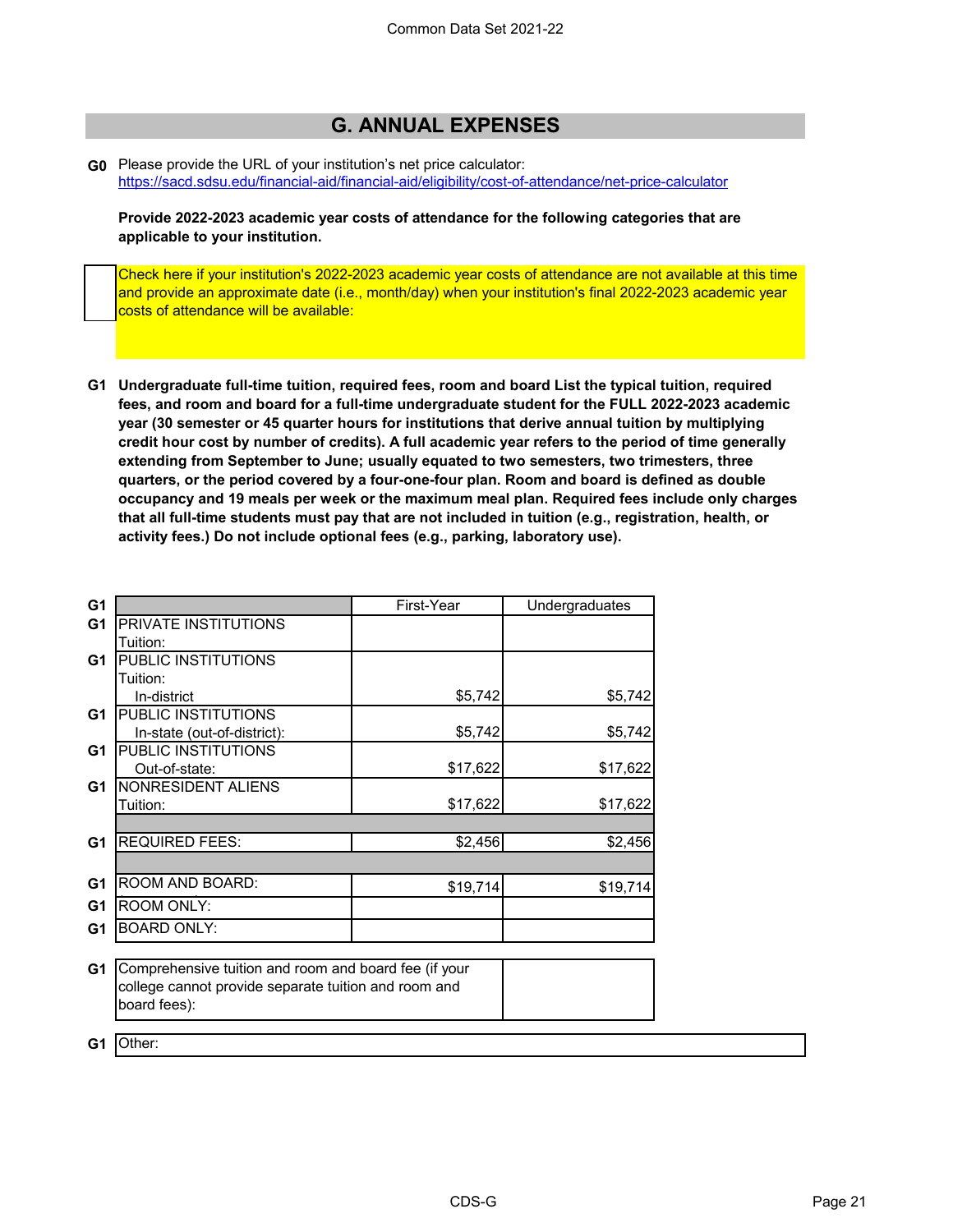| G <sub>2</sub> |                                                                                 | Minimum | Maximum |
|----------------|---------------------------------------------------------------------------------|---------|---------|
| G <sub>2</sub> | Number of credits per term a student can take for the                           |         |         |
|                | stated full-time tuition                                                        | $6.1 +$ |         |
| G <sub>3</sub> |                                                                                 | Yes     | No      |
| G3             | Do tuition and fees vary by year of study (e.g., sophomore,<br>junior, senior)? |         | х       |
|                |                                                                                 |         |         |
| G4             |                                                                                 | Yes     | No      |
| G4             | Do tuition and fees vary by undergraduate instructional<br>program?             |         | Х       |

**G5** Provide the estimated expenses for a typical full-time undergraduate student:

| G <sub>5</sub> |                                                                                                                                            | <b>Residents</b> | Commuters<br>(living at home) | Commuters<br>(not living at home) |
|----------------|--------------------------------------------------------------------------------------------------------------------------------------------|------------------|-------------------------------|-----------------------------------|
| G5             | Books and supplies                                                                                                                         | \$1,146          | \$1,146                       | \$1,146                           |
| G5             | Room only                                                                                                                                  |                  |                               |                                   |
| G <sub>5</sub> | Board only                                                                                                                                 |                  |                               |                                   |
|                | <b>G5</b> Room and board total (if your<br>college cannot provide separate<br>room and board figures for<br>commuters not living at home): |                  |                               | \$16, 144                         |
| G <sub>5</sub> | Transportation                                                                                                                             | \$1,170          | \$1,696                       | \$1,176                           |
| G <sub>5</sub> | Other expenses                                                                                                                             | \$1,906          | \$2,462                       | \$2,662                           |

| G6 Undergraduate per-credit-hour charges (tuition only) |  |  |
|---------------------------------------------------------|--|--|
|                                                         |  |  |

| <b>G6 PRIVATE INSTITUTIONS:</b> |            |
|---------------------------------|------------|
| <b>G6 PUBLIC INSTITUTIONS</b>   |            |
| <b>G6 PUBLIC INSTITUTIONS</b>   |            |
| <b>G6 PUBLIC INSTITUTIONS</b>   | \$396/unit |
| <b>G6  NONRESIDENT ALIENS:</b>  | \$396/unit |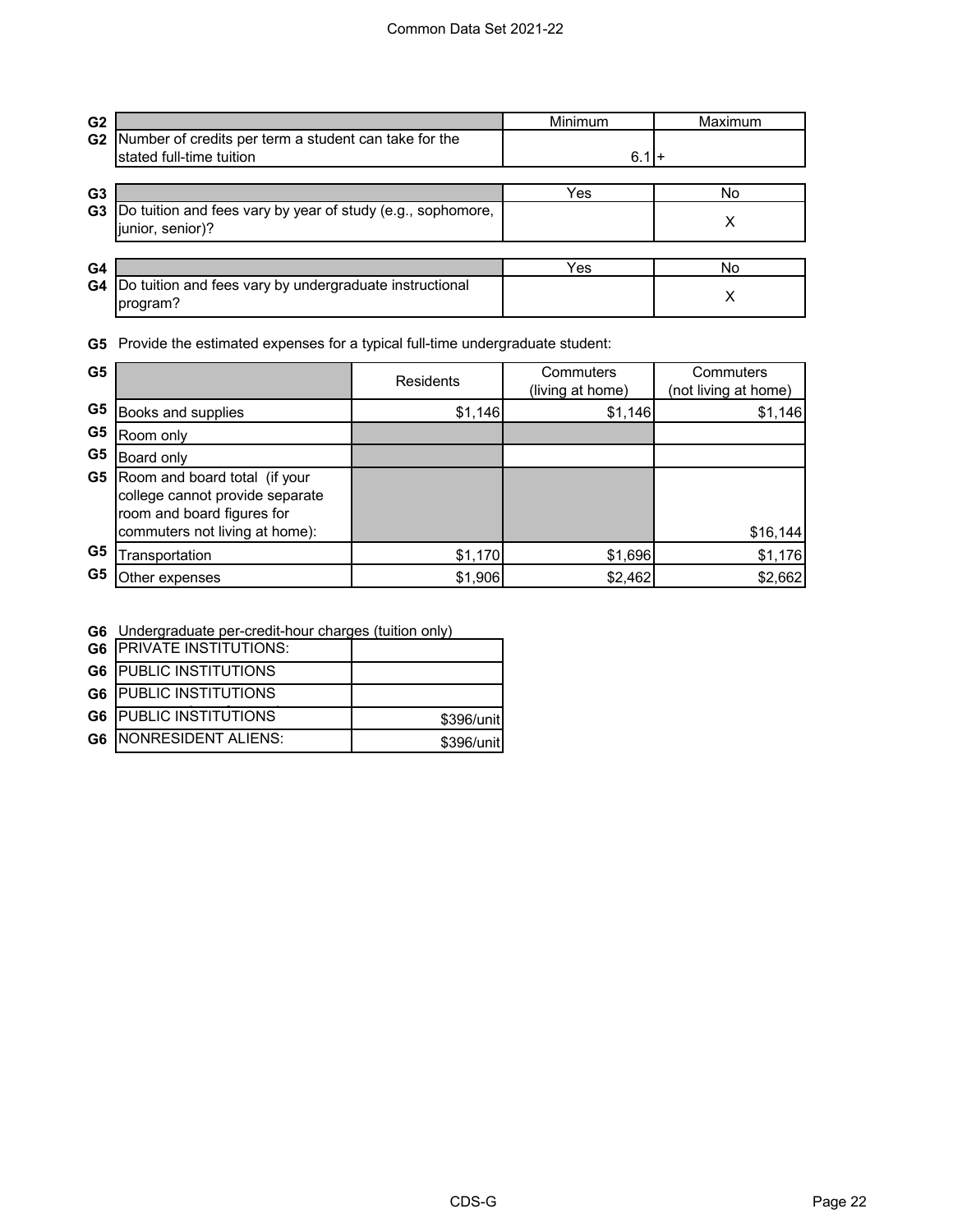### **H. FINANCIAL AID**

#### **Aid Awarded to Enrolled Undergraduates**

Enter total dollar amounts awarded to enrolled full-time and less than full-time degree-seeking undergraduates (using the same cohort reported in CDS Question B1, "total degree-seeking" undergraduates) in the following categories. (Note: If the data being reported are final figures for the 2020-2021 academic year (see the next item below), use the 2020-2021 academic year's CDS Question B1 cohort.) Include aid awarded to international students (i.e., those not qualifying for federal aid). Aid that is non-need-based but that was used to meet need should be reported in the need-based aid columns. (For a suggested order of precedence in assigning categories of aid to cover need, see the entry for "non-need-based scholarship or grant aid" on the last page of the definitions section.)

#### **DO NOT INCLUDE ANY AID RELATED TO THE CARES ACT OR UNIQUE TO THE COVID-19 PANDEMIC**

| H1             |                                                                                                 | 2021-2022 estimated | 2020-21 Final |
|----------------|-------------------------------------------------------------------------------------------------|---------------------|---------------|
| H <sub>1</sub> | Indicate the academic year for which data are reported for items H1,<br>IH2, H2A, and H6 below: |                     |               |

**H3** Which needs-analysis methodology does your institution use in awarding institutional aid?

| H <sub>3</sub> | Federal methodology (FM)       |  |
|----------------|--------------------------------|--|
| H <sub>3</sub> | Institutional methodology (IM) |  |
| H <sub>3</sub> | <b>Both FM and IM</b>          |  |

| H1             |                                                                                                                                                                                   | <b>Need-based \$ (Include)</b> | Non-need-based \$                                            |
|----------------|-----------------------------------------------------------------------------------------------------------------------------------------------------------------------------------|--------------------------------|--------------------------------------------------------------|
|                |                                                                                                                                                                                   |                                | non-need-based aid used to (Exclude non-need-based aid used) |
|                |                                                                                                                                                                                   | meet need.)                    | to meet need.)                                               |
| H <sub>1</sub> | <b>Scholarships/Grants</b>                                                                                                                                                        |                                |                                                              |
| H1             | Federal                                                                                                                                                                           | \$53,577,000                   | \$35,900                                                     |
| H1             | State (i.e., all states, not only the state in which your institution is                                                                                                          |                                |                                                              |
|                | located)                                                                                                                                                                          | \$35,819,000                   | \$5,798,000                                                  |
| <b>H1</b>      | Institutional: Endowed scholarships, annual gifts and tuition funded<br>grants, awarded by the college, excluding athletic aid and tuition<br>waivers (which are reported below). |                                |                                                              |
|                |                                                                                                                                                                                   | \$32,902,000                   | \$4,691,000                                                  |
| H <sub>1</sub> | Scholarships/grants from external sources (e.g., Kiwanis, National<br>Merit) not awarded by the college                                                                           | \$0                            | \$3,487,000                                                  |
| H1             | <b>Total Scholarships/Grants</b>                                                                                                                                                  | \$122,298,000                  | \$14,011,900                                                 |
| H <sub>1</sub> | Self-Help                                                                                                                                                                         |                                |                                                              |
| H1             | Student loans from all sources (excluding parent loans)                                                                                                                           | \$105,349,000                  | \$59,046,000                                                 |
| H1             | <b>Federal Work-Study</b>                                                                                                                                                         | \$1,888,000                    |                                                              |
| <b>H1</b>      | State and other (e.g., institutional) work-study/employment (Note:                                                                                                                |                                |                                                              |
|                | Excludes Federal Work-Study captured above.)                                                                                                                                      | \$0                            | \$0                                                          |
| H <sub>1</sub> | <b>Total Self-Help</b>                                                                                                                                                            | \$107,237,000                  | \$59,046,000                                                 |
| H1             | <b>Other</b>                                                                                                                                                                      |                                |                                                              |
| H1             | Parent Loans                                                                                                                                                                      | \$49,758,000                   | \$187,184,000                                                |
| H <sub>1</sub> | <b>Tuition Waivers</b>                                                                                                                                                            |                                |                                                              |
|                | Reporting is optional. Report tuition waivers in this row if you choose to report them. Do<br>not report tuition waivers elsewhere.                                               |                                |                                                              |
| <b>H1</b>      | <b>Athletic Awards</b>                                                                                                                                                            | \$0                            | \$7,636,000                                                  |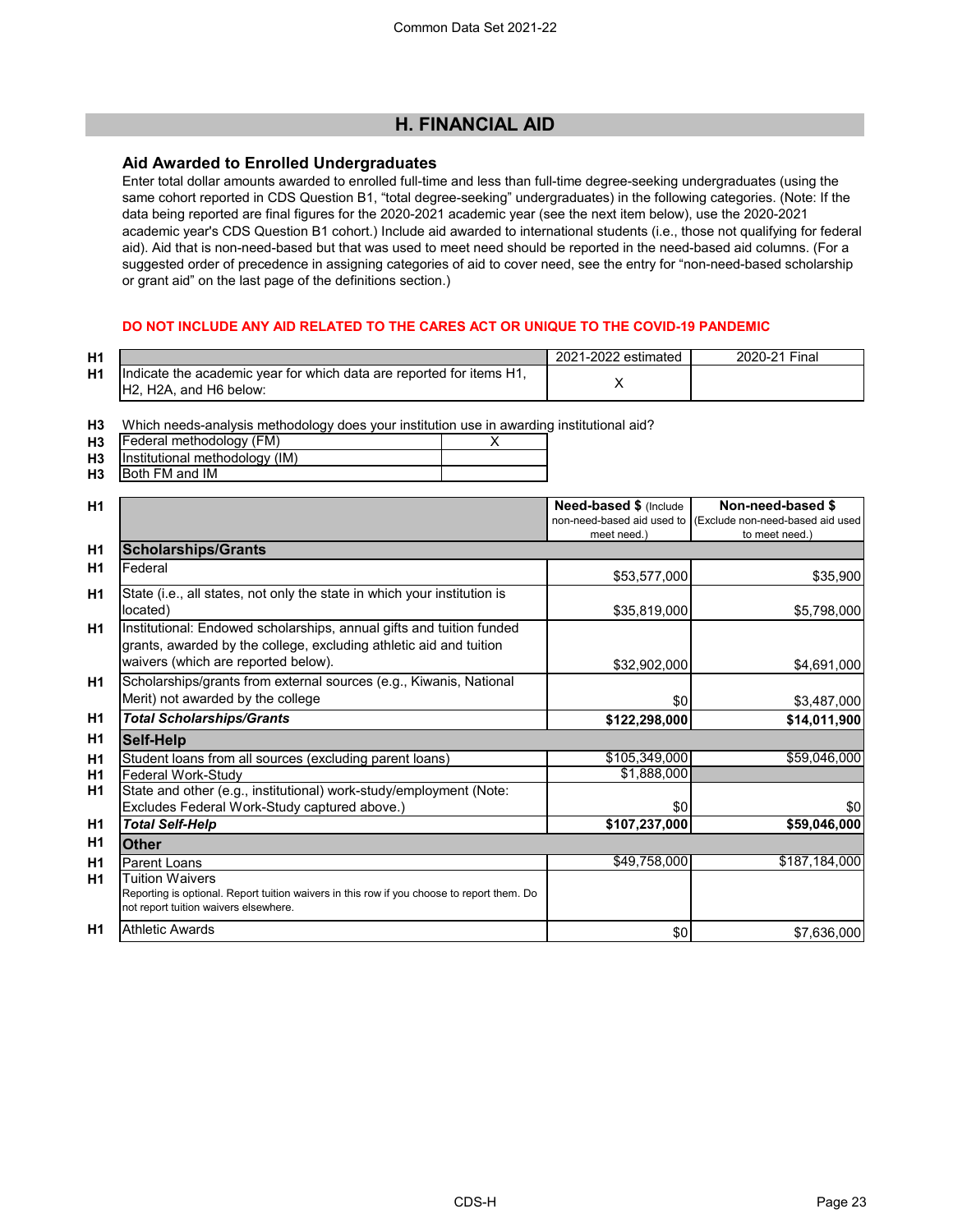**H2 Number of Enrolled Students Awarded Aid:** List the number of degree-seeking full-time and less-than-full-time undergraduates who applied for and were awarded financial aid from any source. **Aid that is non-need-based but that was used to meet need should be counted as need-based aid.** Numbers should reflect the cohort awarded the dollars reported in H1. Note: In the chart below, students may be counted in more than one row, and full-time freshmen should also be counted as full-time undergraduates.

| H <sub>2</sub> |                                                                                                                                                                                                                                                                                                     | <b>First-time</b><br><b>Full-time</b><br>Freshmen | <b>Full-time</b><br>Undergraduate<br>(Incl. Fresh.) | <b>Less Than</b><br><b>Full-time</b><br>Undergraduate |
|----------------|-----------------------------------------------------------------------------------------------------------------------------------------------------------------------------------------------------------------------------------------------------------------------------------------------------|---------------------------------------------------|-----------------------------------------------------|-------------------------------------------------------|
| H <sub>2</sub> | a) Number of degree-seeking undergraduate students<br>(CDS Item B1 if reporting on Fall 2021 cohort)                                                                                                                                                                                                | 5,233                                             | 27,596                                              | 3,269                                                 |
| H <sub>2</sub> | Number of students in line a who applied for need-<br>b)<br>based financial aid                                                                                                                                                                                                                     | 4,298                                             | 19,607                                              | 2,178                                                 |
| H <sub>2</sub> | Number of students in line <b>b</b> who were determined to<br>C)<br>have financial need                                                                                                                                                                                                             | 2,578                                             | 14,551                                              | 1,860                                                 |
| H <sub>2</sub> | Number of students in line c who were awarded any<br>ld)<br>financial aid                                                                                                                                                                                                                           | 2,552                                             | 14,231                                              | 1,777                                                 |
| H <sub>2</sub> | Number of students in line d who were awarded any<br>e)<br>need-based scholarship or grant aid                                                                                                                                                                                                      | 1,453                                             | 9,998                                               | 1,247                                                 |
| H <sub>2</sub> | Number of students in line <b>d</b> who were awarded any<br>lf).<br>need-based self-help aid                                                                                                                                                                                                        | 2,256                                             | 13,148                                              | 1,493                                                 |
| H <sub>2</sub> | g) Number of students in line <b>d</b> who were awarded any<br>non-need-based scholarship or grant aid                                                                                                                                                                                              | 839                                               | 3,532                                               | 302                                                   |
| H <sub>2</sub> | h) Number of students in line <b>d</b> whose need was fully met<br>(exclude PLUS loans, unsubsidized loans, and private<br>alternative loans)                                                                                                                                                       | 164                                               | 654                                                 | 41                                                    |
| H <sub>2</sub> | On average, the percentage of need that was met of<br>li)<br>students who were awarded any need-based aid.<br>Exclude any aid that was awarded in excess of need as<br>well as any resources that were awarded to replace<br>EFC (PLUS loans, unsubsidized loans, and private<br>alternative loans) | 53%                                               | 55%                                                 | 43%                                                   |
| H <sub>2</sub> | The average financial aid package of those in line d.<br>li)<br>Exclude any resources that were awarded to replace<br>EFC (PLUS loans, unsubsidized loans, and private<br>alternative loans)                                                                                                        | \$10,542                                          | \$12,770                                            | \$11,093                                              |
| H <sub>2</sub> | Average need-based scholarship and grant award of<br>$\mathsf{k}$<br>those in line e                                                                                                                                                                                                                | \$10,701                                          | \$10,411                                            | \$8,029                                               |
| H <sub>2</sub> | Average need-based self-help award (excluding PLUS<br>loans, unsubsidized loans, and private alternative<br>loans) of those in line f                                                                                                                                                               | \$3,736                                           | \$4,980                                             | \$5,138                                               |
| H <sub>2</sub> | m) Average need-based loan (excluding PLUS loans,<br>unsubsidized loans, and private alternative loans) of<br>those in line f who were awarded a need-based loan                                                                                                                                    | \$3,376                                           | \$<br>4,599                                         | \$4,886                                               |

**H2A Number of Enrolled Students Awarded Non-need-based Scholarships and Grants: List the number of degreeseeking full-time and less-than-full-time undergraduates who had no financial need and who were awarded institutional non-need-based scholarship or grant aid. Numbers should reflect the cohort awarded the dollars reported in H1. Note: In the chart below, students may be counted in more than one row, and full-time freshmen should also be counted as full-time undergraduates.** Do NOT include any aid related to the CARES Act or unique to the COVID-19 pandemic.

| H2A                 |                                                                                                                                                                                                                  | <b>First-time</b><br><b>Full-time</b><br>Freshmen | <b>Full-time</b><br>Undergrad<br>(Incl. Fresh.) | Less Than<br><b>Full-time</b><br><b>Undergrad</b> |
|---------------------|------------------------------------------------------------------------------------------------------------------------------------------------------------------------------------------------------------------|---------------------------------------------------|-------------------------------------------------|---------------------------------------------------|
| H <sub>2</sub> A In | Number of students in line a who had no financial need<br>and who were awarded institutional non-need-based<br>scholarship or grant aid (exclude those who were<br>awarded athletic awards and tuition benefits) | 121                                               | 979                                             | 59                                                |
| H <sub>2</sub> A    | Average dollar amount of institutional non-need-based<br>scholarship and grant aid awarded to students in line n                                                                                                 | \$3,515                                           | \$3.591                                         | 1.963                                             |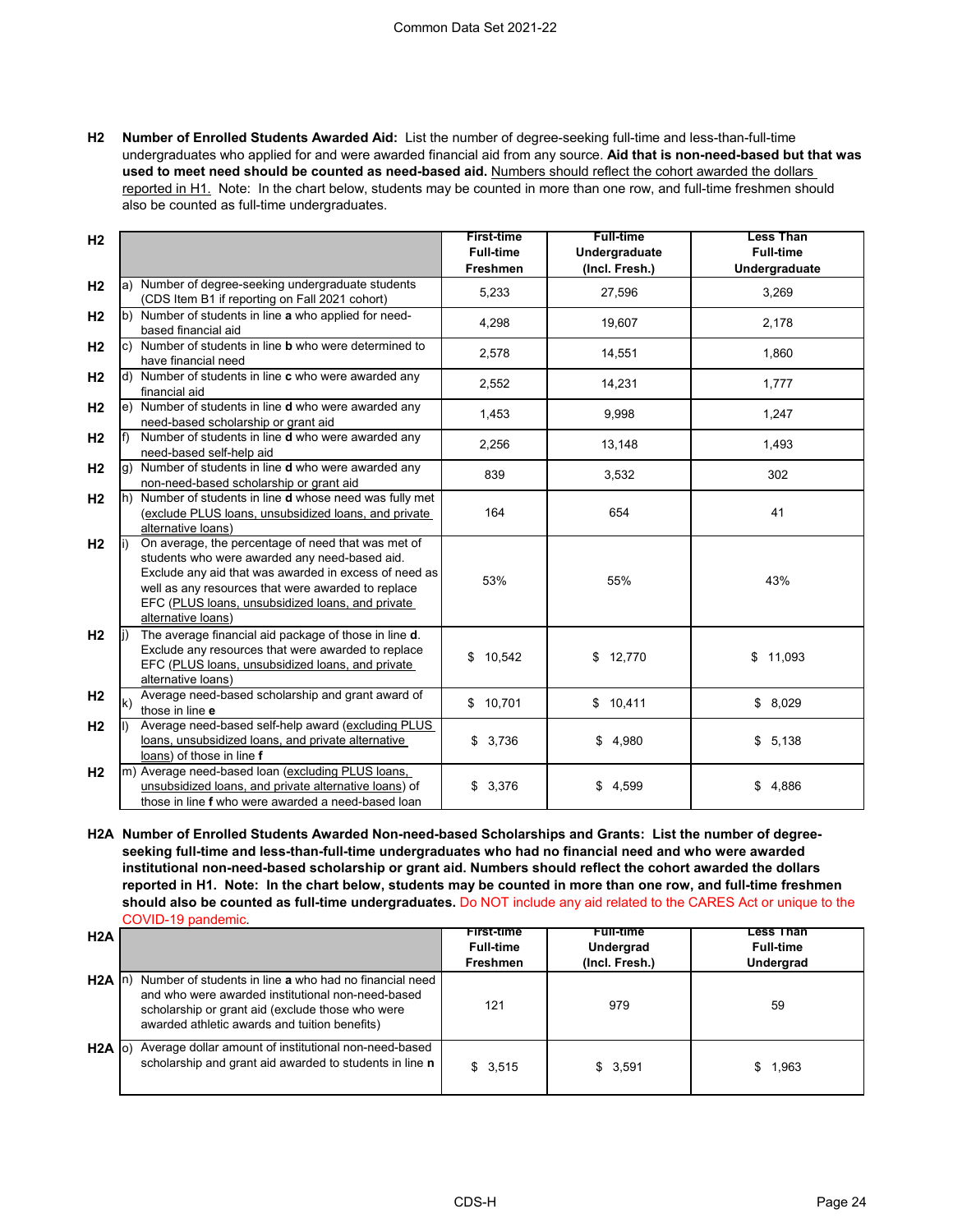| $H2A$ $ p\rangle$ | Number of students in line a who were awarded an<br>institutional non-need-based athletic scholarship or<br>arant          | 89       | 400      | 10     |
|-------------------|----------------------------------------------------------------------------------------------------------------------------|----------|----------|--------|
| $H2A  q\rangle$   | Average dollar amount of institutional non-need-based<br>athletic scholarships and grants awarded to students in<br>line p | \$22.415 | \$19.400 | 18.892 |

**Note: These are the graduates and loan types to include and exclude in order to fill out CDS H4 and H5.**  Include:

\* 2021 undergraduate class: all students who started at your institution as first- time students and received a bachelor's degree between July 1, 2020 and June 30, 2021.

- \* only loans made to students who borrowed while enrolled at your institution.
- \* co-signed loans.

Exclude:

- \* students who transferred in.
- \* money borrowed at other institutions.
- \* parent loans

\* students who did not graduate or who graduated with another degree or certificate (but no bachelor's degree) \* any aid related to the CARE Act or unique to the COVID-19 pandemic

| H4 Provide the number of students in the 2021 undergraduate class who started at your institution                                                                |       |
|------------------------------------------------------------------------------------------------------------------------------------------------------------------|-------|
| as first-time students and received a bachelor's degree between July 1, 2020 and June 30,<br><b>2021.</b> Exclude students who transferred into your institution | 4.657 |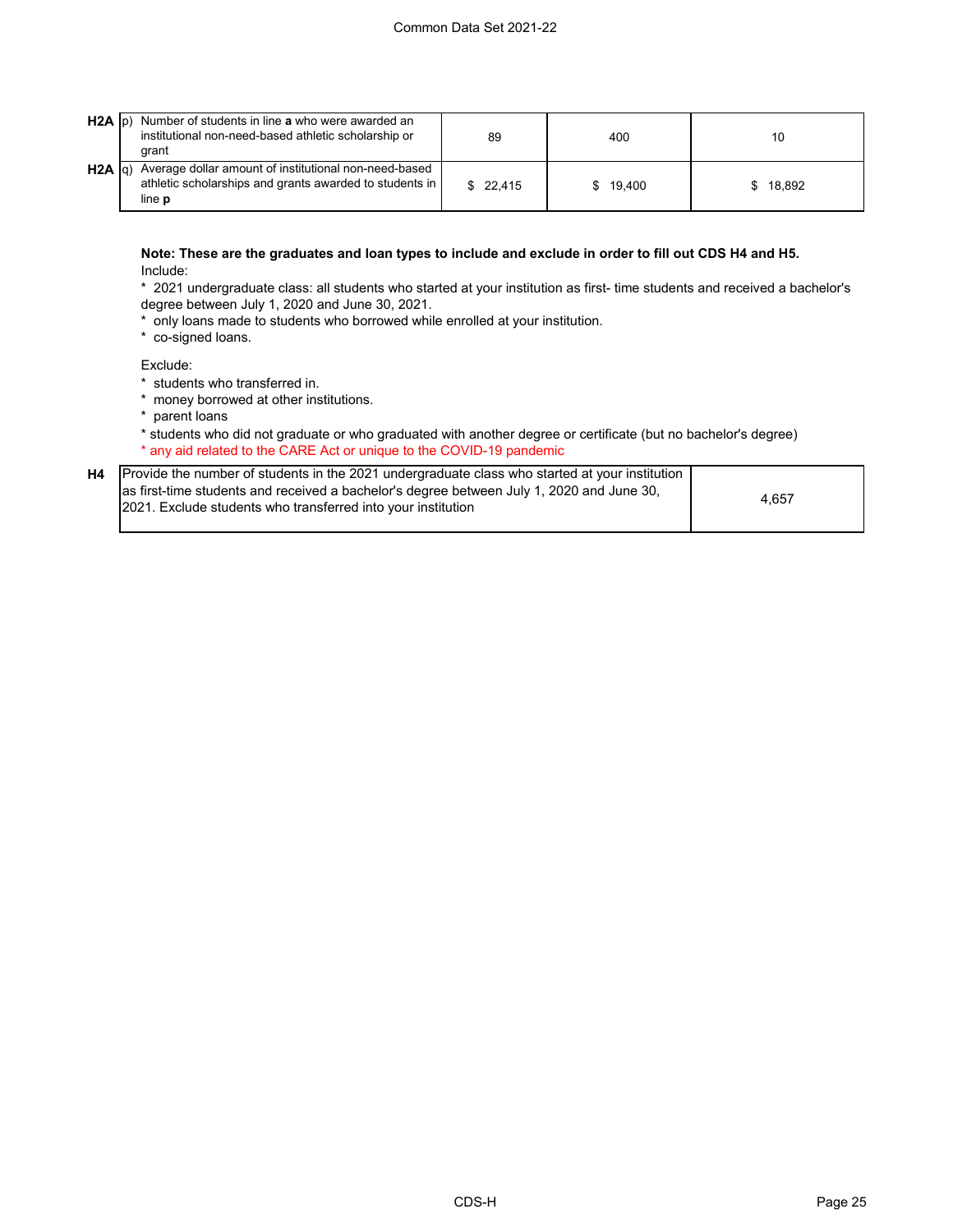**H5**

**H5**

Number and percent of students in class (defined in H4 above) borrowing from federal, non-federal, and any loan sources, and the average (or mean) amount borrowed. NOTE: The "Average per-undergraduate-borrower cumulative principal borrowed," is designed to provide better information about student borrowing from federal and nonfederal (institutional, state, commercial) sources. The numbers, percentages, and averages for each row should be based only on the loan source specified for the particular row. For example, the federal loans average (row b) should only be the cumulative average of federal loans and the private loans average (row e) should only be the cumulative average of private loans.

| Source/Type of Loan                                                                                                                                                                                                                                       | Number in the<br>class (defined in<br>H4 above) who<br>borrowed from<br>the types of<br>loans specified<br>in the first<br>column | Percent of the class<br>(defined above) who<br>borrowed from the<br>types of loans specified<br>in the first column<br>(nearest 1%) | Average per-undergraduate-<br>borrower cumulative<br>principal borrowed from the<br>types of loans specified in<br>the first column (nearest \$1) |
|-----------------------------------------------------------------------------------------------------------------------------------------------------------------------------------------------------------------------------------------------------------|-----------------------------------------------------------------------------------------------------------------------------------|-------------------------------------------------------------------------------------------------------------------------------------|---------------------------------------------------------------------------------------------------------------------------------------------------|
| a) Any loan program: Federal Perkins, Federal Stafford<br>Subsidized and Unsubsidized, institutional, state,<br>private loans that your institution is aware of, etc.<br>Include both Federal Direct Student Loans and Federal<br>Family Education Loans. | 1,768                                                                                                                             | 38                                                                                                                                  | \$21,552                                                                                                                                          |
| b) Federal loan programs: Federal Perkins, Federal<br>Stafford Subsidized and Unsubsidized. Include both<br>Federal Direct Student Loans and Federal Family<br>Education Loans.                                                                           | 1,726                                                                                                                             | 37                                                                                                                                  | \$17,845                                                                                                                                          |
| c) Institutional loan programs.                                                                                                                                                                                                                           | 3                                                                                                                                 | 0                                                                                                                                   | \$9,087                                                                                                                                           |
| d) State loan programs.                                                                                                                                                                                                                                   | $\Omega$                                                                                                                          | 0                                                                                                                                   | \$0                                                                                                                                               |
| e) Private student loans made by a bank or<br>lender.                                                                                                                                                                                                     | 199                                                                                                                               | 4                                                                                                                                   | \$36,837                                                                                                                                          |

**Aid to Undergraduate Degree-seeking Nonresident Aliens** (Note: Report numbers and dollar amounts for the same academic year checked in item H1.)

**H6** Indicate your institution's policy regarding institutional scholarship and grant aid for undergraduate degree-seeking nonresident aliens:

| H6             | Institutional need-based scholarship or grant aid is available                                                                                                                             |             |
|----------------|--------------------------------------------------------------------------------------------------------------------------------------------------------------------------------------------|-------------|
| H <sub>6</sub> | Institutional non-need-based scholarship or grant aid is available                                                                                                                         |             |
| H6             | Institutional scholarship or grant aid is not available                                                                                                                                    |             |
|                |                                                                                                                                                                                            |             |
| H6             | If institutional financial aid is available for undergraduate degree-seeking nonresident aliens,<br>provide the number of undergraduate degree-seeking nonresident aliens who were awarded |             |
|                | need-based or non-need-based aid:                                                                                                                                                          | 53          |
|                |                                                                                                                                                                                            |             |
| H6             | Average dollar amount of institutional financial aid awarded to undergraduate degree-seeking                                                                                               |             |
|                | nonresident aliens:                                                                                                                                                                        | \$27,550    |
|                |                                                                                                                                                                                            |             |
| H6             | Total dollar amount of institutional financial aid awarded to undergraduate degree-seeking                                                                                                 |             |
|                | nonresident aliens:                                                                                                                                                                        | \$1,460,112 |
|                |                                                                                                                                                                                            |             |

**H7** Check off all financial aid forms nonresident alien first-year financial aid applicants must submit:

| <b>H7</b> | Institution's own financial aid form              |  |
|-----------|---------------------------------------------------|--|
| <b>H7</b> | <b>ICSS/Financial Aid PROFILE</b>                 |  |
| <b>H7</b> | International Student's Financial Aid Application |  |
| <b>H7</b> | International Student's Certification of Finances |  |
| <b>H7</b> | <b>Other (specify):</b>                           |  |
|           |                                                   |  |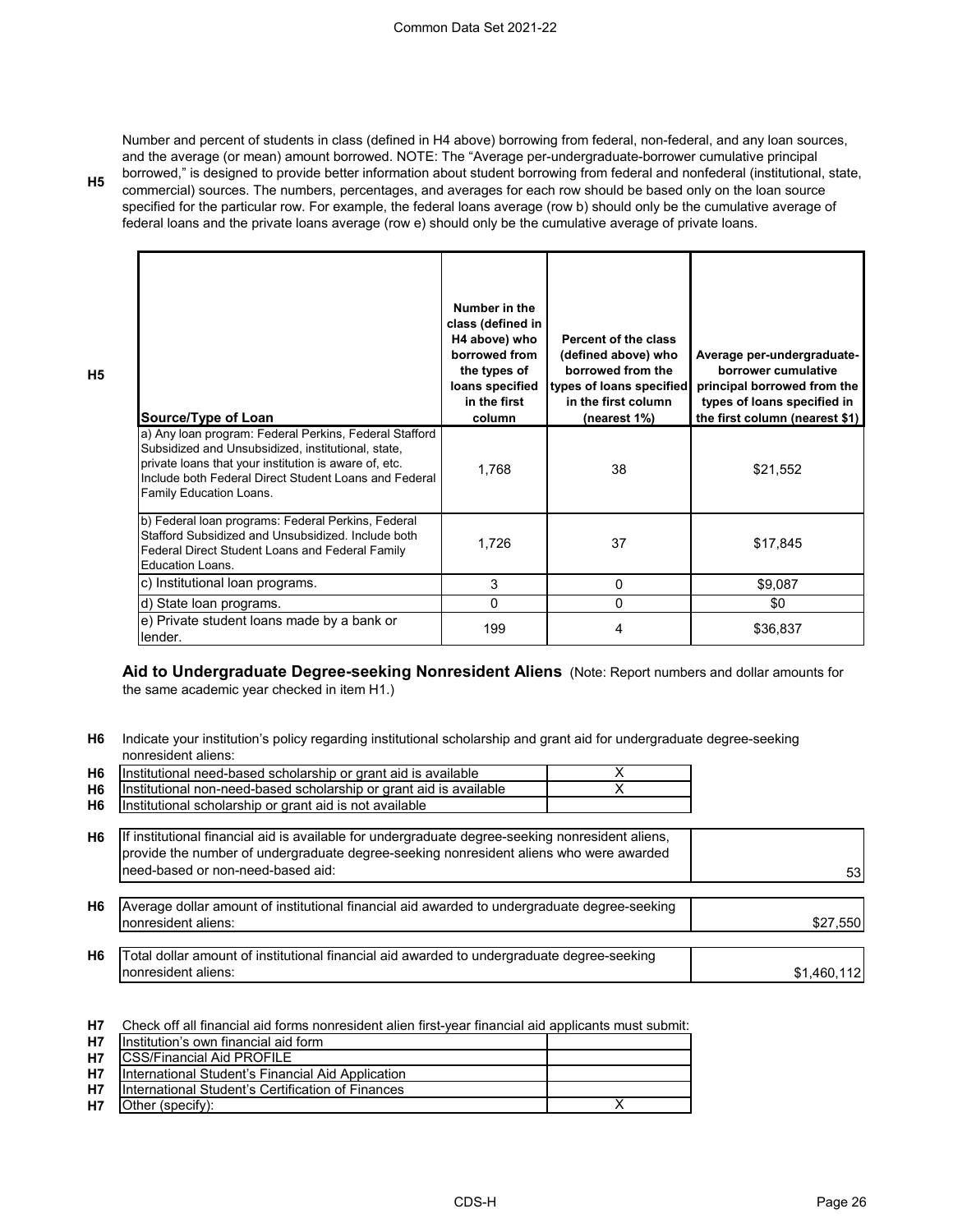### **Process for First-Year/Freshman Students**

| <b>FAFSA</b>                                                                                                        |                                                                                                                                                                                                 | X                                                                  |                                                                                                                                                                                                                          |
|---------------------------------------------------------------------------------------------------------------------|-------------------------------------------------------------------------------------------------------------------------------------------------------------------------------------------------|--------------------------------------------------------------------|--------------------------------------------------------------------------------------------------------------------------------------------------------------------------------------------------------------------------|
| Institution's own financial aid form                                                                                |                                                                                                                                                                                                 |                                                                    |                                                                                                                                                                                                                          |
|                                                                                                                     |                                                                                                                                                                                                 |                                                                    |                                                                                                                                                                                                                          |
| State aid form                                                                                                      |                                                                                                                                                                                                 | X                                                                  |                                                                                                                                                                                                                          |
| <b>Noncustodial PROFILE</b>                                                                                         |                                                                                                                                                                                                 |                                                                    |                                                                                                                                                                                                                          |
| <b>Business/Farm Supplement</b>                                                                                     |                                                                                                                                                                                                 |                                                                    |                                                                                                                                                                                                                          |
| Other (specify):                                                                                                    |                                                                                                                                                                                                 |                                                                    |                                                                                                                                                                                                                          |
|                                                                                                                     |                                                                                                                                                                                                 |                                                                    |                                                                                                                                                                                                                          |
| Indicate filing dates for first-year (freshman) students:                                                           |                                                                                                                                                                                                 |                                                                    |                                                                                                                                                                                                                          |
|                                                                                                                     |                                                                                                                                                                                                 |                                                                    |                                                                                                                                                                                                                          |
|                                                                                                                     |                                                                                                                                                                                                 |                                                                    | <b>Cal Grant Deadline</b>                                                                                                                                                                                                |
|                                                                                                                     |                                                                                                                                                                                                 |                                                                    |                                                                                                                                                                                                                          |
| rolling basis):                                                                                                     |                                                                                                                                                                                                 |                                                                    | For federal and SDSU aid.                                                                                                                                                                                                |
|                                                                                                                     |                                                                                                                                                                                                 |                                                                    |                                                                                                                                                                                                                          |
|                                                                                                                     |                                                                                                                                                                                                 |                                                                    |                                                                                                                                                                                                                          |
| H10 a) Students notified on or about (date):                                                                        |                                                                                                                                                                                                 |                                                                    |                                                                                                                                                                                                                          |
|                                                                                                                     | Yes                                                                                                                                                                                             | No                                                                 |                                                                                                                                                                                                                          |
|                                                                                                                     | X                                                                                                                                                                                               |                                                                    |                                                                                                                                                                                                                          |
| If yes, starting date:                                                                                              | March 15                                                                                                                                                                                        |                                                                    |                                                                                                                                                                                                                          |
|                                                                                                                     |                                                                                                                                                                                                 |                                                                    |                                                                                                                                                                                                                          |
| <b>H11</b> Indicate reply dates:                                                                                    |                                                                                                                                                                                                 |                                                                    |                                                                                                                                                                                                                          |
|                                                                                                                     |                                                                                                                                                                                                 |                                                                    |                                                                                                                                                                                                                          |
| H11 Students must reply by (date):                                                                                  |                                                                                                                                                                                                 |                                                                    |                                                                                                                                                                                                                          |
| <b>H11</b> or within<br>weeks of notification.                                                                      |                                                                                                                                                                                                 |                                                                    |                                                                                                                                                                                                                          |
| <b>Types of Aid Available</b><br>Please check off all types of aid available to undergraduates at your institution: |                                                                                                                                                                                                 |                                                                    |                                                                                                                                                                                                                          |
| H <sub>12</sub> Loans                                                                                               |                                                                                                                                                                                                 |                                                                    |                                                                                                                                                                                                                          |
| H12 FEDERAL DIRECT STUDENT LOAN PROGRAM (DIRECT LOAN)                                                               |                                                                                                                                                                                                 |                                                                    |                                                                                                                                                                                                                          |
| <b>H12</b> Direct Subsidized Stafford Loans                                                                         |                                                                                                                                                                                                 | X                                                                  |                                                                                                                                                                                                                          |
| H12 Direct Unsubsidized Stafford Loans                                                                              |                                                                                                                                                                                                 | $\overline{\mathsf{x}}$                                            |                                                                                                                                                                                                                          |
| <b>H12</b> Direct PLUS Loans                                                                                        |                                                                                                                                                                                                 | $\overline{\mathsf{x}}$                                            |                                                                                                                                                                                                                          |
|                                                                                                                     |                                                                                                                                                                                                 |                                                                    |                                                                                                                                                                                                                          |
| <b>H12</b> Federal Perkins Loans                                                                                    |                                                                                                                                                                                                 |                                                                    |                                                                                                                                                                                                                          |
| <b>H12</b> Federal Nursing Loans                                                                                    |                                                                                                                                                                                                 |                                                                    |                                                                                                                                                                                                                          |
| <b>H12</b> State Loans                                                                                              |                                                                                                                                                                                                 |                                                                    |                                                                                                                                                                                                                          |
| H12 College/university loans from institutional funds                                                               |                                                                                                                                                                                                 | X                                                                  |                                                                                                                                                                                                                          |
| H12 Other (specify):                                                                                                |                                                                                                                                                                                                 |                                                                    |                                                                                                                                                                                                                          |
|                                                                                                                     |                                                                                                                                                                                                 |                                                                    |                                                                                                                                                                                                                          |
|                                                                                                                     |                                                                                                                                                                                                 |                                                                    |                                                                                                                                                                                                                          |
| H13 Scholarships and Grants                                                                                         |                                                                                                                                                                                                 |                                                                    |                                                                                                                                                                                                                          |
| H13 NEED-BASED:                                                                                                     |                                                                                                                                                                                                 | х                                                                  |                                                                                                                                                                                                                          |
| <b>H13</b> Federal Pell<br>H <sub>13</sub> ISEOG                                                                    |                                                                                                                                                                                                 | $\overline{\mathsf{x}}$                                            |                                                                                                                                                                                                                          |
|                                                                                                                     |                                                                                                                                                                                                 |                                                                    |                                                                                                                                                                                                                          |
| H13 State scholarships/grants<br><b>H13</b> Private scholarships                                                    |                                                                                                                                                                                                 | $\overline{\mathsf{x}}$<br>$\overline{\mathsf{x}}$                 |                                                                                                                                                                                                                          |
| H13 College/university scholarship or grant aid from institutional funds                                            |                                                                                                                                                                                                 | $\overline{\mathsf{x}}$                                            |                                                                                                                                                                                                                          |
|                                                                                                                     | <b>CSS/Financial Aid PROFILE</b><br>Priority date for filing required financial aid forms:<br>Deadline for filing required financial aid forms:<br>H10 b) Students notified on a rolling basis: | No deadline for filing required forms (applications processed on a | Check off all financial aid forms domestic first-year (freshman) financial aid applicants must submit:<br>April 1<br>March 2<br>X<br>H10 Indicate notification dates for first-year (freshman) students (answer a or b): |

**H13 H13** Federal Nursing Scholarship

Other (specify):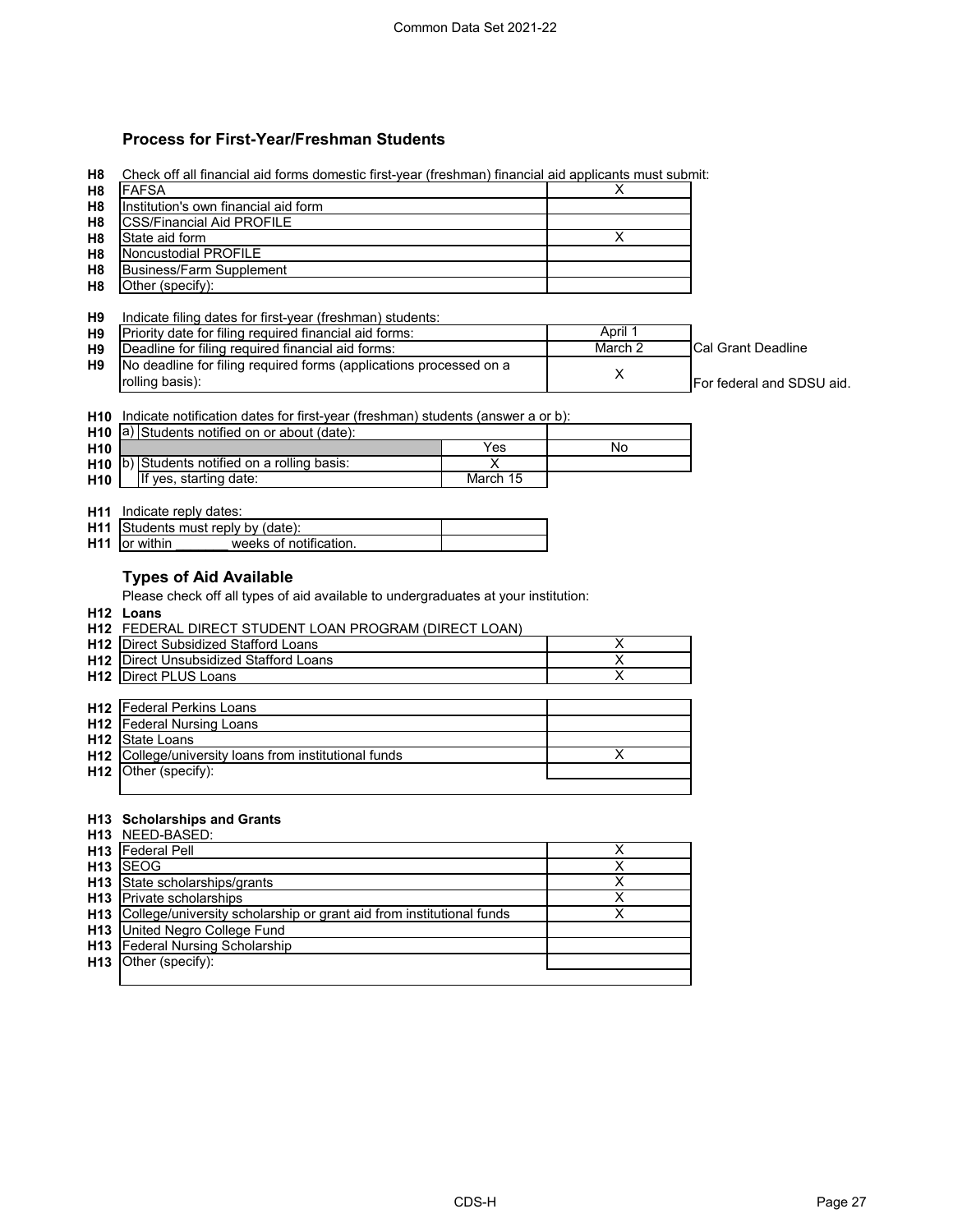| <b>H14</b> Check off criteria used in awarding institutional aid. Check all that apply. |  |   |  |
|-----------------------------------------------------------------------------------------|--|---|--|
|                                                                                         |  | . |  |

| H <sub>14</sub> |                          | Non-Need Based | Need-Based |
|-----------------|--------------------------|----------------|------------|
| H <sub>14</sub> | Academics                | х              |            |
| H <sub>14</sub> | Alumni affiliation       | Χ              |            |
| H <sub>14</sub> | Art                      | Χ              | Х          |
| H <sub>14</sub> | <b>Athletics</b>         | Χ              |            |
| H <sub>14</sub> | Job skills               |                |            |
| H <sub>14</sub> | <b>ROTC</b>              | х              |            |
| H <sub>14</sub> | Leadership               | х              |            |
| H <sub>14</sub> | <b>Minority status</b>   |                |            |
| H <sub>14</sub> | Music/drama              | Χ              | x          |
| H <sub>14</sub> | Religious affiliation    |                |            |
| H <sub>14</sub> | State/district residency |                |            |

**H15**

If your institution has recently implemented any major financial aid policy, program, or initiative to make your institution more affordable to incoming students such as replacing loans with grants, or waiving costs for families below a certain income level please provide details below: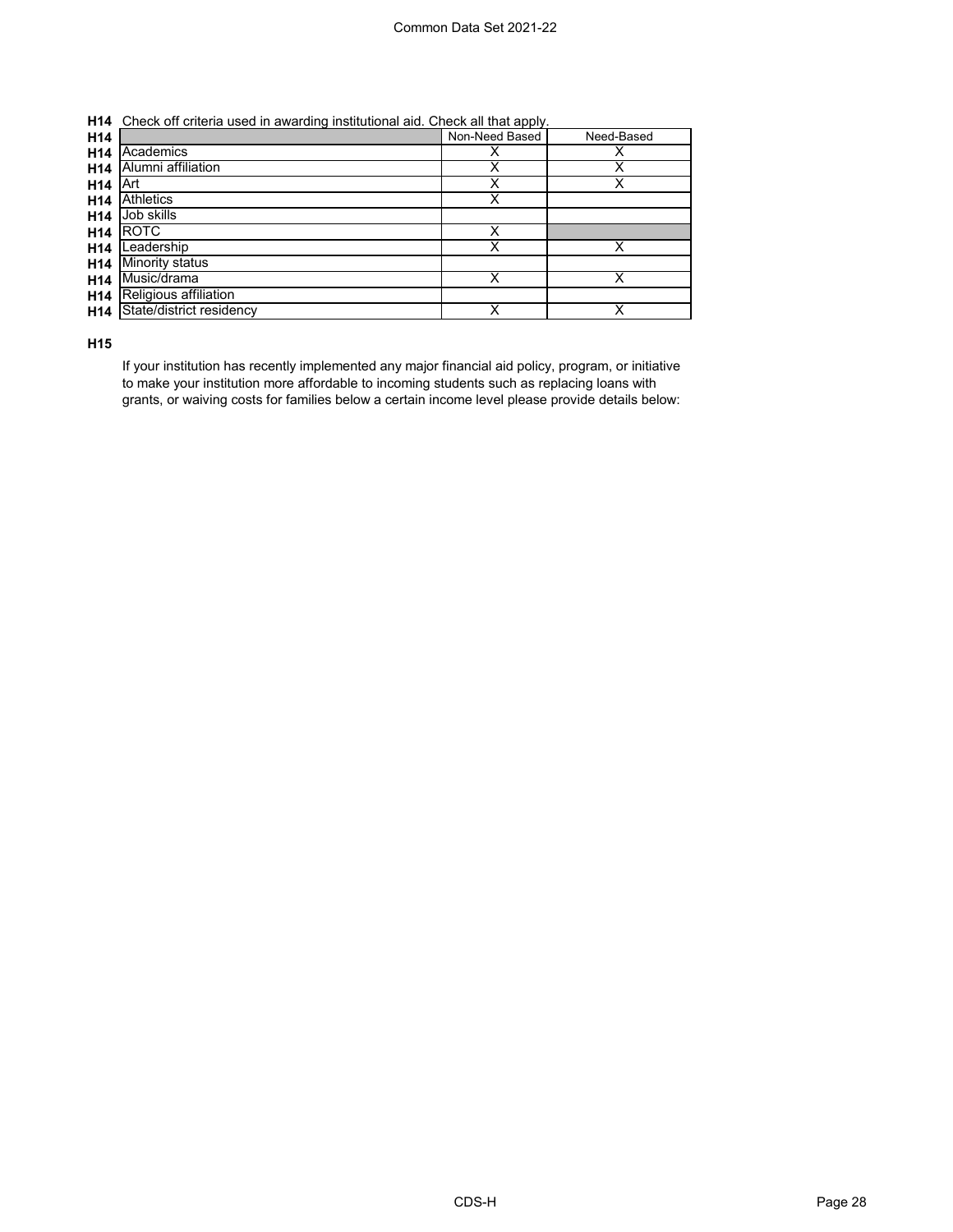### **I. INSTRUCTIONAL FACULTY AND CLASS SIZE**

#### **Please report the number of instructional faculty members in each category for Fall 2021. Include faculty who are on your institution's payroll on the census date your institution uses for IPEDS/AAUP.**

#### **I1**

The following definition of full-time instructional faculty is used by the American Association of University Professors (AAUP) in its annual Faculty Compensation Survey (the part time definitions are not used by AAUP). Instructional Faculty is defined as those members of the instructional-research staff whose major regular assignment is instruction, including those with released time for research. Use the chart below to determine inclusions and exclusions:

|                                                                                                                                                                                                                                          | Full-time | Part-time                                                                       |
|------------------------------------------------------------------------------------------------------------------------------------------------------------------------------------------------------------------------------------------|-----------|---------------------------------------------------------------------------------|
| (a) instructional faculty in preclinical and clinical medicine, faculty who are not paid (e.g.,<br>those who donate their services or are in the military), or research-only faculty, post-<br>doctoral fellows, or pre-doctoral fellows | Exclude   | Include only if<br>they teach one<br>or more non-<br>clinical credit<br>courses |
| (b) administrative officers with titles such as dean of students, librarian, registrar, coach,<br>and the like, even though they may devote part of their time to classroom instruction and<br>may have faculty status                   | Exclude   | Include if they<br>teach one or<br>more non-<br>clinical credit<br>courses      |
| (c) other administrators/staff who teach one or more non-clinical credit courses even<br>though they do not have faculty status                                                                                                          | Exclude   | Include                                                                         |
| (d) undergraduate or graduate students who assist in the instruction of courses, but have<br>titles such as teaching assistant, teaching fellow, and the like                                                                            | Exclude   | Exclude                                                                         |
| (e) faculty on sabbatical or leave with pay                                                                                                                                                                                              | Include   | Exclude                                                                         |
| (f) faculty on leave without pay                                                                                                                                                                                                         | Exclude   | Exclude                                                                         |
| (q) replacement faculty for faculty on sabbatical leave or leave with pay                                                                                                                                                                | Exclude   | Include                                                                         |

*Full-time instructional faculty:* faculty employed on a full-time basis for instruction (including those with released time for research)

*Part-time instructional faculty:* Adjuncts and other instructors being paid solely for part-time classroom instruction. Also includes full-time faculty teaching less than two semesters, three quarters, two trimesters, or two four-month sessions. Employees who are not considered full-time instructional faculty but who teach one or more non-clinical credit courses may be counted as part-time faculty.

*Minority faculty:* includes faculty who designate themselves as Black, non-Hispanic; American Indian or Alaska Native; Asian, Native Hawaiian or other Pacific Islander, or Hispanic.

*Doctorate:* includes such degrees as Doctor of Philosophy, Doctor of Education, Doctor of Juridical Science, and Doctor of Public Health in any field such as arts, sciences, education, engineering, business, and public administration. Also includes terminal degrees formerly designated as "first professional," including dentistry (DDS or DMD), medicine (MD), optometry (OD), osteopathic medicine (DO), pharmacy (DPharm or BPharm), podiatric medicine (DPM), veterinary medicine (DVM), chiropractic (DC or DCM), or law (JD).

*Terminal degree:* the highest degree in a field: example, M. Arch (architecture) and MFA (master of fine arts).

| 11           |    |                                                                    | Full-Time | Part-Time | Total           |
|--------------|----|--------------------------------------------------------------------|-----------|-----------|-----------------|
| $\mathsf{I}$ | а  | Total number of instructional faculty                              | 977       | 1017      | 1,994           |
| $\mathsf{I}$ |    | Total number who are members of minority groups                    | 311       | 345       | 656             |
| $\mathsf{I}$ |    | Total number who are women                                         | 453       | 577       | 1,030           |
| $\mathsf{I}$ |    | Total number who are men                                           | 524       | 440       | 964             |
| $\mathsf{I}$ | е  | Total number who are nonresident aliens (international)            | 32        |           | 32 <sub>l</sub> |
| $\mathsf{I}$ |    | Total number with doctorate, or other terminal degree              | 836       | 373       | 1,209           |
|              | g) | Total number whose highest degree is a master's but not a terminal |           |           |                 |
| $\mathsf{I}$ |    | master's                                                           | 113       | 522       | 635             |
| $\mathsf{I}$ |    | Total number whose highest degree is a bachelor's                  | 27        | 110       | 137             |
|              |    | Total number whose highest degree is unknown or other (Note:       |           |           |                 |
| 11           |    | Items f, g, h, and i must sum up to item a.)                       |           | 12        | 13 <sup>1</sup> |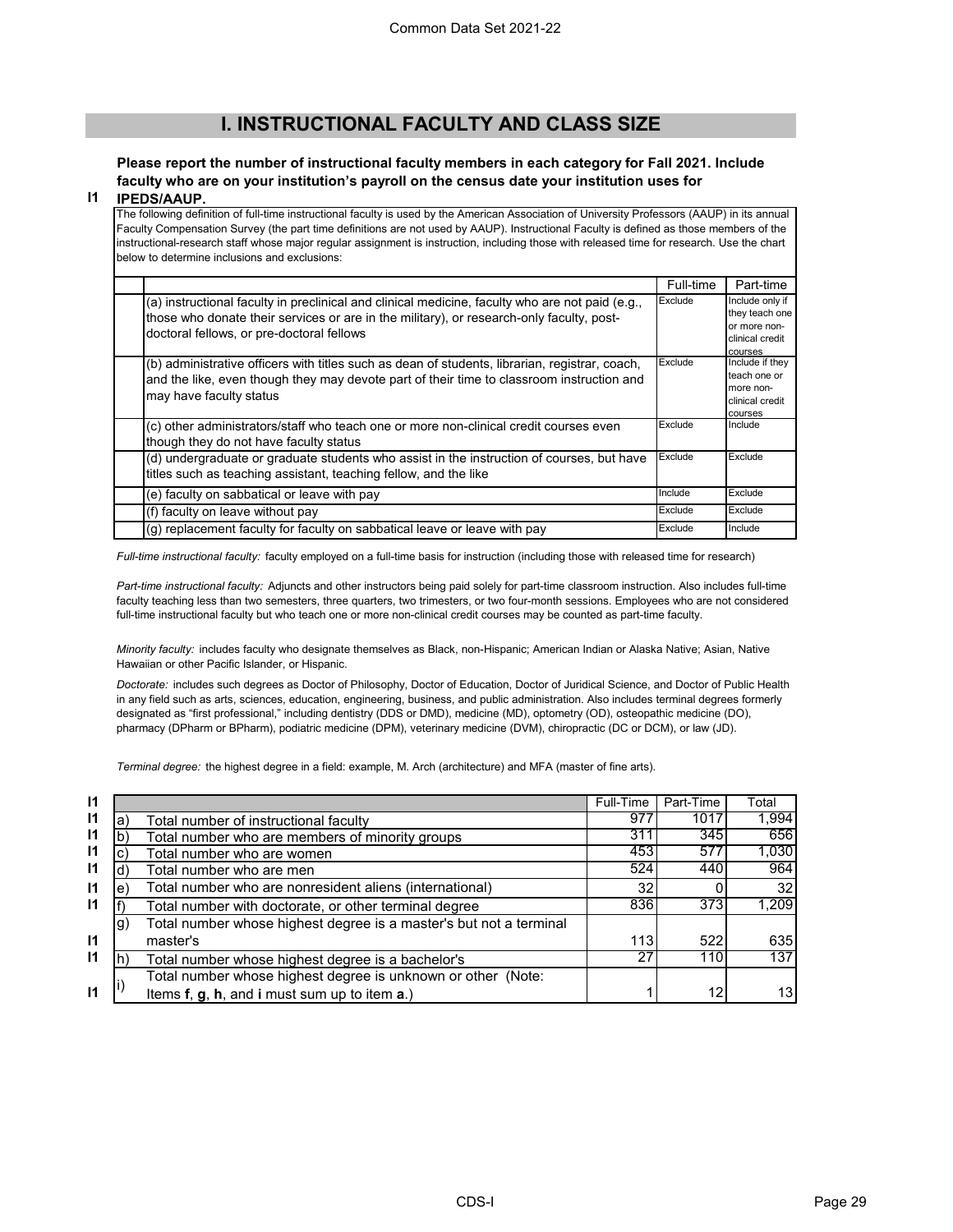### **I2 Student to Faculty Ratio**

Report the Fall 2021 ratio of full-time equivalent students (full-time plus 1/3 part time) to full-time equivalent instructional faculty (full time plus 1/3 part time). In the ratio calculations, exclude both faculty and students in stand-alone graduate or professional programs such as medicine, law, veterinary, dentistry, social work, business, or public health in which faculty teach virtually only graduate-level students. Do not count undergraduate or graduate student teaching assistants as faculty.

| 12 | <b>IFall 2021 Student to Faculty ratio</b> | 25 Ito | (based on | 32.353 students  |  |
|----|--------------------------------------------|--------|-----------|------------------|--|
|    |                                            |        | andl      | l.316 lfacultv). |  |

#### **I3 Undergraduate Class Size**

**I3**

#### **• Please include classes that have been moved online in response to the COVID-19 pandemic.**

In the table below, please use the following definitions to report information about the size of classes and class sections offered in the Fall 2021 term.

*Class Sections:* A class section is an organized course offered for credit, identified by discipline and number, meeting at a stated time or times in a classroom or similar setting, and not a subsection such as a laboratory or discussion session. Undergraduate class sections are defined as any sections in which at least one degree-seeking undergraduate student is enrolled for credit. Exclude distance learning classes and noncredit classes and individual instruction such as dissertation or thesis research, music instruction, or oneto-one readings. Exclude students in independent study, co-operative programs, internships, foreign language taped tutor sessions, practicums, and all students in one-on-one classes. Each class section should be counted only once and should not be duplicated because of course catalog cross-listings.

*Class Subsections:* A class subsection includes any subsection of a course, such as laboratory, recitation, and discussion subsections that are supplementary in nature and are scheduled to meet separately from the lecture portion of the course. Undergraduate subsections are defined as any subsections of courses in which degree-seeking undergraduate students enrolled for credit. As above, exclude noncredit classes and individual instruction such as dissertation or thesis research, music instruction, or one-to-one readings. Each class subsection should be counted only once and should not be duplicated because of cross-listings.

Using the above definitions, please report for each of the following class-size intervals the number of class sections and class subsections offered in Fall 2021. For example, a lecture class with 800 students who met at another time in 40 separate labs with 20 students should be counted once in the "100+" column in the class section column and 40 times under the "20-29" column of the class subsections table.

**Number of Class Sections with Undergraduates Enrolled**

| . . | <b>Hampyr or olded occupite with ondergraduates Emonca</b> |         |         |           |           |       |       |        |       |
|-----|------------------------------------------------------------|---------|---------|-----------|-----------|-------|-------|--------|-------|
| 13  | Undergraduate Class Size (provide numbers)                 |         |         |           |           |       |       |        |       |
| 13  | <b>CLASS</b>                                               | 2-9     | 10-19   | $20 - 29$ | 30-39     | 40-49 | 50-99 | $100+$ | Total |
| 13  | <b>SECTIONS</b>                                            | 295     | 797     | 778       | 502       | 260   | 531   | 270    | 3433  |
| 13  | <b>CLASS SUB-</b>                                          | $2 - 9$ | $10-19$ | $20 - 29$ | $30 - 39$ | 40-49 | 50-99 | $100+$ | Total |
| 13  | <b>SECTIONS</b>                                            | 79      | 214     | 328       | 83        | 31    | 15    | 3      | 753   |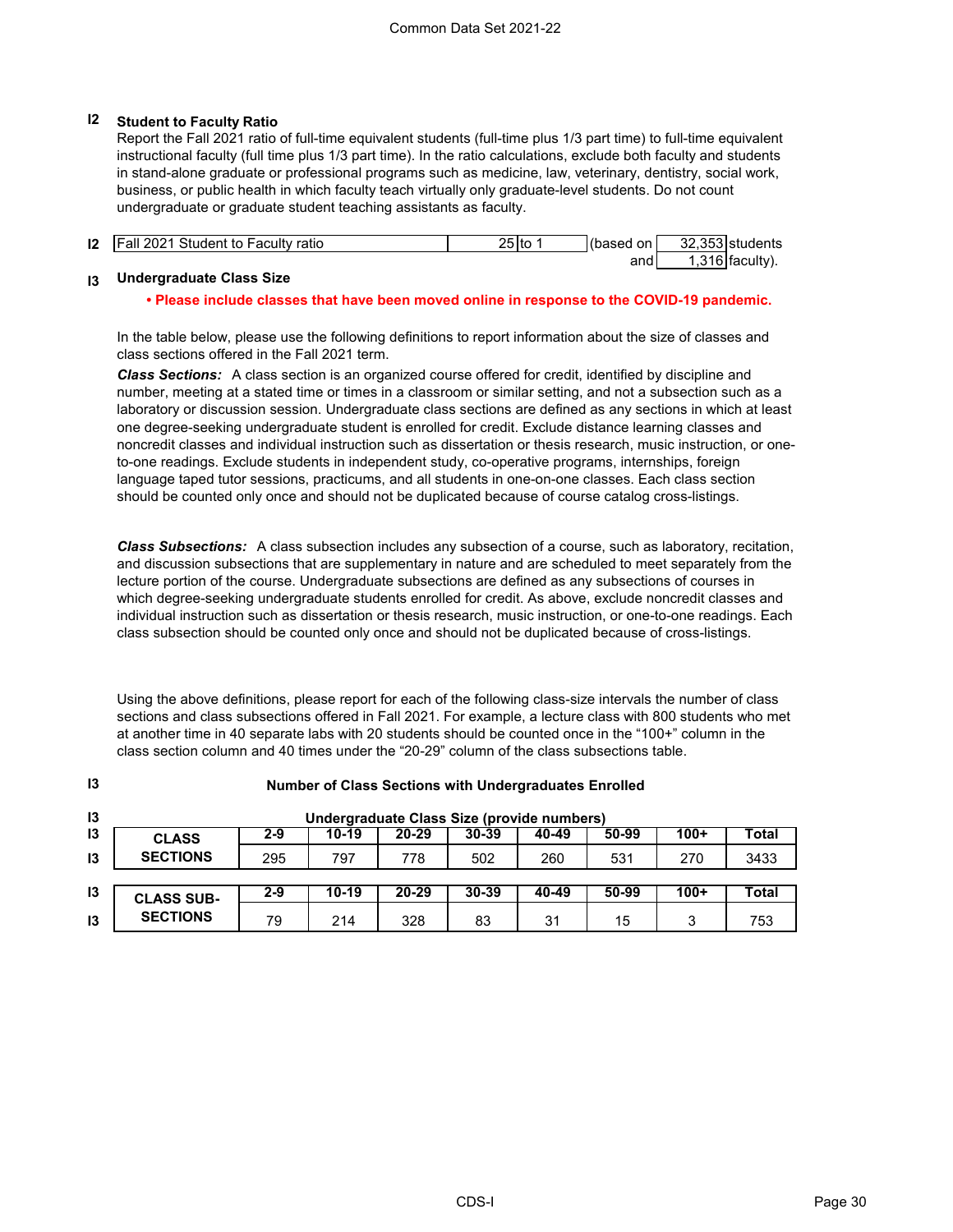### **J. DEGREES CONFERRED**

#### **J1 Degrees conferred between July 1, 2020 and June 30, 2021**

**J1** For each of the following discipline areas, provide the percentage of diplomas/certificates, associate, and bachelor's degrees awarded. To determine the percentage, use majors, not headcount (e.g., students with one degree but a double major will be represented twice). Calculate the percentage from your institution's IPEDS Completions by using the sum of 1st and 2nd majors for each CIP code as the numerator and the sum of the Grand Total by 1st Majors and the Grand Total by 2nd major as the denominator. If you prefer, you can compute the percentages using 1st majors only.

| J <sub>1</sub> | Category                                           | Diploma/            | <b>Associate</b> | <b>Bachelor's</b> | CIP 2020 Categories |
|----------------|----------------------------------------------------|---------------------|------------------|-------------------|---------------------|
|                |                                                    | <b>Certificates</b> |                  |                   | to Include          |
| J1             | Agriculture                                        |                     |                  | 1.2%              | 1<br>3              |
| J1             | Natural resources and conservation<br>Architecture |                     |                  |                   | 4                   |
| J1<br>J1       | Area, ethnic, and gender studies                   |                     |                  | 0.4%              | 5                   |
| J1             | Communication/journalism                           |                     |                  | 6.0%              | 9                   |
| J <sub>1</sub> | Communication technologies                         |                     |                  |                   | 10                  |
| J1             | Computer and information sciences                  |                     |                  | 4.9%              | 11                  |
| J1             | Personal and culinary services                     |                     |                  |                   | 12                  |
| J1             | Education                                          |                     |                  | 1.9%              | $\overline{13}$     |
| J1             | Engineering                                        |                     |                  | 7.9%              | 14                  |
| J1             | Engineering technologies                           |                     |                  | 0.3%              | 15                  |
| J <sub>1</sub> | Foreign languages, literatures, and linguistics    |                     |                  | 1.1%              | 16                  |
| J <sub>1</sub> | Family and consumer sciences                       |                     |                  |                   | 19                  |
| J <sub>1</sub> | Law/legal studies                                  |                     |                  |                   | 22                  |
| J <sub>1</sub> | English                                            |                     |                  | 1.0%              | 23                  |
| J1             | Liberal arts/general studies                       |                     |                  | 2.8%              | 24                  |
| J1             | Library science                                    |                     |                  |                   | 25                  |
| J1             | <b>Biological/life sciences</b>                    |                     |                  | 3.7%              | 26                  |
| J1             | Mathematics and statistics                         |                     |                  | 1.2%              | 27                  |
| J1             | Military science and military technologies         |                     |                  |                   | 28 & 29             |
| J1             | Interdisciplinary studies                          |                     |                  | 6.3%              | 30                  |
| J1             | Parks and recreation                               |                     |                  | 5.3%              | 31                  |
| J1             | Philosophy and religious studies                   |                     |                  | 0.3%              | 38                  |
| J1             | Theology and religious vocations                   |                     |                  |                   | 39                  |
| J1             | <b>Physical sciences</b>                           |                     |                  | 1.6%              | 40                  |
| J <sub>1</sub> | Science technologies                               |                     |                  |                   | 41                  |
| J1             | Psychology                                         |                     |                  | 7.0%              | 42                  |
| J1             | Homeland Security, law enforcement, firefighting,  |                     |                  | 4.4%              | 43                  |
| J1             | Public administration and social services          |                     |                  | 2.4%              | 44                  |
| J1             | Social sciences                                    |                     |                  | 8.5%              | 45                  |
| J1             | <b>Construction trades</b>                         |                     |                  |                   | 46                  |
| J1             | Mechanic and repair technologies                   |                     |                  |                   | 47                  |
| J1             | Precision production                               |                     |                  |                   | 48                  |
| J <sub>1</sub> | Transportation and materials moving                |                     |                  |                   | 49                  |
| J1             | Visual and performing arts                         |                     |                  | 3.7%              | 50                  |
| J1             | Health professions and related programs            |                     |                  | 6.0%              | 51                  |
| J1             | Business/marketing                                 |                     |                  | 21.3%             | 52                  |
| J1             | History                                            |                     |                  | 0.8%              | 54                  |
| J1             | Other                                              |                     |                  |                   |                     |
| J1             | TOTAL (should = 100%)                              | 0.00%               | $0.00\%$         | 100.00%           |                     |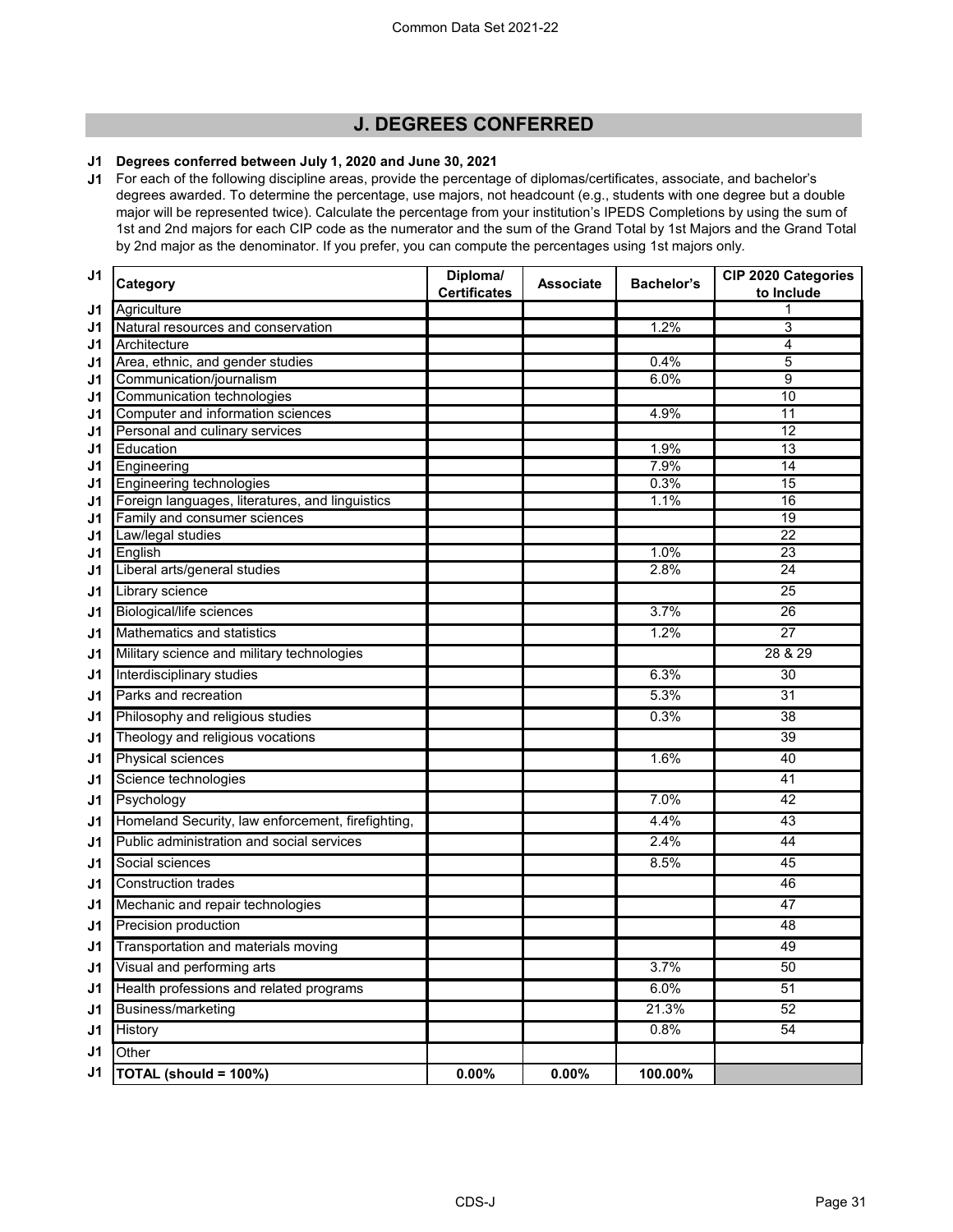# **Common Data Set Definitions**

### **All definitions related to the financial aid section appear at the end of the Definitions document.**

Items preceded by an asterisk (\*) represent definitions agreed to among publishers which do not appear on the CDS document but may be present on individual publishers' surveys.

**\* Academic advisement:** Plan under which each student is assigned to a faculty member or a trained adviser, who, through regular meetings, helps the student plan and implement immediate and long-term academic and vocational goals.

**Accelerated program:** Completion of a college program of study in fewer than the usual number of years, most often by attending summer sessions and carrying extra courses during the regular academic term**.**

**Admitted student:** Applicant who is offered admission to a degree-granting program at your institution.

**\* Adult student services:** Admission assistance, support, orientation, and other services expressly for adults who have started college for the first time, or who are re-entering after a lapse of a few years.

**American Indian or Alaska Native:** A person having origins in any of the original peoples of North and South America (including Central America) and maintaining tribal affiliation or community attachment.

**Applicant (first-time, first year):** An individual who has fulfilled the institution's requirements to be considered for admission (including payment or waiving of the application fee, if any) and who has been notified of one of the following actions: admission, nonadmission, placement on waiting list, or application withdrawn (by applicant or institution).

**Application fee:** That amount of money that an institution charges for processing a student's application for acceptance. This amount is *not* creditable toward tuition and required fees, nor is it refundable if the student is not admitted to the institution.

**Asian:** A person having origins in any of the original peoples of the Far East, Southeast Asia, or the Indian subcontinent, including, for example, Cambodia, China, India, Japan, Korea, Malaysia, Pakistan, the Philippine Islands, Thailand, and Vietnam.

**Associate degree:** An award that normally requires at least two but less than four years of full-time equivalent college work.

**Bachelor's degree:** An award (baccalaureate or equivalent degree, as determined by the Secretary of the U.S. Department of Education) that normally requires at least four years but *not* more than five years of full-time equivalent college-level work. This includes ALL bachelor's degrees conferred in a five-year cooperative (workstudy plan) program. (A cooperative plan provides for alternate class attendance and employment in business, industry, or government; thus, it allows students to combine actual work experience with their college studies.) Also, it includes bachelor's degrees in which the normal four years of work are completed in three years.

**Black or African American:** A person having origins in any of the black racial groups of Africa.

**Board (charges):** Assume average cost for 19 meals per week or the maximum meal plan.

**Books and supplies (costs):** Average cost of books and supplies. Do not include unusual costs for special groups of students (e.g., engineering or art majors), unless they constitute the majority of students at your institution.

**Calendar system:** The method by which an institution structures most of its courses for the academic year.

**Campus Ministry:** Religious student organizations (denominational or nondenominational) devoted to fostering religious life on college campuses. May also refer to Campus Crusade for Christ, an interdenominational Christian organization.

**\* Career and placement services:** A range of services, including (often) the following: coordination of visits of employers to campus; aptitude and vocational testing; interest inventories, personal counseling; help in resume writing, interviewing, launching the job search; listings for those students desiring employment and those seeking permanent positions; establishment of a permanent reference folder; career resource materials.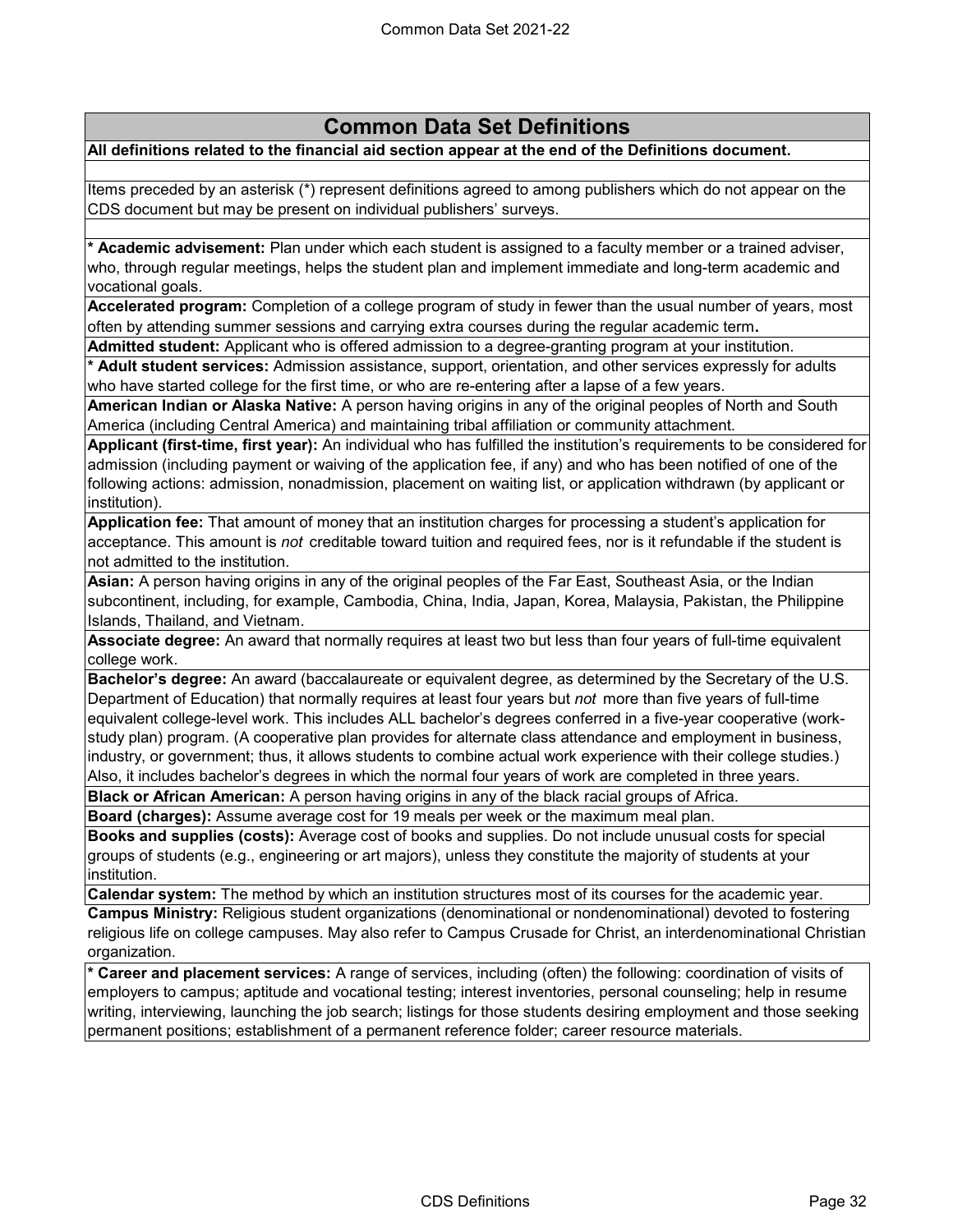**Carnegie units:** One year of study or the equivalent in a secondary school subject.

**Certificate:** See **Postsecondary award, certificate, or diploma.**

**Class rank:** The relative numerical position of a student in his or her graduating class, calculated by the high school on the basis of grade-point average, whether weighted or unweighted.

**Clock hour:** A unit of measure that represents an hour of scheduled instruction given to students. Also referred to as clock hours.

**College-preparatory program:** Courses in academic subjects (English, history and social studies, foreign languages, mathematics, science, and the arts) that stress preparation for college or university study.

**Common Application:** The standard application form distributed by the National Association of Secondary School Principals for a large number of private colleges who are members of the Common Application Group.

**\* Community service program:** Referral center for students wishing to perform volunteer work in the community or participate in volunteer activities coordinated by academic departments.

**Commuter:** A student who lives off campus in housing that is not owned by, operated by, or affiliated with the college. This category includes students who commute from home and students who have moved to the area to attend college.

**Contact hour:** A unit of measure that represents an hour of scheduled instruction given to students. Also referred to as clock hour.

**Continuous basis (for program enrollment):** A calendar system classification that is used by institutions that enroll students at any time during the academic year. For example, a cosmetology school or a word processing school might allow students to enroll and begin studies at various times, with no requirement that classes begin on a certain date.

**Cooperative education program:** A program that provides for alternate class attendance and employment in business, industry, or government.

**Cooperative housing:** College-owned, -operated, or -affiliated housing in which students share room and board expenses and participate in household chores to reduce living expenses.

**\* Counseling service:** Activities designed to assist students in making plans and decisions related to their education, career, or personal development.

**Credit:** Recognition of attendance or performance in an instructional activity (course or program) that can be applied by a recipient toward the requirements for a degree, diploma, certificate, or other recognized **postsecondary credentia**l.

**Credit course:** A course that, if successfully completed, can be applied toward the number of courses required for achieving a degree, diploma, certificate, or other postsecondary credential.

**Credit hour:** A unit of measure representing an hour (50 minutes) of instruction over a 15-week period in a semester or trimester system or a 10-week period in a quarter system. It is applied toward the total number of hours needed for completing the requirements of a degree, diploma, certificate, or other postsecondary credential.

**Cross-registration:** A system whereby students enrolled at one institution may take courses at another institution without having to apply to the second institution.

**Deferred admission:** The practice of permitting admitted students to postpone enrollment, usually for a period of one academic term or one year.

**Degree:** An award conferred by a college, university, or other postsecondary education institution as official recognition for the successful completion of a program of studies.

**Degree-seeking students:** Students enrolled in courses for credit who are recognized by the institution as seeking a degree or **postsecondary credential**. At the undergraduate level, this is intended to include students enrolled in vocational or occupational programs.

**Differs by program (calendar system):** A calendar system classification that is used by institutions that have occupational/vocational programs of varying length. These schools may enroll students at specific times depending on the program desired. For example, a school might offer a two-month program in January, March, May, September, and November; and a three-month program in January, April, and October.

**Diploma:** See **Postsecondary award, certificate, or diploma.**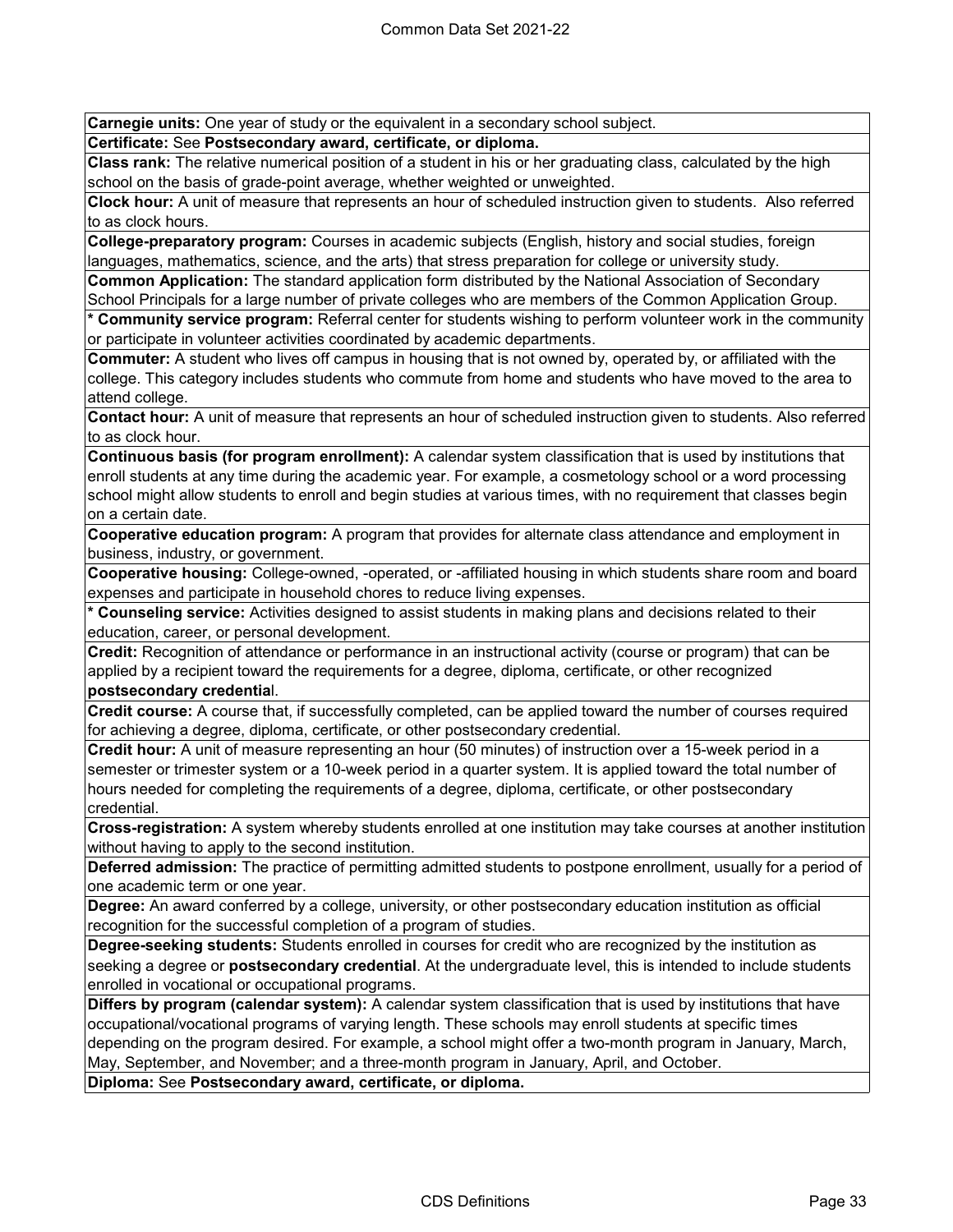**Distance learning:** An option for earning course credit at off-campus locations via cable television, internet, satellite classes, videotapes, correspondence courses, or other means.

**Doctor's degree-research/scholarship:** A Ph.D. or other doctor's degree that requires advanced work beyond the master's level, including the preparation and defense of a dissertation based on original research, or the planning and execution of an original project demonstrating substantial artistic or scholarly achievement. Some examples of this type of degree may include Ed.D., D.M.A., D.B.A., D.Sc., D.A., or D.M, and others, as designated by the awarding institution.

**Doctor's degree-professional practice:** A doctor's degree that is conferred upon completion of a program providing the knowledge and skills for the recognition, credential, or license required for professional practice. The degree is awarded after a period of study such that the total time to the degree, including both preprofessional and professional preparation, equals at least six full-time equivalent academic years. Some of these degrees were formerly classified as "first-professional" and may include: Chiropractic (D.C. or D.C.M.); Dentistry (D.D.S. or D.M.D.); Law (L.L.B. or J.D.); Medicine (M.D.); Optometry (O.D.); Osteopathic Medicine (D.O); Pharmacy (Pharm.D.); Podiatry (D.P.M., Pod.D., D.P.); or, Veterinary Medicine (D.V.M.), and others, as designated by the awarding institution.

**Doctor's degree-other:** A doctor's degree that does not meet the definition of a doctor's degree research/scholarship or a doctor's degree - professional practice.

**Double major:** Program in which students may complete two undergraduate programs of study simultaneously. **Dual enrollment:** A program through which high school students may enroll in college courses while still enrolled in high school. Students are not required to apply for admission to the college in order to participate.

**Early action plan:** An admission plan that allows students to apply and be notified of an admission decision well in advance of the regular notification dates. If admitted, the candidate is not committed to enroll; the student may reply to the offer under the college's regular reply policy.

**Early admission:** A policy under which students who have not completed high school are admitted and enroll full time in college, usually after completion of their junior year.

**Early decision plan:** A plan that permits students to apply and be notified of an admission decision (and financial aid offer if applicable) well in advance of the regular notification date. Applicants agree to accept an offer of admission and, if admitted, to withdraw their applications from other colleges. There are three possible decisions for early decision applicants: admitted, denied, or not admitted but forwarded for consideration with the regular applicant pool, without prejudice.

**English as a Second Language (ESL):** A course of study designed specifically for students whose native language is not English.

**Exchange student program-domestic:** Any arrangement between a student and a college that permits study for a semester or more at another college in the United States without extending the amount of time required for a degree. **See also Study abroad**.

**External degree program:** A program of study in which students earn credits toward a degree through independent study, college courses, proficiency examinations, and personal experience. External degree programs require minimal or no classroom attendance.

**Extracurricular activities (as admission factor):** Special consideration in the admissions process given for participation in both school and nonschool-related activities of interest to the college, such as clubs, hobbies, student government, athletics, performing arts, etc.

**First-time student:** A student attending any institution for the first time at the level enrolled. Includes students enrolled in the fall term who attended a postsecondary institution for the first time at the same level in the prior summer term. Also includes students who entered with advanced standing (college credit earned before graduation from high school).

**First-time, first-year (freshman) student:** A student attending any institution for the first time at the undergraduate level. Includes students enrolled in the fall term who attended college for the first time in the prior summer term. Also includes students who entered with advanced standing (college credits earned before graduation from high school).

First-year student: A student who has completed less than the equivalent of 1 full year of undergraduate work; that is, less than 30 semester hours (in a 120-hour degree program) or less than 900 clock hours.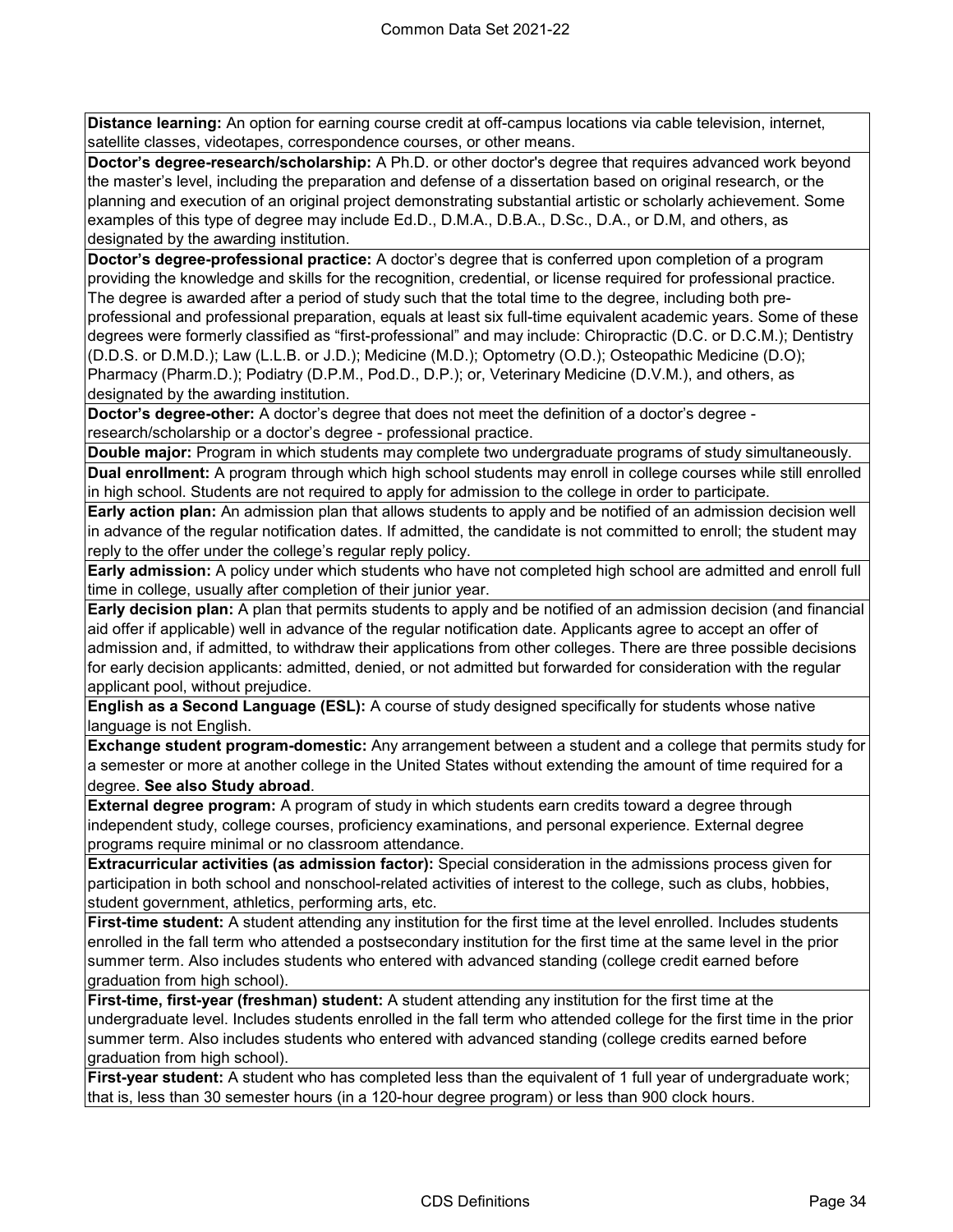**Freshman:** A first-year undergraduate student.

**\*Freshman/new student orientation:** Orientation addressing the academic, social, emotional, and intellectual issues involved in beginning college. May be a few hours or a few days in length; at some colleges, there is a fee.

**Full-time student (undergraduate):** A student enrolled for 12 or more semester credits, 12 or more quarter credits, or 24 or more clock hours a week each term.

**Geographical residence (as admission factor):** Special consideration in the admission process given to students from a particular region, state, or country of residence.

**Grade-point average (academic high school GPA):** The sum of grade points a student has earned in secondary school divided by the number of courses taken. The most common system of assigning numbers to grades counts four points for an A, three points for a B, two points for a C, one point for a D, and no points for an E or F. Unweighted GPA's assign the same weight to each course. Weighting gives students additional points for their grades in advanced or honors courses.

**Graduate student:** A student who holds a bachelor's or equivalent, and is taking courses at the postbaccalaureate level.

**\* Health services:** Free or low cost on-campus primary and preventive health care available to students.

**High school diploma or recognized equivalent:** A document certifying the successful completion of a prescribed secondary school program of studies, or the attainment of satisfactory scores on the Tests of General Educational Development (GED), or another state-specified examination.

**Hispanic or Latino:** A person of Mexican, Puerto Rican, Cuban, South or Central American, or other Spanish culture or origin, regardless of race.

**Honors program:** Any special program for very able students offering the opportunity for educational enrichment, independent study, acceleration, or some combination of these.

**Independent study:** Academic work chosen or designed by the student with the approval of the department concerned, under an instructor's supervision, and usually undertaken outside of the regular classroom structure. **In-state tuition:** The tuition charged by institutions to those students who meet the state's or institution's residency requirements.

**International student:** See **Nonresident alien.**

**International student group:** Student groups that facilitate cultural dialogue, support a diverse campus, assist international students in acclimation and creating a social network.

**Internship:** Any short-term, supervised work experience usually related to a student's major field, for which the student earns academic credit. The work can be full- or part-time, on- or off-campus, paid or unpaid.

**\* Learning center:** Center offering assistance through tutors, workshops, computer programs, or audiovisual equipment in reading, writing, math, and skills such as taking notes, managing time, taking tests.

**\* Legal services:** Free or low cost legal advice for a range of issues (personal and other).

**Liberal arts/career combination:** Program in which a student earns undergraduate degrees in two separate fields, one in a liberal arts major and the other in a professional or specialized major, whether on campus or ‑ through cross registration.

**Master's degree:** An award that requires the successful completion of a program of study of generally one or two full-time equivalent academic years of work beyond the bachelor's degree. Some of these degrees, such as those in Theology (M.Div., M.H.L./Rav) that were formerly classified as "first-professional", may require more than two full-time equivalent academic years of work.

**Minority affiliation (as admission factor):** Special consideration in the admission process for members of designated racial/ethnic minority groups.

**\* Minority student center:** Center with programs, activities, and/or services intended to enhance the college experience of students of color.

**Model United Nations:** A simulation activity focusing on conflict resolution, globalization, and diplomacy. Assuming roles as foreign ambassadors and "delegates," students conduct research, engage in debate, draft resolutions, and may participate in a national Model UN conference.

**Native Hawaiian or Other Pacific Islander:** A person having origins in any of the original peoples of Hawaii, Guam, Samoa, or other Pacific Islands.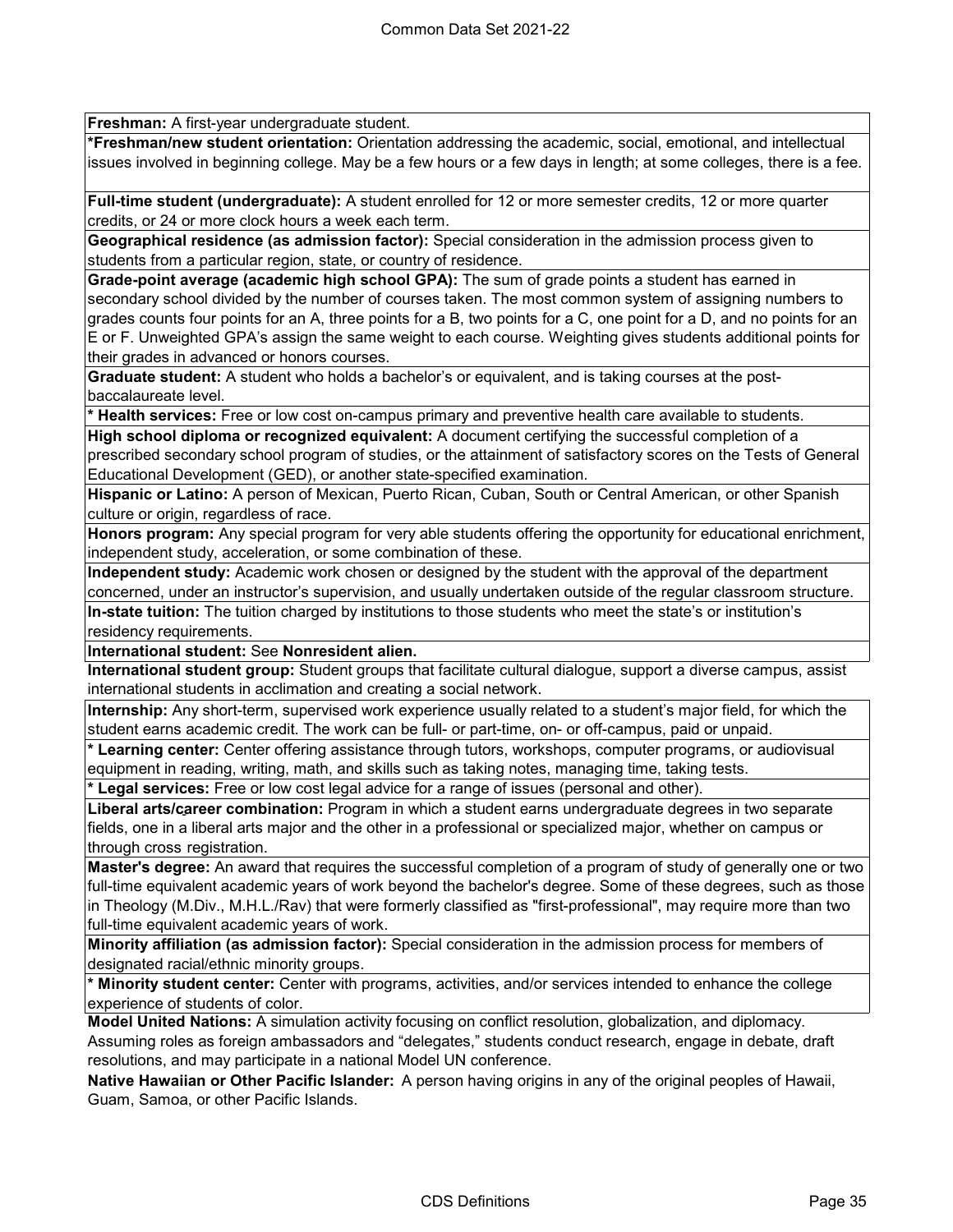**Nonresident alien:** A person who is not a citizen or national of the United States and who is in this country on a visa or temporary basis and does not have the right to remain indefinitely.

**\* On-campus day care:** Licensed day care for students' children (usually age 3 and up); usually for a fee.

**Open admission:** Admission policy under which virtually all secondary school graduates or students with GED equivalency diplomas are admitted without regard to academic record, test scores, or other qualifications.

**Other expenses (costs):** Include average costs for clothing, laundry, entertainment, medical (if not a required fee), and furnishings.

**Out-of-state tuition:** The tuition charged by institutions to those students who do not meet the institution's or state's residency requirements.

**Part-time student (undergraduate):** A student enrolled for fewer than 12 credits per semester or quarter, or fewer than 24 clock hours a week each term.

**\* Personal counseling**: One-on-one or group counseling with trained professionals for students who want to explore personal, educational, or vocational issues.

**Post-baccalaureate certificate:** An award that requires completion of an organized program of study requiring 18 credit hours beyond the bachelor's; designed for persons who have completed a baccalaureate degree but do not meet the requirements of academic degrees carrying the title of master.

**Post-master's certificate:** An award that requires completion of an organized program of study of 24 credit hours beyond the master's degree but does not meet the requirements of academic degrees at the doctoral level.

**Postsecondary award, certificate, or diploma:** Includes the following three IPEDS definitions for postsecondary awards, certificates, and diplomas of varying durations and credit/clock hour requirements—

*Less Than 1 Academic Year:* Requires completion of an organized program of study at the postsecondary level (below the baccalaureate degree) in less than 1 academic year (2 semesters or 3 quarters) or in less than 900 clock hours by a student enrolled full-time.

*At Least 1 But Less Than 2 Academic Years: Requires completion of an organized program of study at the postsecondary level (below the baccalaureate degree) in at least 1 but less than 2 full-time equivalent academic years, or designed for completion in at least 30 but less than 60 credit hours, or in at least 900 but less than 1,800 clock hours.*

*At Least 2 But Less Than 4 Academic Years: Requires completion of an organized program of study at the postsecondary level (below the baccalaureate degree) in at least 2 but less than 4 full-time equivalent academic years, or designed for completion in at least 60 but less than 120 credit hours, or in at least 1,800 but less than 3,600 clock hours.*

**Private institution:** An educational institution controlled by a private individual(s) or by a nongovernmental agency, usually supported primarily by other than public funds, and operated by other than publicly elected or appointed officials.

**Private for-profit institution:** A private institution in which the individual(s) or agency in control receives compensation, other than wages, rent, or other expenses for the assumption of risk.

**Private nonprofit institution:** A private institution in which the individual(s) or agency in control receives no compensation, other than wages, rent, or other expenses for the assumption of risk. These include both independent nonprofit schools and those affiliated with a religious organization.

**Proprietary institution:** See **Private for-profit institution.**

**Public institution:** An educational institution whose programs and activities are operated by publicly elected or appointed school officials, and which is supported primarily by public funds.

**Quarter calendar system:** A calendar system in which the academic year consists of three sessions called quarters of about 12 weeks each. The range may be from 10 to 15 weeks. There may be an additional quarter in the summer.

**Race/ethnicity:** Category used to describe groups to which individuals belong, identify with, or belong in the eyes of the community. The categories do not denote scientific definitions of anthropological origins. A person may be counted in only one group.

**Race/ethnicity unknown:** Category used to classify students or employees whose race/ethnicity is not known and whom institutions are unable to place in one of the specified racial/ethnic categories.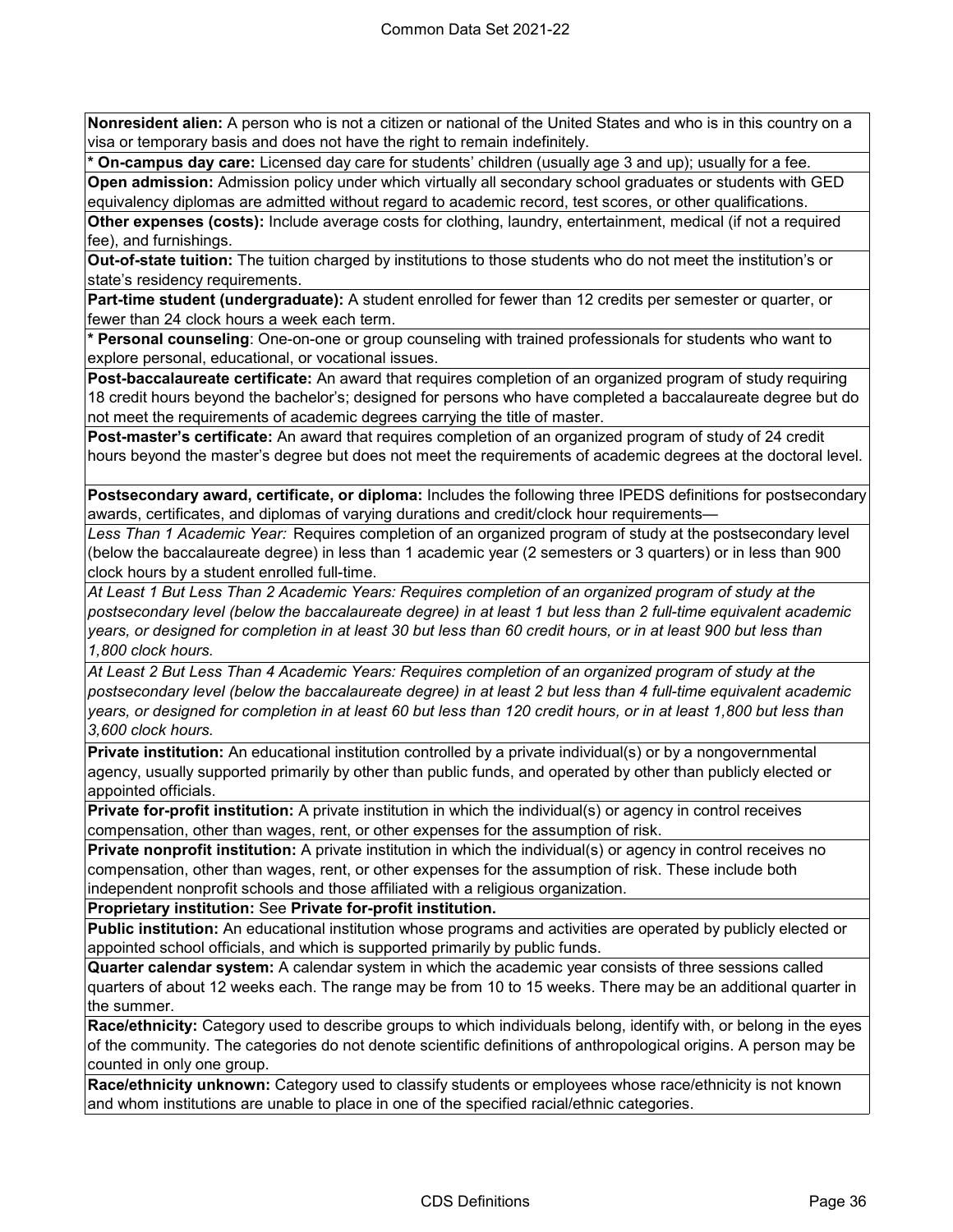**Recognized Postsecondary Credential:** Includes both Title IV eligible degrees, certificates, and other recognized postsecondary credentials. Any credential that is received after completion of a program that is eligible for Title IV federal student aid. Credentials that are awarded to recognize an individual's attainmnet of measurable technical or industry/occupational skills necesary to obtain employment or advance within an idustry occupation. (Generally based on standards developed or endorsed by employers or industry associations).

**Religious affiliation/commitment (as admission factor):** Special consideration given in the admission process for affiliation with a certain church or faith/religion, commitment to a religious vocation, or observance of certain religious tenets/lifestyle.

**\* Religious counseling:** One-on-one or group counseling with trained professionals for students who want to explore religious problems or issues.

**\* Remedial services:** Instructional courses designed for students deficient in the general competencies necessary for a regular postsecondary curriculum and educational setting.

**Required fees:** Fixed sum charged to students for items not covered by tuition and required of such a large proportion of all students that the student who does NOT pay is the exception. Do not include application fees or optional fees such as lab fees or parking fees.

**Resident alien or other eligible non-citizen:** A person who is not a citizen or national of the United States and who has been admitted as a legal immigrant for the purpose of obtaining permanent resident alien status (and who holds either an alien registration card [Form I-551 or I-151], a Temporary Resident Card [Form I-688], or an Arrival-Departure Record [Form I-94] with a notation that conveys legal immigrant status, such as Section 207 Refugee, Section 208 Asylee, Conditional Entrant Parolee or Cuban-Haitian).

**Room and board (charges)—on campus:** Assume double occupancy in institutional housing and 19 meals per week (or maximum meal plan).

**Secondary school record (as admission factor):** Information maintained by the secondary school that may include such things as the student's high school transcript, class rank, GPA, and teacher and counselor recommendations.

**Semester calendar system:** A calendar system that consists of two semesters during the academic year with about 16 weeks for each semester of instruction. There may be an additional summer session.

**Student-designed major:** A program of study based on individual interests, designed with the assistance of an adviser.

**Study abroad:** Any arrangement by which a student completes part of the college program studying in another country. Can be at a campus abroad or through a cooperative agreement with some other U.S. college or an institution of another country.

**\* Summer session:** A summer session is shorter than a regular semester and not considered part of the academic year. It is not the third term of an institution operating on a trimester system or the fourth term of an institution operating on a quarter calendar system. The institution may have 2 or more sessions occurring in the summer months. Some schools, such as vocational and beauty schools, have year-round classes with no separate summer session.

**Talent/ability (as admission factor):** Special consideration given to students with demonstrated talent/abilities in areas of interest to the institution (e.g., sports, the arts, languages, etc.).

**Teacher certification program:** Program designed to prepare students to meet the requirements for certification as teachers in elementary, middle/junior high, and secondary schools.

**Transfer applicant:** An individual who has fulfilled the institution's requirements to be considered for admission (including payment or waiving of the application fee, if any) and who has previously attended another college or university and earned college-level credit.

**Transfer student:** A student entering the institution for the first time but known to have previously attended a postsecondary institution at the same level (e.g., undergraduate). The student may transfer with or without credit.

**Transportation (costs):** Assume two round trips to student's hometown per year for students in institutional housing or daily travel to and from your institution for commuter students.

**Trimester calendar system:** An academic year consisting of 3 terms of about 15 weeks each.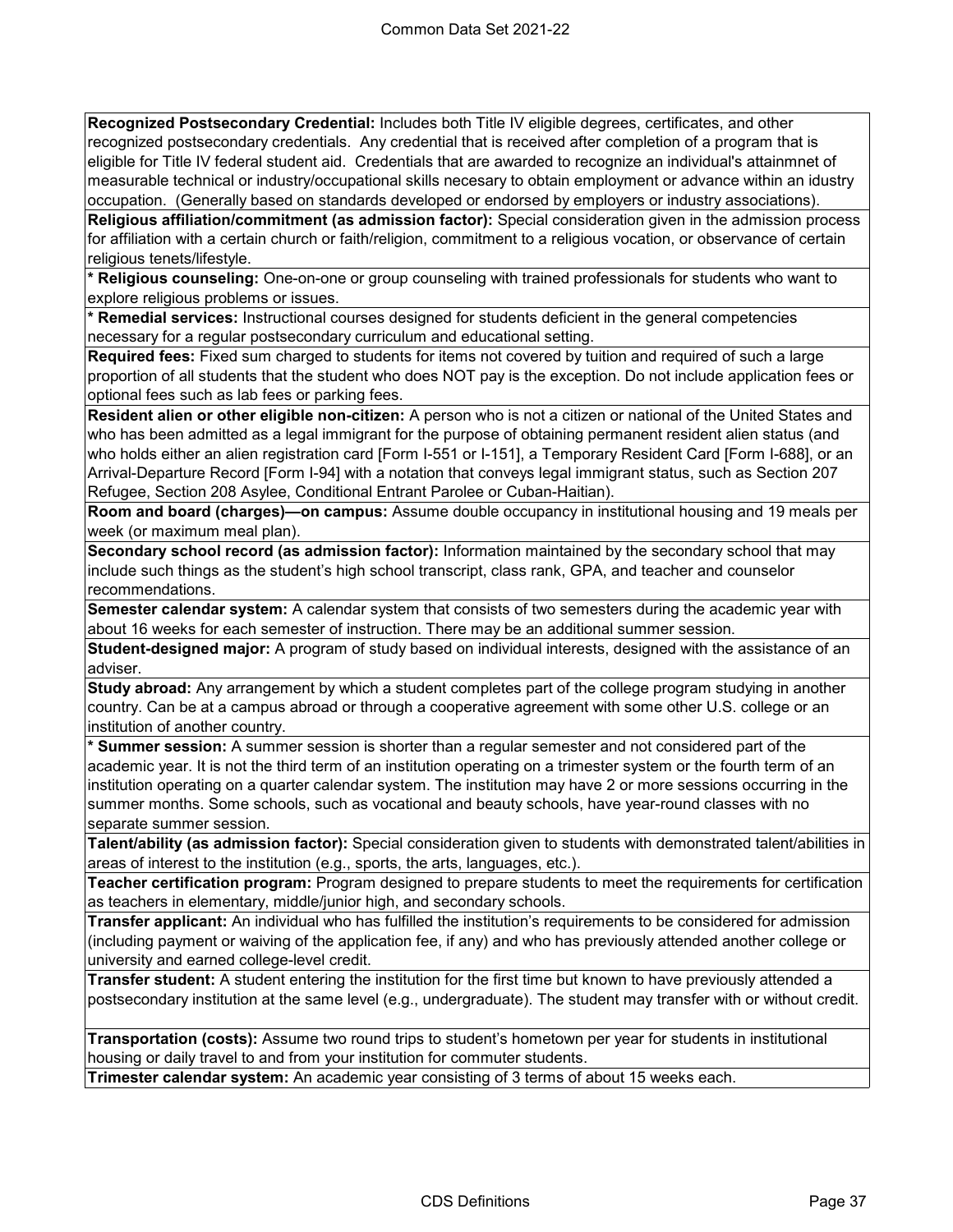**Tuition:** Amount of money charged to students for instructional services. Tuition may be charged per term, per course, or per credit.

**\* Tutoring:** May range from one-on-one tutoring in specific subjects to tutoring in an area such as math, reading, or writing. Most tutors are college students; at some colleges, they are specially trained and certified.

**Unit:** a standard of measurement representing hours of academic instruction (e.g., semester credit, quarter credit, **clock hour**).

**Undergraduate:** A student enrolled in a four- or five-year bachelor's degree program, an associate degree program, or a vocational or technical program below the baccalaureate.

**\* Veteran's counseling:** Helps veterans and their dependents obtain benefits for their selected program and provides certifications to the Veteran's Administration. May also provide personal counseling on the transition from the military to a civilian life.

**\* Visually impaired:** Any person whose sight loss is not correctable and is sufficiently severe as to adversely affect educational performance.

**Volunteer work (as admission factor):** Special consideration given to students for activity done on a volunteer basis (e.g., tutoring, hospital care, working with the elderly or disabled) as a service to the community or the public in general.

**Wait list:** List of students who meet the admission requirements but will only be offered a place in the class if space becomes available.

**Weekend college:** A program that allows students to take a complete course of study and attend classes only on weekends.

**White:** A person having origins in any of the original peoples of Europe, the Middle East, or North Africa.

**\* Women's center:** Center with programs, academic activities, and/or services intended to promote an understanding of the evolving roles of women.

**Work experience (as admission factor):** Special consideration given to students who have been employed prior to application, whether for relevance to major, demonstration of employment-related skills, or as explanation of student's academic and extracurricular record.